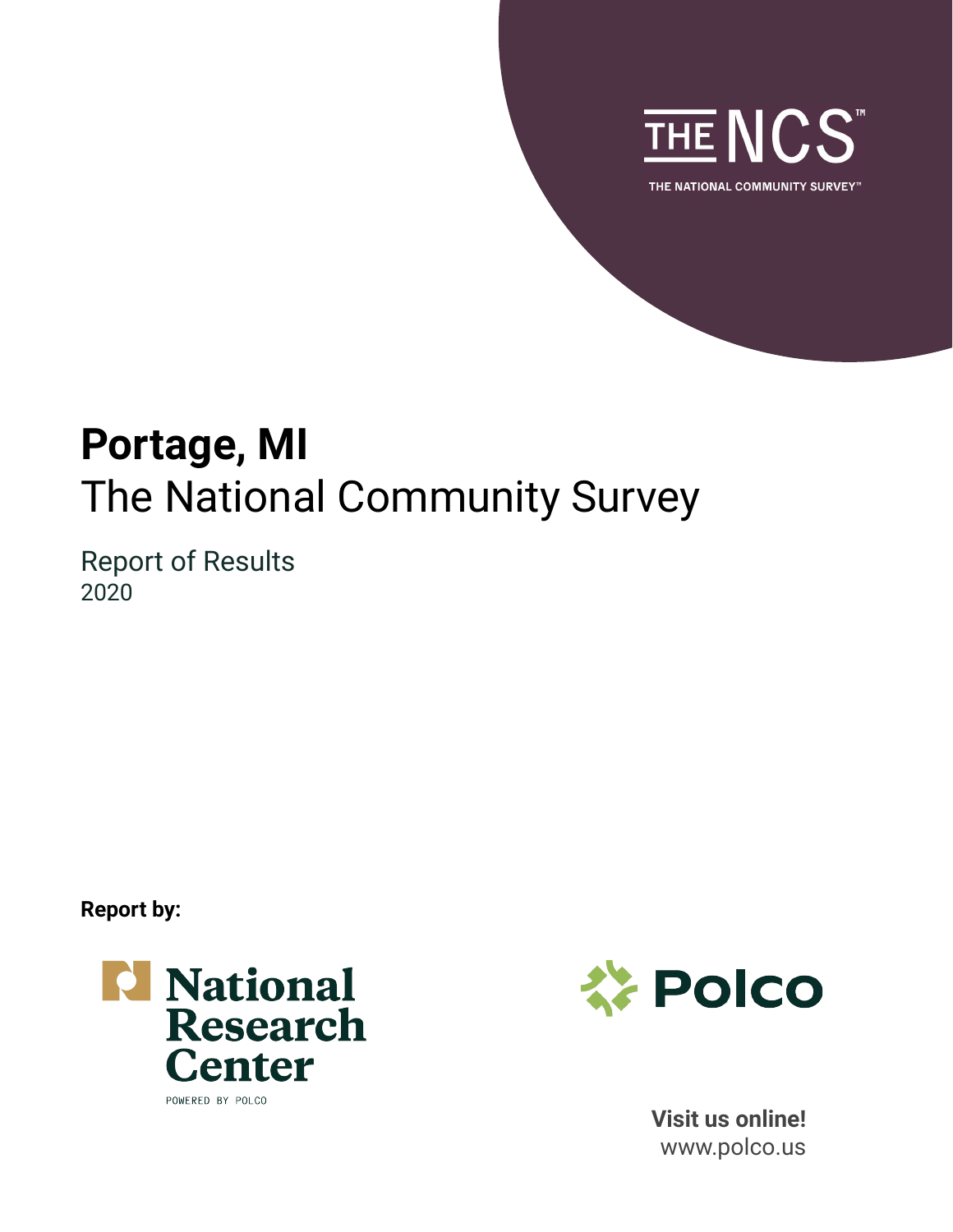## **About The NCS™**

The National Community Survey™ (The NCS™) report is about the "livability" of Portage. The phrase "livable community" is used here to evoke a place that is not simply habitable, but that is desirable. It is not only where people do live, but where they want to live.

Great communities are partnerships of the government, private sector, community-based organizations and residents, all geographically connected. The NCS captures residents' opinions considering ten central facets of a community:

Economy Mobility Community Design Utilities Safety Natural Fnyironment Parks and Recreation Health and Wellness Education, Arts, and Culture Inclusivity and Engagement





The report provides the opinions of a representative sample of 1,700 residents of the City of Portage collected from November 6, 2020 to December 28, 2020. The margin of error around any reported percentage is 5% for all respondents and the response rate for the 2020 survey was 24%. Survey results were weighted so that the demographic profile of respondents was representative of the demographic profile of adults in Portage.

### **How the results are reported**

For the most part, the percentages presented in the following tabs represent the "percent positive." Most commonly, the percent positive is the combination of the top two most positive response options (i.e., "excellent" and "good," "very safe" and "somewhat safe," etc.). On many of the questions in the survey respondents may answer "don't know." The proportion of respondents giving this reply is shown in the full set of responses included in the tab "Complete data." However, these responses have been removed from the analyses presented in most of the tabs. In other words, the tables and graphs display the responses from respondents who had an opinion about a specific item.

### **Comparisons to benchmarks**

NRC's database of comparative resident opinion is comprised of resident perspectives gathered in surveys from over 600 communities whose residents evaluated the same kinds of topics on The National Community Survey. The comparison evaluations are from the most recent survey completed in each community in the last five years. NRC adds the latest results quickly upon survey completion, keeping the benchmark data fresh and relevant. The communities in the database represent a wide geographic and population range. In each tab, Portage's results are noted as being "higher" than the benchmark, "lower" than the benchmark or "similar" to the benchmark, meaning that the average rating given by Portage residents is statistically similar to or different (greater or lesser) than the benchmark. Being rated as "higher" or "lower" than the benchmark means that Portage's average rating for a particular item was more than 10 points different than the benchmark. If a rating was "much higher" or "much lower," then Portage's average rating was more than 20 points different when compared to the benchmark.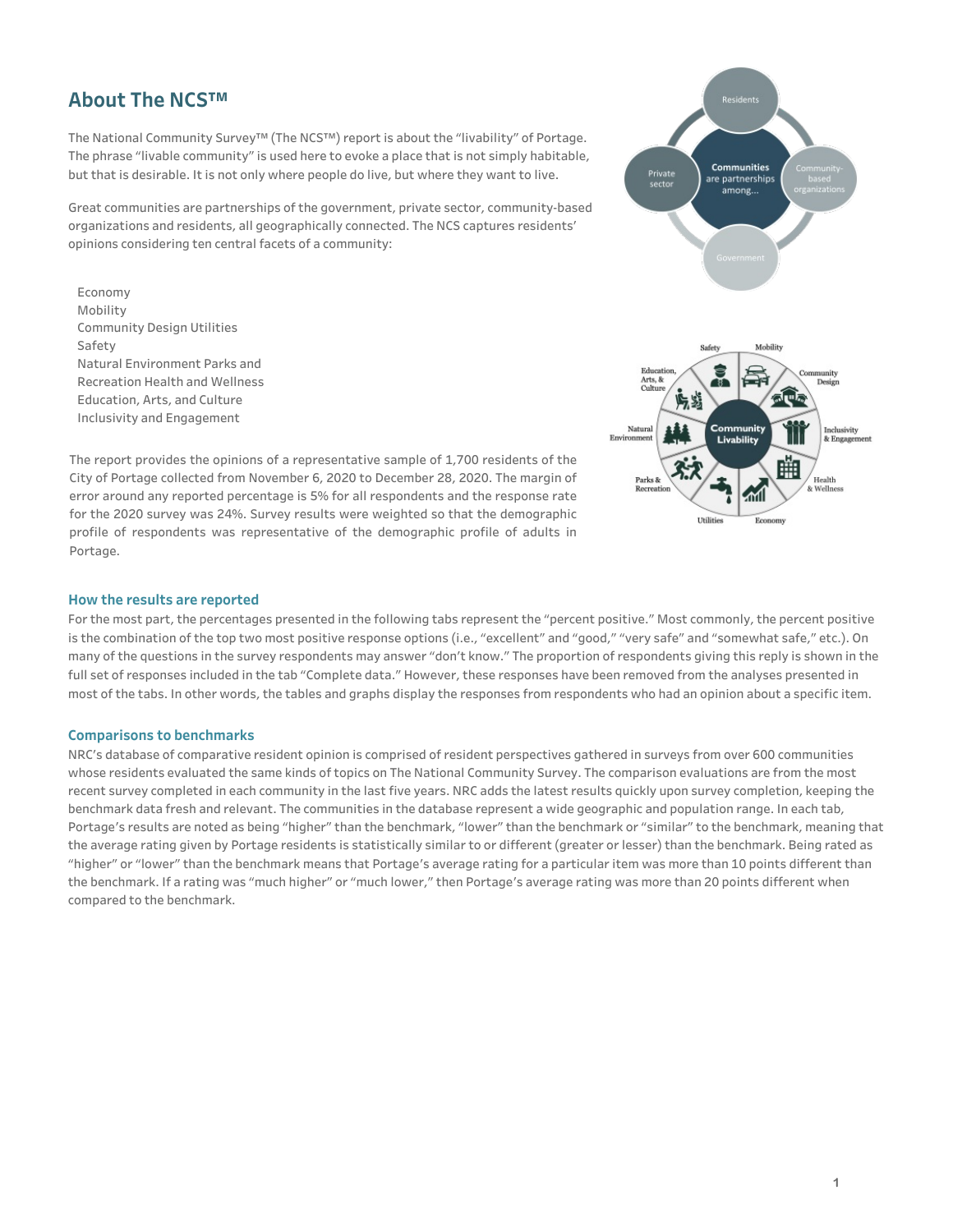## **Methods**

### **Selecting survey recipients**

All households within the City of Portage were eligible to participate in the survey. A list of all households within the zip codes serving Portage was purchased from Go-Dog Direct based on updated listings from the United States Postal Service. Since some of the zip codes that serve the City of Portage households may also serve addresses that lie outside of the community, the exact geographic location of each housing unit was compared to community boundaries using the most current municipal boundary file. Addresses located outside of the City of Portage boundaries were removed from the list of potential households to survey. Each address identified as being within city boundaries was further identified as being within one of the four quadrants. From that list, addresses were randomly selected as survey recipients, with multi-family housing units (defined as those with a unit number) sampled at a rate of 5:3 compared to single family housing units.

An individual within each household was selected using the birthday method. The birthday method selects a person within the household by asking the "person whose birthday has most recently passed" to complete the questionnaire. The underlying assumption in this method is that day of birth has no relationship to the way people respond to surveys. This instruction was contained in the introduction of the survey.

### **Conducting the survey**

The 1,700 randomly selected households received mailings beginning on November 6, 2020 and the survey remained open for seven weeks. The first mailing was a postcard inviting the household to participate in the survey. The next mailing contained a cover letter with instructions, the survey questionnaire, and a postage-paid return envelope. The final mailing contained a reminder letter, another survey, and a postage-paid return envelope. All mailings included a web link to give residents the opportunity to respond to the survey online. All follow-up mailings asked those who had not completed the survey to do so and those who had already done so to refrain from completing the survey again.

About 4% of the 1,700 mailed invitations or surveys were returned because the household address was vacant or the postal service was unable to deliver the survey as addressed. Of the remaining 1,635 households that received the invitations to participate, 394 completed the survey, providing an overall response rate of 24%. The response rates was calculated using AAPOR's response rate #2\* for mailed surveys of unnamed persons.

It is customary to describe the precision of estimates made from surveys by a "level of confidence" and accompanying "confidence interval" (or margin of error). A traditional level of confidence, and the one used here, is 95%. The 95% confidence interval can be any size and quantifies the sampling error or imprecision of the survey results because some residents' opinions are relied on to estimate all residents' opinions. The margin of error for the City of Portage survey is no greater than plus or minus 5% percentage points around any given percent reported for all respondents (394 completed surveys).

In addition to the randomly selected "probability sample" of households, a link to an online open participation survey was publicized by the City of Portage. The open participation survey was identical to the probability sample survey with two small updates; it included a map at the beginning asking where the respondent lives and a question about where they heard about the survey. The open participation survey was open to all city residents and became available on December 11, 2020. The survey remained open for two weeks.

The data presented in the following tabs exclude the open participation survey data, but a tab at the end provides the complete frequency of responses to questions by the open participation respondents.

### **Analyzing the data**

Responses from mailed surveys were entered into an electronic dataset using a "key and verify" method, where all responses are entered twice and compared to each other. Any discrepancies were resolved in comparison to the original survey form. Range checks as well as other forms of quality control were also performed. Responses from surveys completed on Polco were downloaded and merged with the mailed survey responses.

For the probability sample survey, the demographics of the survey respondents were compared to those found in the 2010 Census and 2017 American Community Survey estimates for adults in the City of Portage. The primary objective of weighting survey data is to make the survey respondents reflective of the larger population of the community. The characteristics used for weighting were age, area, Hispanic origin, housing type, race/ethnicity, sex, age, and tenure. No adjustments were made for design effects. Weights were calculated using an iterative, multiplicative raking model known as the ANES Weighting Alogrithm.\* The results of the weighting scheme for the probability sample are presented in the following table.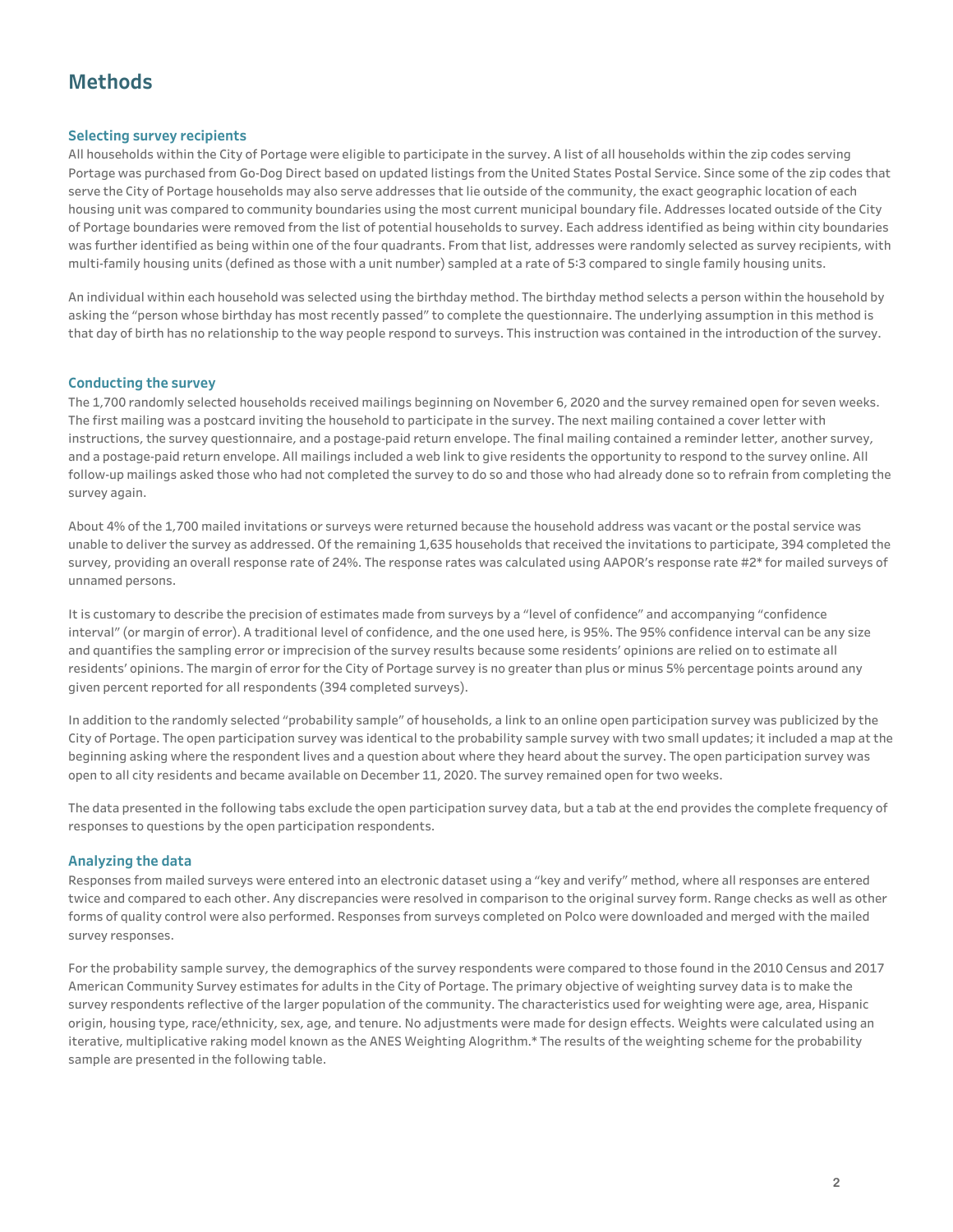|                |                                                          | Unweighted | Weighted | Target* |
|----------------|----------------------------------------------------------|------------|----------|---------|
| Age            | 18-34                                                    | 10%        | 31%      | 31%     |
|                | 35-54                                                    | 28%        | 32%      | 32%     |
|                | $55+$                                                    | 61%        | 37%      | 37%     |
| Area           | <b>NE</b>                                                | 17%        | 19%      | 19%     |
|                | <b>NW</b>                                                | 50%        | 51%      | 51%     |
|                | <b>SE</b>                                                | 17%        | 16%      | 16%     |
|                | SW                                                       | 16%        | 14%      | 14%     |
| Hispanic       | No, not Spanish, Hispanic or Latino                      | 97%        | 97%      | 97%     |
|                | Yes, I consider myself to be Spanish, Hispanic or Latino | 3%         | 3%       | 3%      |
| Housing type   | Attached                                                 | 25%        | 30%      | 30%     |
|                | Detached                                                 | 75%        | 70%      | 70%     |
| Race/ethnicity | Not white alone                                          | 16%        | 14%      | 14%     |
|                | White alone                                              | 84%        | 86%      | 86%     |
| Sex            | Female                                                   | 57%        | 53%      | 53%     |
|                | Male                                                     | 43%        | 47%      | 47%     |
| Sex/age        | Female 18-34                                             | 5%         | 16%      | 16%     |
|                | Female 35-54                                             | 16%        | 17%      | 17%     |
|                | Female 55+                                               | 36%        | 20%      | 20%     |
|                | Male 18-34                                               | 5%         | 15%      | 15%     |
|                | Male 35-54                                               | 12%        | 16%      | 16%     |
|                | Male 55+                                                 | 26%        | 17%      | 17%     |
| Tenure         | Own                                                      | 82%        | 68%      | 68%     |
|                | Rent                                                     | 18%        | 32%      | 32%     |

The survey datasets were analyzed using all or some of a combination of the Statistical Package for the Social Sciences (SPSS), R, Python and Tableau. For the most part, the percentages presented in the reports represent the "percent positive." The percent positive is the combination of the top two most positive response options (i.e., "excellent" and "good," "very safe" and "somewhat safe," "essential" and "very important," etc.), or, in the case of resident behaviors/participation, the percent positive represents the proportion of respondents indicating "yes" or participating in an activity at least once a month.

On many of the questions in the survey respondents may answer "don't know." The proportion of respondents giving this reply is shown in the full set of responses included in the tab "Complete data". However, these responses have been removed from the analyses presented in the reports. In other words, the tables and graphs display the responses from respondents who had an opinion about a specific item.

### **Contact**

The City of Portage funded this research. Please contact Mary Beth Block of the City of Portage at blockm@portagemi.gov if you have any questions about the survey.

### **Survey Validity**

See the Polco Knowledge Base article on survey validity at https://info.polco.us/knowledge/statistical-vali

- \* See AAPOR's Standard Definitions for more information at https://www.aapor.org/Publications-Media/AAPOR-Journals/Standard-Definitions.aspx
- \* Pasek, J. (2010). ANES Weighting Algorithm. Retrieved from https://web.stanford.edu/group/iriss/cgi-bin/anesrake/resources/RakingDescription.pdf
- \* Targets come from the 2010 Census and 2017 American Community Survey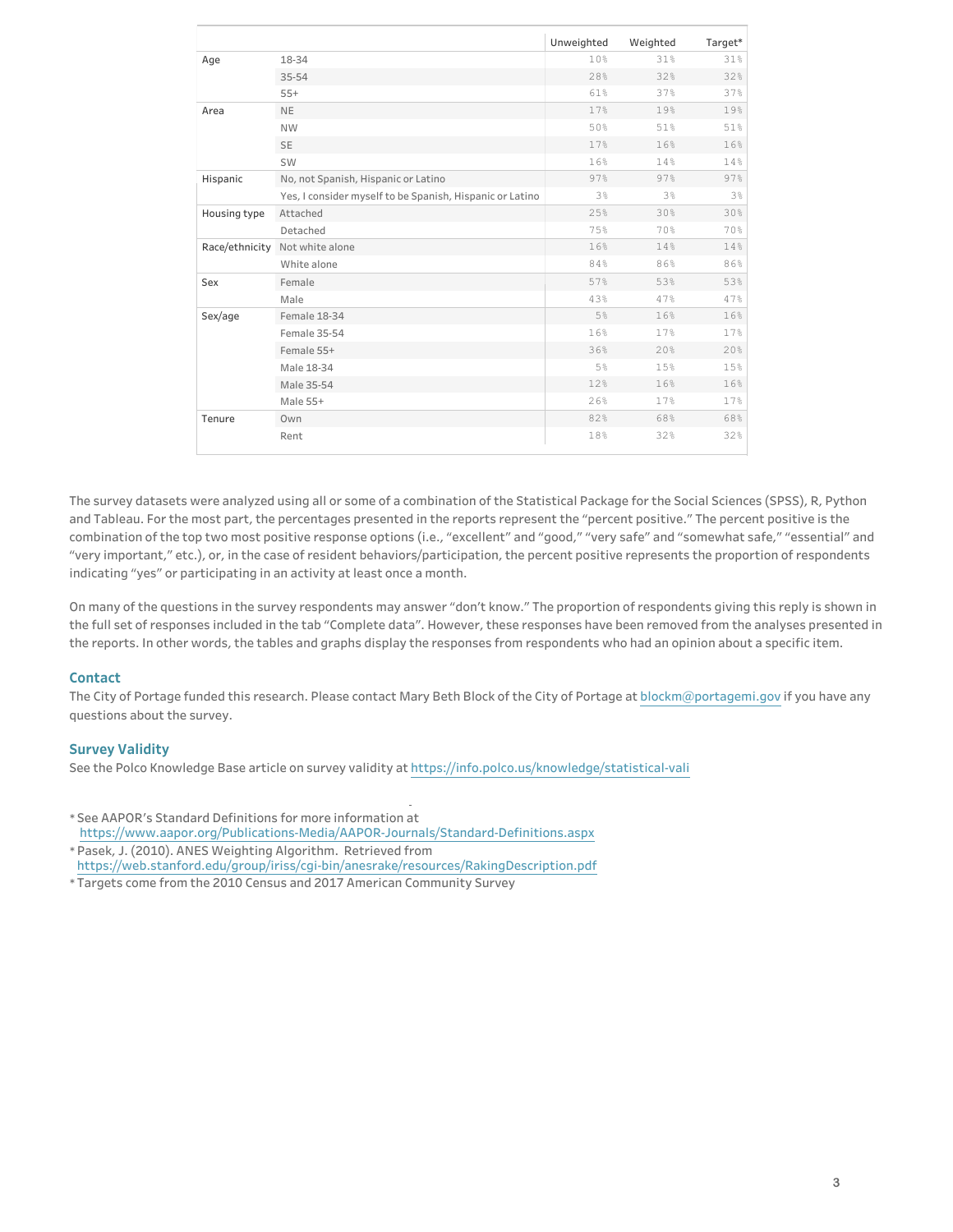## **Highlights**

#### Residents value the quality of life in Portage and would recommend living in the community to someone who asks.

About 9 in 10 Portage residents positively evaluated the overall quality of life, the overall image or reputation of Portage, and Portage as a place to live and raise children. About 95% of residents indicated that they were likely to recommend living in Portage to someone who asks and 87% planned to remain in Portage for the next five years.

#### Residents praise the economy, but economic outlook could be an area of improvement.

Portage's economy was an important and positively rated facet of the community. At least 8 in 10 residents favorably rated most economic activities in Portage, such as the city as a place to work, the quality and variety of business and service establishments, shopping opportunities, economic development, and the overall economic health of Portage, putting these aspects above the national benchmarks. Residents' assessments of employment opportunities and the cost of living in Portage were also exceptional and higher than the national averages. In addition, 58% of residents strongly or somewhat supported a potential property tax increase for economic development in the city, specifically in areas such as Crossroads Mall, South Westnedge Commercial Corridor, and Lake Center District Area.

However, about one-third of residents in Portage believed the economy would have a negative impact on their income in the six months following the survey. This percentage of residents feeling pessimistic about their economic future was more severe than the national benchmark, possibly highlighted by the COVID-19 crisis. It is possible that Portage residents will feel more hopeful about their economic outlooks in the coming years. Please note that the national benchmarks are based on averages of pre-and post-COVID-19 assessments.

#### **Utilities are a priority to Portage residents.**

About 9 in 10 residents felt that the overall quality of the utility infrastructure in Portage was an important area for the community to focus on in the coming years. Approximately 9 in 10 respondents gave high marks to sewer services, power (electric and/or gas) utility, and garbage collection, while 8 in 10 positively reviewed utility billing, drinking water, and the overall quality of the utility infrastructure. Residents' assessments of stormwater management (storm drainage, dams, levees, etc.) were strong and higher than the national benchmark. About 7 in 10 survey participants strongly or somewhat supported a potential property tax increase to add a second bulk trash collection each year, while about half felt similarly about single-vendor weekly garbage collection.

#### Community members are pleased with their local government and elections in Portage.

Residents gave outstanding and above-average marks to most aspects of government performance in Portage, including the overall direction that Portage is taking, being honest, and the City generally acting in the best interest of the community. Similar to comparison communities, about 8 in 10 residents assigned positive reviews to the overall quality of services provided by the City of Portage. About 9 in 10 survey participants gave excellent or good ratings to various aspects of elections in Portage, including the overall administration of elections, the absentee voting process, the voter registration process, and the integrity and transparency of the election process.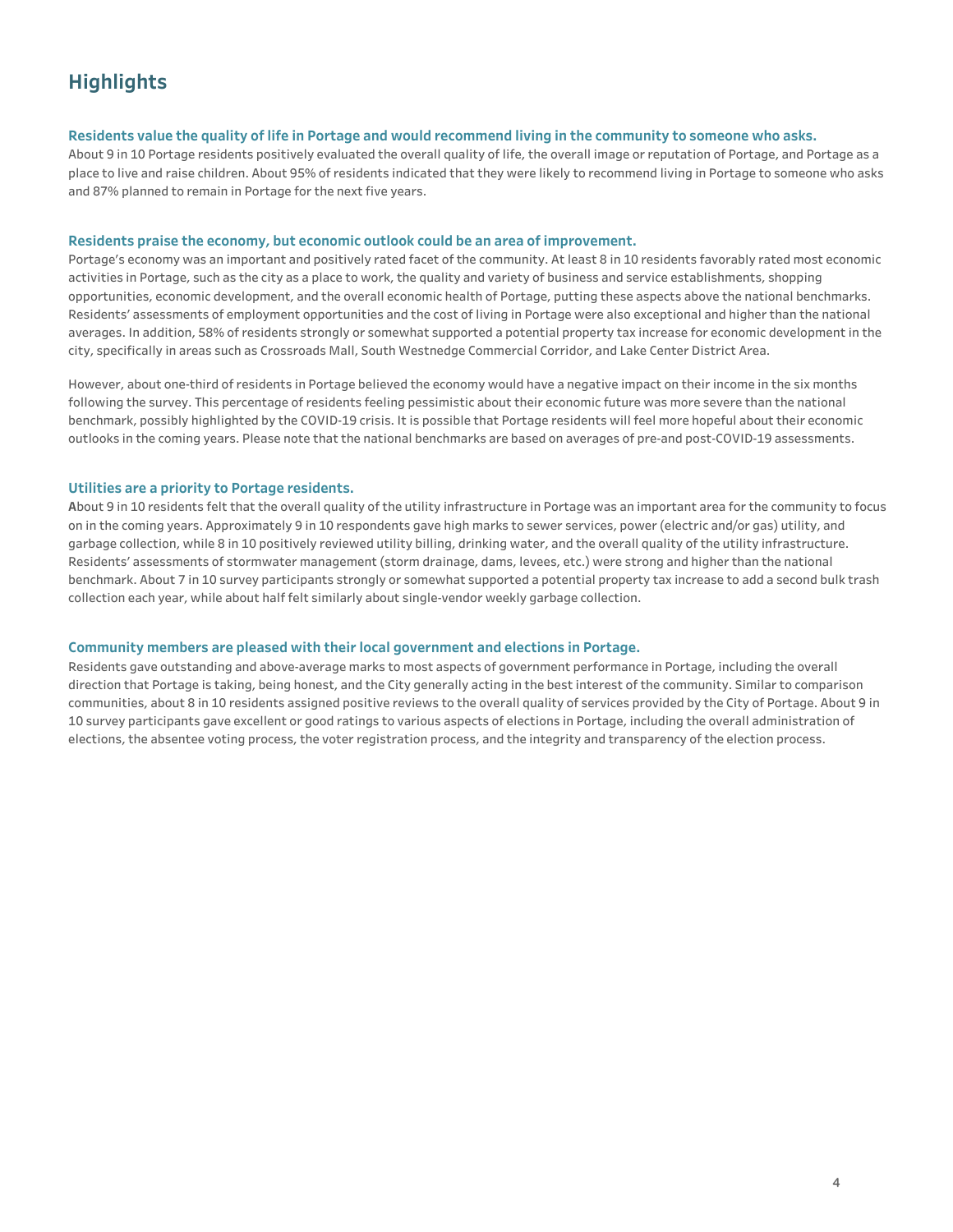## **Facets of livability**

Resident perceptions of quality and importance for each of the facets of community livability provide an overview of community strengths and challenges that are useful for planning, budgeting and performance evaluation.

The charts below show the proportion of residents who rated the community facets positively for quality and the priority (importance) placed on each. Also displayed is whether local ratings were lower, similar, or higher than communities across the country (the national benchmark).

|                                                                        |                                                                                  |              | VS.         |  |
|------------------------------------------------------------------------|----------------------------------------------------------------------------------|--------------|-------------|--|
| <b>Quality ratings</b>                                                 |                                                                                  | % positive * | benchmark** |  |
| Please rate each of the following<br>characteristics as they relate to | Overall economic health of Portage                                               | 86%          | Higher      |  |
| Portage as a whole.                                                    | Overall quality of the transportation system (auto, bicycle, foot, bus) in Porta | 83%          | Similar     |  |
|                                                                        | Overall design or layout of Portage's residential and commercial areas (e.g., h  | 83%          | Higher      |  |
|                                                                        | Overall quality of the utility infrastructure in Portage (water, sewer, storm w  | 82%          | Similar     |  |
|                                                                        | Overall feeling of safety in Portage                                             | 91%          | Similar     |  |
|                                                                        | Overall quality of natural environment in Portage                                | 92%          | Higher      |  |
|                                                                        | Overall quality of parks and recreation opportunities                            | 94%          | Higher      |  |
|                                                                        | Overall health and wellness opportunities in Portage                             | 91%          | Higher      |  |
|                                                                        | Overall opportunities for education, culture and the arts                        | 78%          | Similar     |  |
|                                                                        | Residents' connection and engagement with their community                        | 63%          | Similar     |  |

### **Importance ratings**

| Please rate how important, if at     | Overall economic health of Portage                                                                                 | 92% | Similar |  |
|--------------------------------------|--------------------------------------------------------------------------------------------------------------------|-----|---------|--|
| all, you think it is for the Portage | community to focus on each of the Overall quality of the transportation system (auto, bicycle, foot, bus) in Porta | 70% | Lower   |  |
| following in the coming two years.   | Overall design or layout of Portage's residential and commercial areas (e.g., h                                    | 68% | Lower   |  |
|                                      | Overall quality of the utility infrastructure in Portage (water, sewer, storm w                                    | 92% | Similar |  |
|                                      | Overall feeling of safety in Portage                                                                               | 91% | Similar |  |
|                                      | Overall quality of natural environment in Portage                                                                  | 88% | Similar |  |
|                                      | Overall quality of parks and recreation opportunities                                                              | 82% | Similar |  |
|                                      | Overall health and wellness opportunities in Portage                                                               | 79% | Similar |  |
|                                      | Overall opportunities for education, culture and the arts                                                          | 75% | Similar |  |
|                                      | Residents' connection and engagement with their community                                                          | 68% | Lower   |  |

\* The percentage of positive responses is shown. Positive responses may differ by question (e.g. "excellent" or "good", "very likely" or "somewhat likely").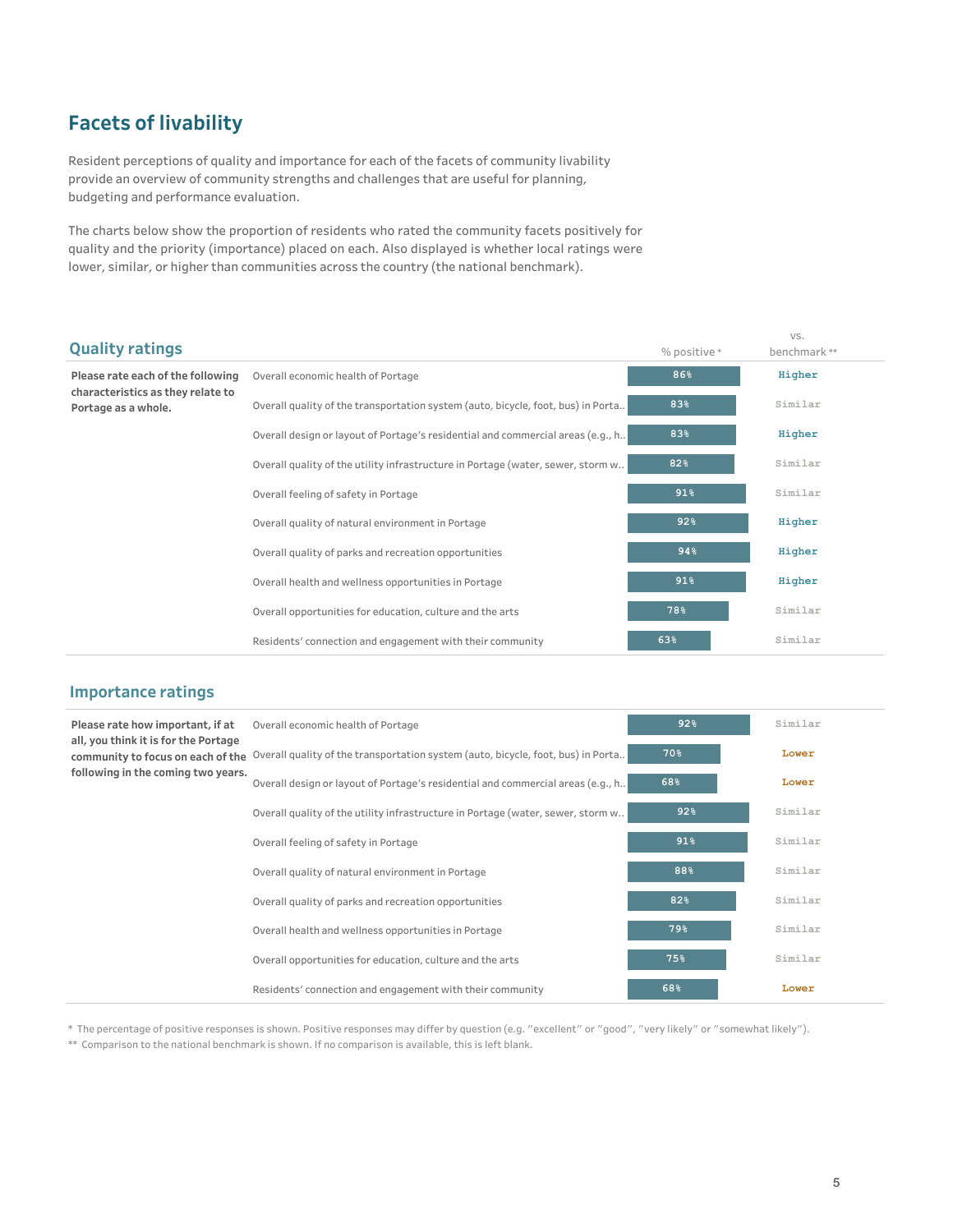## **Balancing performance and importance**

Every jurisdiction must balance limited resources while meeting resident needs and striving to optimize community livability. To this end, it is helpful to know what aspects of the community are most important to residents and which they perceive as being of higher or lower quality. It is especially helpful to know when a facet of livability is considered of high importance but rated as lower quality, as this should be a top priority to address.

To help quide City staff and officials with decisions on future resource allocation, resident ratings of the importance of services were compared to their ratings of the quality of these services. To identify the services perceived by residents to have relatively lower quality at the same time as relatively higher importance, all services were ranked from highest perceived quality to lowest perceived quality and from highest perceived importance to lowest perceived importance. Some services were in the top half of both lists (higher quality and higher importance); some were in the top half of one list but the bottom half of the other (higher quality and lower importance or lower quality and higher importance); and some services were in the bottom half of both lists.

Services receiving quality ratings of excellent or good by 85% or more of respondents were considered of "higher quality" and those with ratings lower than 85% were considered to be of "lower quality." Services were classified as "more important" if they were rated as essential or very important by 81% or more of respondents. Services were rated as "less important" if they received a rating of less than 81%. This classification uses the median ratings for quality and importance to divide the services in half.

The quadrants in the figure below show which community facets were given higher or lower importance ratings (up-down) and which had higher or lower quality ratings (right-left). Services categorized as higher in importance and lower in quality may warrant further investigation to see if changes to their delivery are necessary.

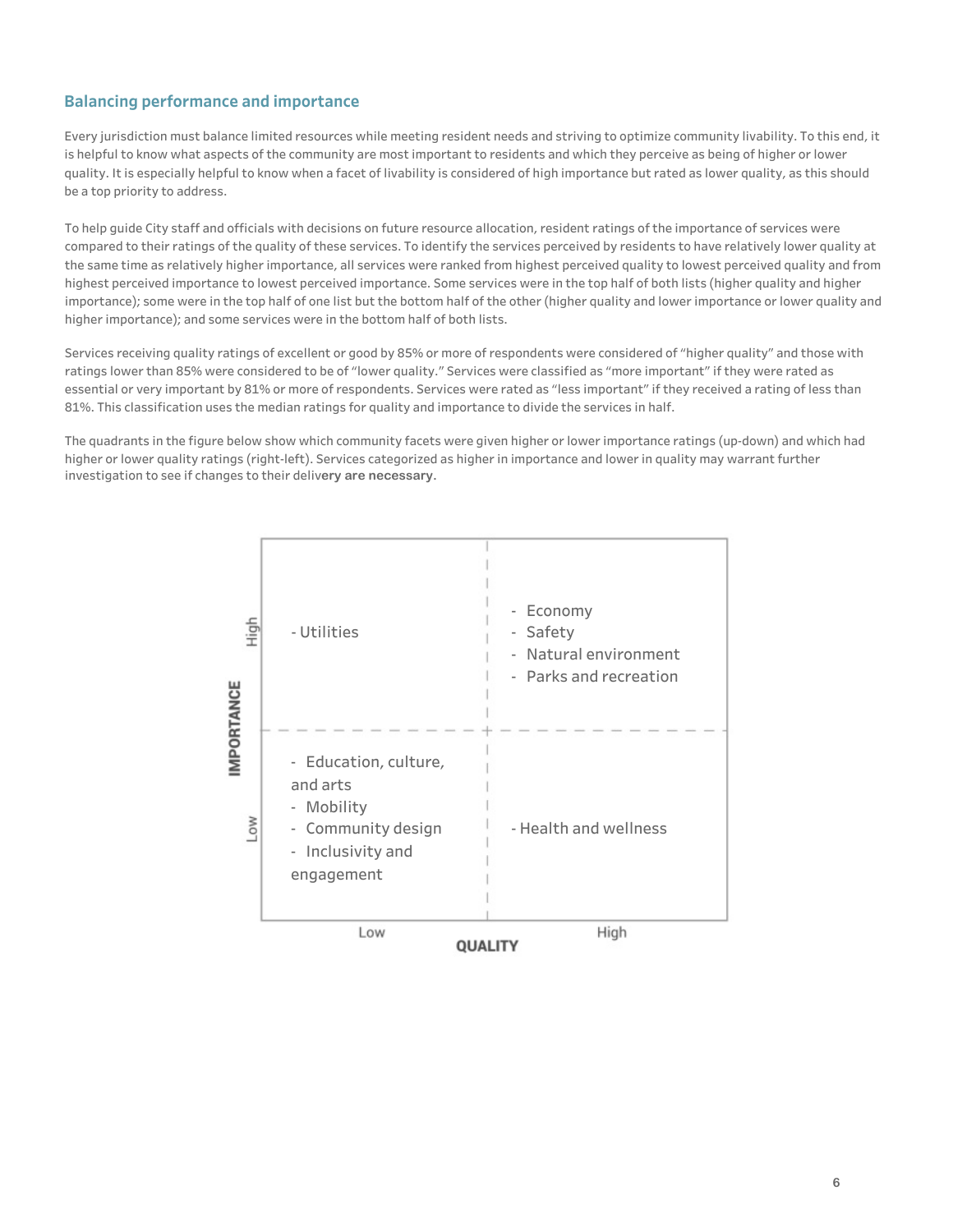# **Quality of life**

Measuring community livability starts with assessing the quality of life of those who live there, and ensuring that the community is attractive, accessible, and welcoming to all.

quality of life in Portage. **Portage as a place to live** 

Please rate each of the following aspects of



**Similar Similar 95% 90%** % positive \* vs. benchmark \*\*

|                                                                                     | The overall quality of life in Portage          | 90 <sub>8</sub> | Similar |
|-------------------------------------------------------------------------------------|-------------------------------------------------|-----------------|---------|
| Please indicate how likely or unlikely you are<br>to do each of the following.      | Recommend living in Portage to someone who asks | 95%             | Higher  |
|                                                                                     | Remain in Portage for the next five years       | 87%             | Similar |
| Please rate each of the following<br>characteristics as they relate to Portage as a | Overall image or reputation of Portage          | 89%             | Higher  |

\* The percentage of positive responses is shown. Positive responses may differ by question (e.g. "excellent" or "good", "very likely" or "somewhat likely").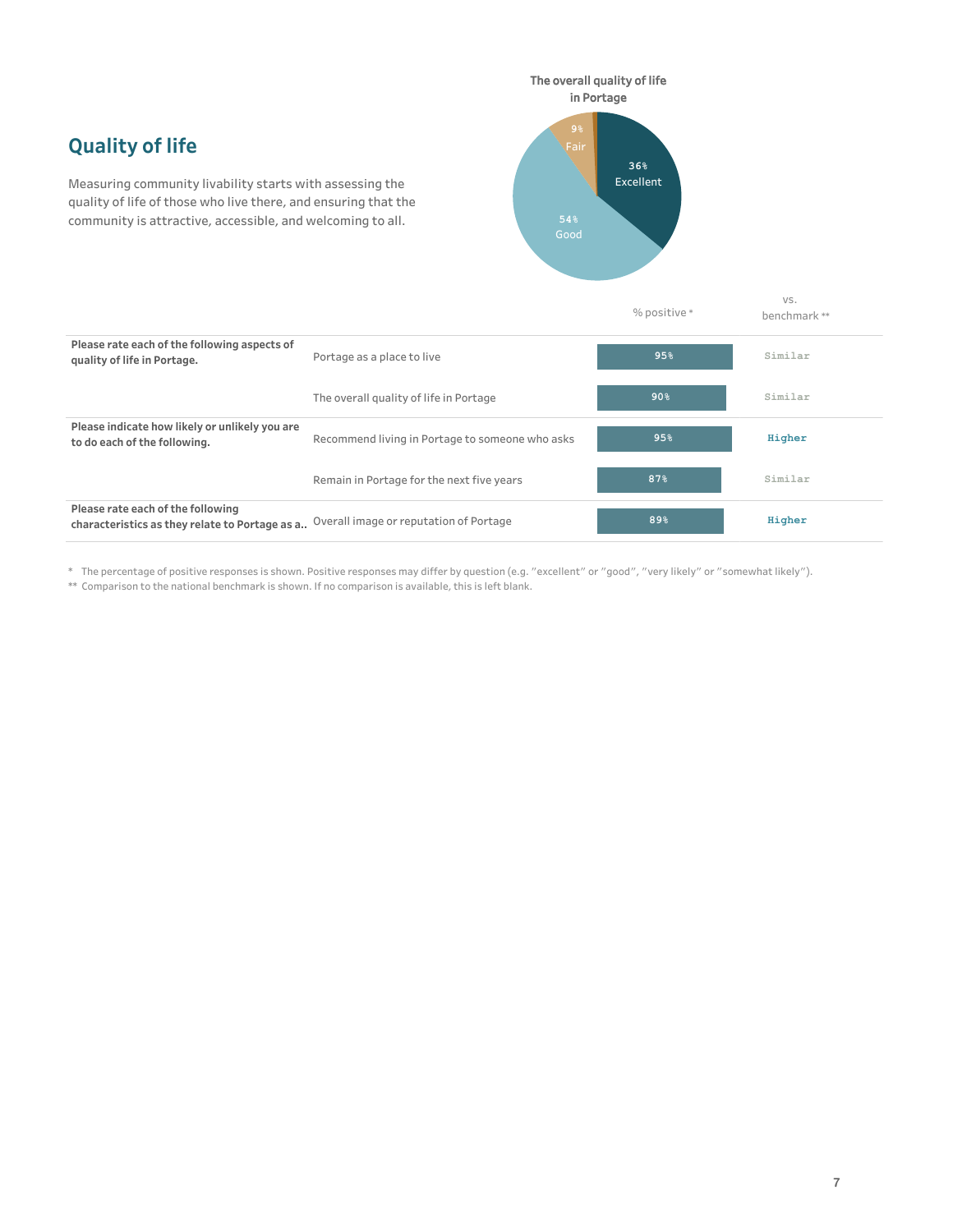## **Governance**

Strong local governments produce results that meet the needs of residents while making the best use of available resources, and are responsive to the present and future needs of the community as a whole.



|                                                                                               |                                                                                          | % positive * | VS.<br>benchmark ** |
|-----------------------------------------------------------------------------------------------|------------------------------------------------------------------------------------------|--------------|---------------------|
| Please rate the quality of each of the<br>following services in Portage.                      | Overall customer service by Portage employees (police,<br>receptionists, planners, etc.) | 85%          | Similar             |
|                                                                                               | Public information services                                                              | 81%          | Similar             |
| Please rate the following categories of<br>Portage government performance.                    | The overall direction that Portage is taking                                             | 78%          | Higher              |
|                                                                                               | Being honest                                                                             | 77%          | Higher              |
|                                                                                               | Treating residents with respect                                                          | 76%          | Similar             |
|                                                                                               | Generally acting in the best interest of the community                                   | 75%          | Higher              |
|                                                                                               | Overall confidence in Portage government                                                 | 74%          | Higher              |
|                                                                                               | Being open and transparent to the public                                                 | 73%          | Higher              |
|                                                                                               | Treating all residents fairly                                                            | 72%          | Higher              |
|                                                                                               | Informing residents about issues facing the community                                    | 71%          | Higher              |
|                                                                                               | The value of services for the taxes paid to Portage                                      | 69%          | Higher              |
| Overall, how would you rate the quality of the<br>services provided by each of the following? | The City of Portage                                                                      | 84%          | Similar             |
|                                                                                               | The Federal Government                                                                   | 35%          | Similar             |

\* The percentage of positive responses is shown. Positive responses may differ by question (e.g. "excellent" or "good", "very likely" or "somewhat likely").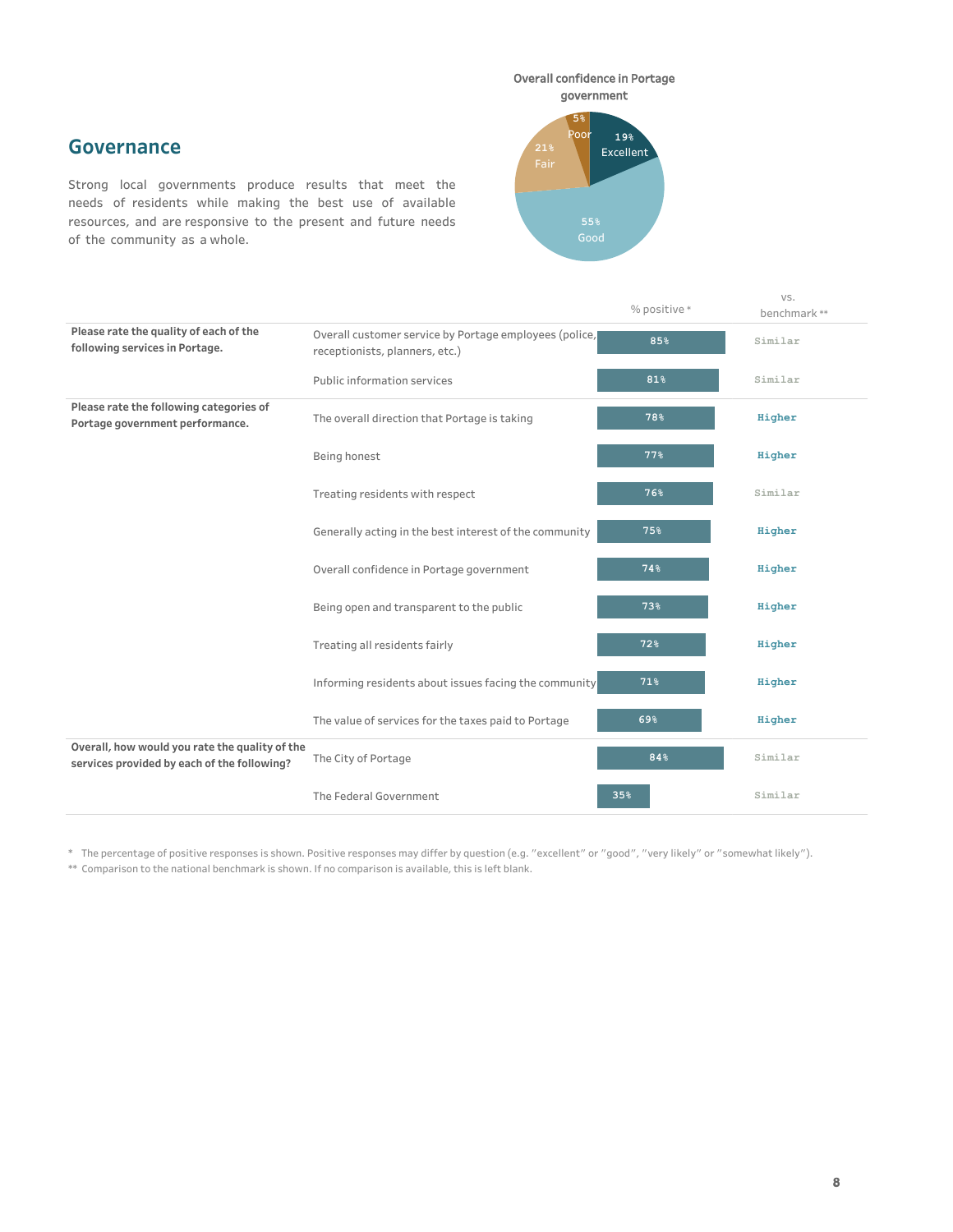**Overall economic health of Portage** What impact, if any, do you think the economy

## **Economy**

Local governments work together with private and nonprofit businesses, and with the community at large, to foster sustainable growth, create jobs, and promote a thriving local economy.



will have on your family income in the next 6 months? Do you think the impact will be:



|                                                                                               |                                                                      | % positive * | VS.<br>benchmark** |
|-----------------------------------------------------------------------------------------------|----------------------------------------------------------------------|--------------|--------------------|
| Please rate each of the following aspects of<br>quality of life in Portage.                   | Portage as a place to work                                           | 85%          | Higher             |
|                                                                                               | Portage as a place to visit                                          | 72%          | Similar            |
| Please rate each of the following<br>characteristics as they relate to Portage as a<br>whole. | Overall quality of business and service establishments<br>in Portage | 90%          | Higher             |
|                                                                                               | Overall economic health of Portage                                   | 86%          | Higher             |
|                                                                                               | Variety of business and service establishments in<br>Portage         | 82%          | Higher             |
|                                                                                               | Shopping opportunities                                               | 82%          | Higher             |
|                                                                                               | <b>Employment opportunities</b>                                      | 74%          | Higher             |
|                                                                                               | Vibrancy of downtown/commercial area                                 | 63%          | Similar            |
|                                                                                               | Cost of living in Portage                                            | 56%          | Higher             |
| Please rate the quality of each of the<br>following services in Portage.                      | Economic development                                                 | 81%          | Higher             |

\* The percentage of positive responses is shown. Positive responses may differ by question (e.g. "excellent" or "good", "very likely" or "somewhat likely").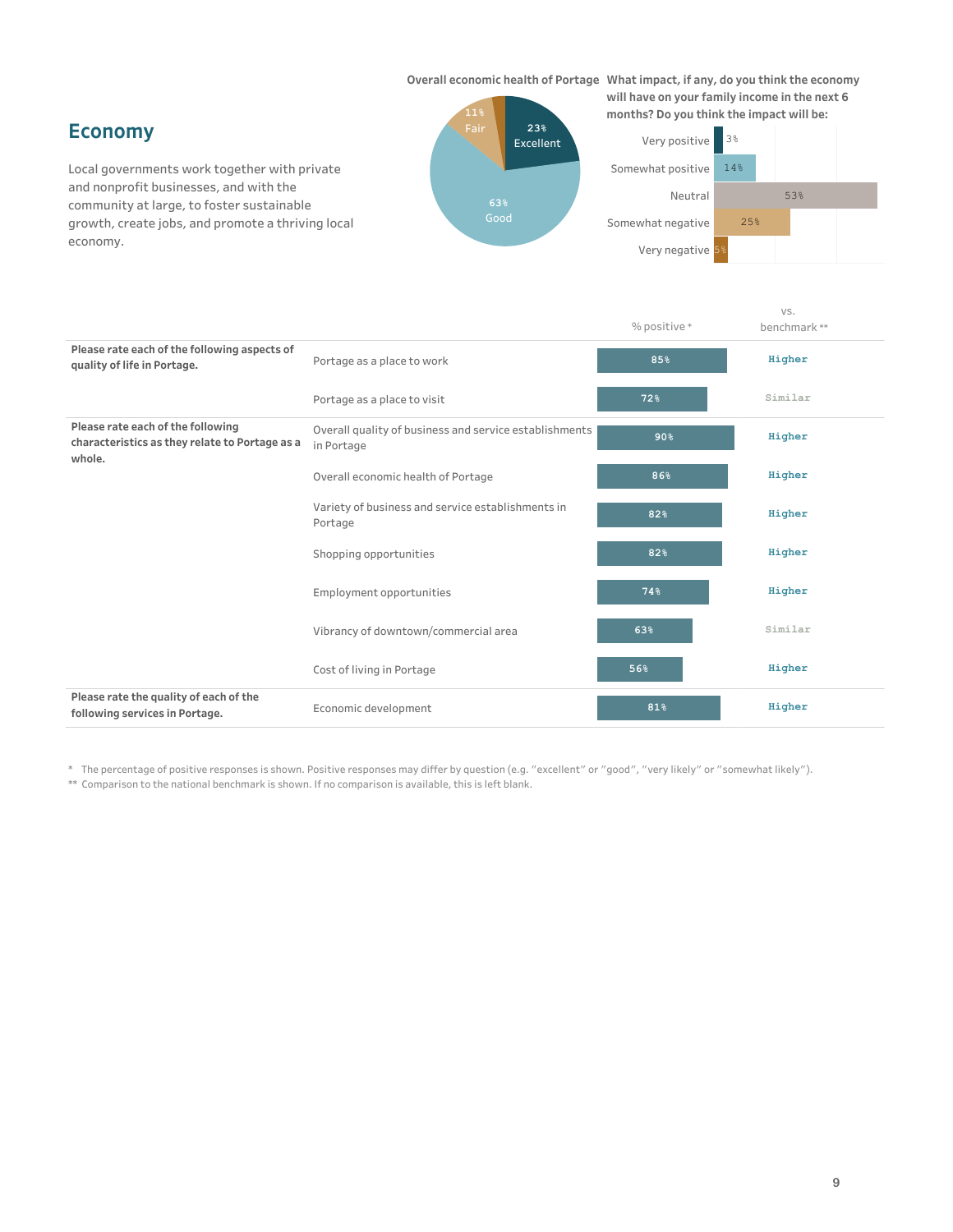**Mobility**

The ease with which residents can move about their communities, whether for commuting, leisure, or recreation, plays a major role in the quality of life for all who live, work, and play in the community.



vs.

|                                                                                               |                                                                                       | % positive * | benchmark ** |
|-----------------------------------------------------------------------------------------------|---------------------------------------------------------------------------------------|--------------|--------------|
| Please rate each of the following<br>characteristics as they relate to Portage as a<br>whole. | Overall quality of the transportation system (auto,<br>bicycle, foot, bus) in Portage | 83%          | Similar      |
|                                                                                               | Ease of travel by car in Portage                                                      | 82%          | Higher       |
|                                                                                               | Ease of public parking                                                                | 81%          | Higher       |
|                                                                                               | Ease of walking in Portage                                                            | 78%          | Similar      |
|                                                                                               | Ease of travel by bicycle in Portage                                                  | 75%          | Higher       |
|                                                                                               | Traffic flow on major streets                                                         | 59%          | Similar      |
|                                                                                               | Ease of travel by public transportation in Portage                                    | 48%          | Similar      |
| Please indicate whether or not you have done<br>each of the following in the last 12 months.  | Walked or biked instead of driving                                                    | 53%          | Similar      |
|                                                                                               | Carpooled with other adults or children instead of<br>driving alone                   | 40%          | Similar      |
|                                                                                               | Used bus, rail, subway or other public transportation<br>instead of driving           | 9%           | Lower        |
| Please rate the quality of each of the<br>following services in Portage.                      | Traffic enforcement                                                                   | 74%          | Similar      |
|                                                                                               | Snow removal                                                                          | 74%          | Similar      |
|                                                                                               | Street lighting                                                                       | 72%          | Similar      |
|                                                                                               | Street cleaning                                                                       | 71%          | Similar      |
|                                                                                               | Street repair                                                                         | 62%          | Higher       |
|                                                                                               | Bus or transit services                                                               | 55%          | Similar      |
|                                                                                               | Traffic signal timing                                                                 | 51%          | Similar      |

\* The percentage of positive responses is shown. Positive responses may differ by question (e.g. "excellent" or "good", "very likely" or "somewhat likely"). \*\* Comparison to the national benchmark is shown. If no comparison is available, this is left blank.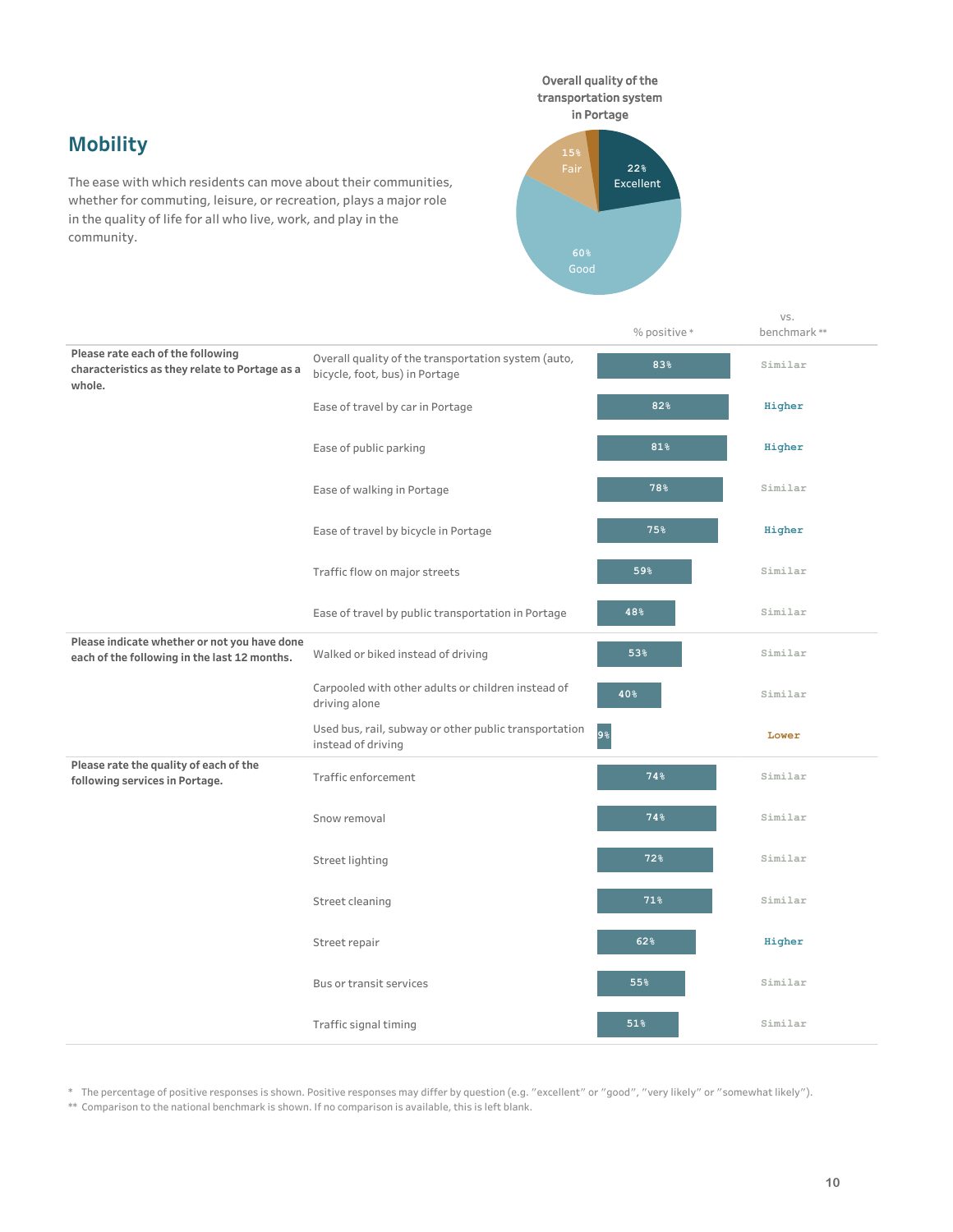Overall design or layout of Portage's residential and commercial areas

# **Community design**

A well-designed community enhances the quality of life for its residents by encouraging smart land use and zoning, ensuring that affordable housing is accessible to all, and providing access to parks and other green spaces.



|                                                                                               |                                                                                                                 | % positive * | VS.<br>benchmark** |
|-----------------------------------------------------------------------------------------------|-----------------------------------------------------------------------------------------------------------------|--------------|--------------------|
| Please rate each of the following aspects of<br>quality of life in Portage.                   | Your neighborhood as a place to live                                                                            | 88%          | Similar            |
| Please rate each of the following<br>characteristics as they relate to Portage as a<br>whole. | Overall appearance of Portage                                                                                   | 87%          | Similar            |
|                                                                                               | Overall design or layout of Portage's residential and<br>commercial areas (e.g., homes, buildings, streets, par | 83%          | Higher             |
|                                                                                               | Public places where people want to spend time                                                                   | 76%          | Similar            |
|                                                                                               | Well-designed neighborhoods                                                                                     | 74%          | Similar            |
|                                                                                               | Preservation of the historical or cultural character of<br>the community                                        | 73%          | Similar            |
|                                                                                               | Well-planned residential growth                                                                                 | 70%          | Higher             |
|                                                                                               | Overall quality of new development in Portage                                                                   | 69%          | Similar            |
|                                                                                               | Well-planned commercial growth                                                                                  | 67%          | Higher             |
|                                                                                               | Variety of housing options                                                                                      | 66%          | Similar            |
|                                                                                               | Availability of affordable quality housing                                                                      | 48%          | Higher             |
| Please rate the quality of each of the<br>following services in Portage.                      | Land use, planning and zoning                                                                                   | 63%          | Similar            |
|                                                                                               | Code enforcement (weeds, abandoned buildings, etc.)                                                             | 57%          | Similar            |

\* The percentage of positive responses is shown. Positive responses may differ by question (e.g. "excellent" or "good", "very likely" or "somewhat likely"). \*\* Comparison to the national benchmark is shown. If no comparison is available, this is left blank.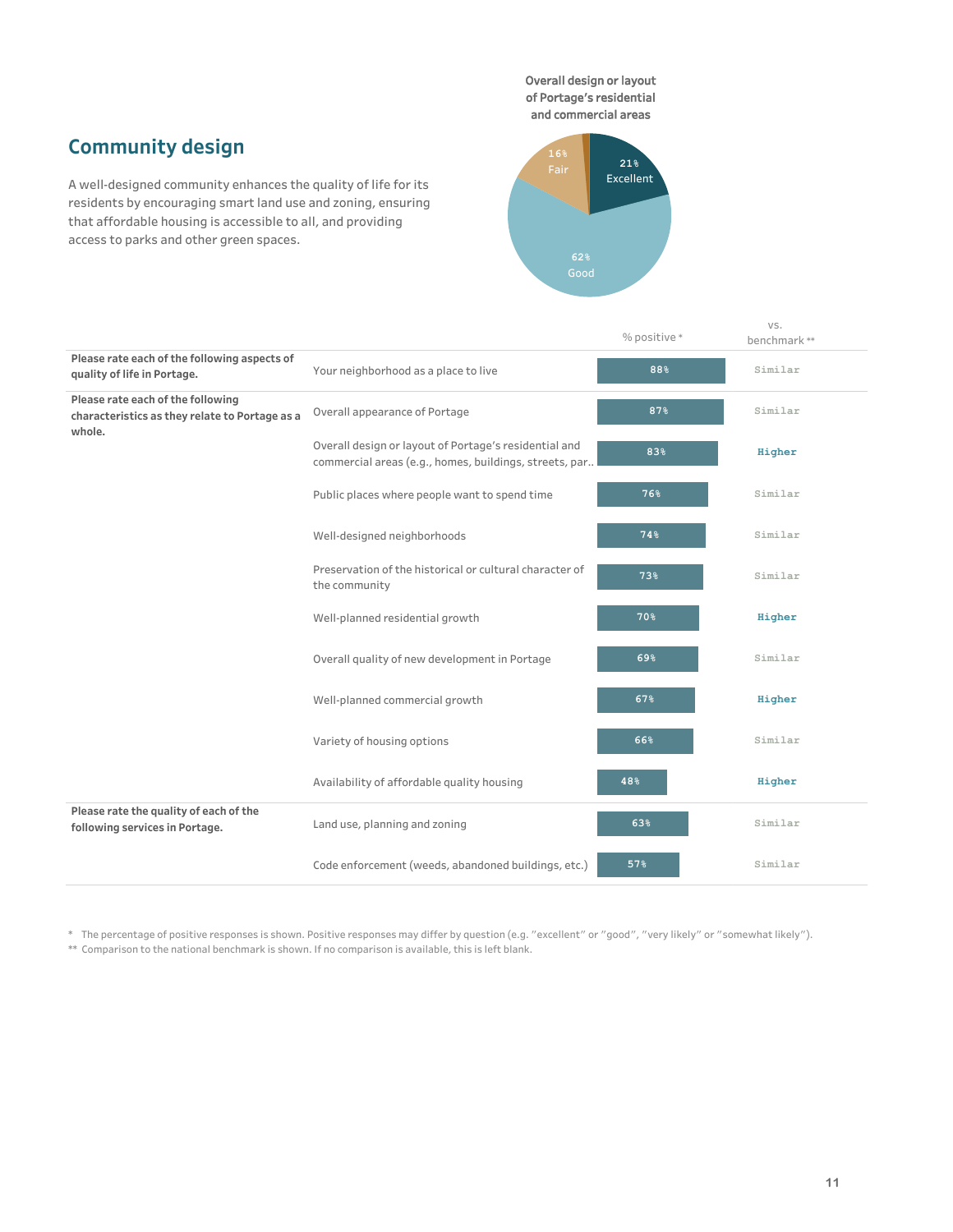## Overall quality of the utility

infrastructure in Portage

# **Utilities**

Services such as water, gas, electricity, and internet access play a vital role in ensuring the physical and economic health and wellbeing of the communities they serve.



vs.

|                                                                                     |                                                                                                       | % positive * | benchmark** |
|-------------------------------------------------------------------------------------|-------------------------------------------------------------------------------------------------------|--------------|-------------|
| Please rate each of the following<br>characteristics as they relate to Portage as a | Overall quality of the utility infrastructure in Portage<br>(water, sewer, storm water, electric/gas) | 82%          | Similar     |
| Please rate the quality of each of the<br>following services in Portage.            | Sewer services                                                                                        | 91%          | Similar     |
|                                                                                     | Power (electric and/or gas) utility                                                                   | 88%          | Similar     |
|                                                                                     | Garbage collection                                                                                    | 88%          | Similar     |
|                                                                                     | Utility billing                                                                                       | 83%          | Similar     |
|                                                                                     | Storm water management (storm drainage, dams,<br>levees, etc.)                                        | 82%          | Higher      |
|                                                                                     | Drinking water                                                                                        | 79%          | Similar     |

\* The percentage of positive responses is shown. Positive responses may differ by question (e.g. "excellent" or "good", "very likely" or "somewhat likely").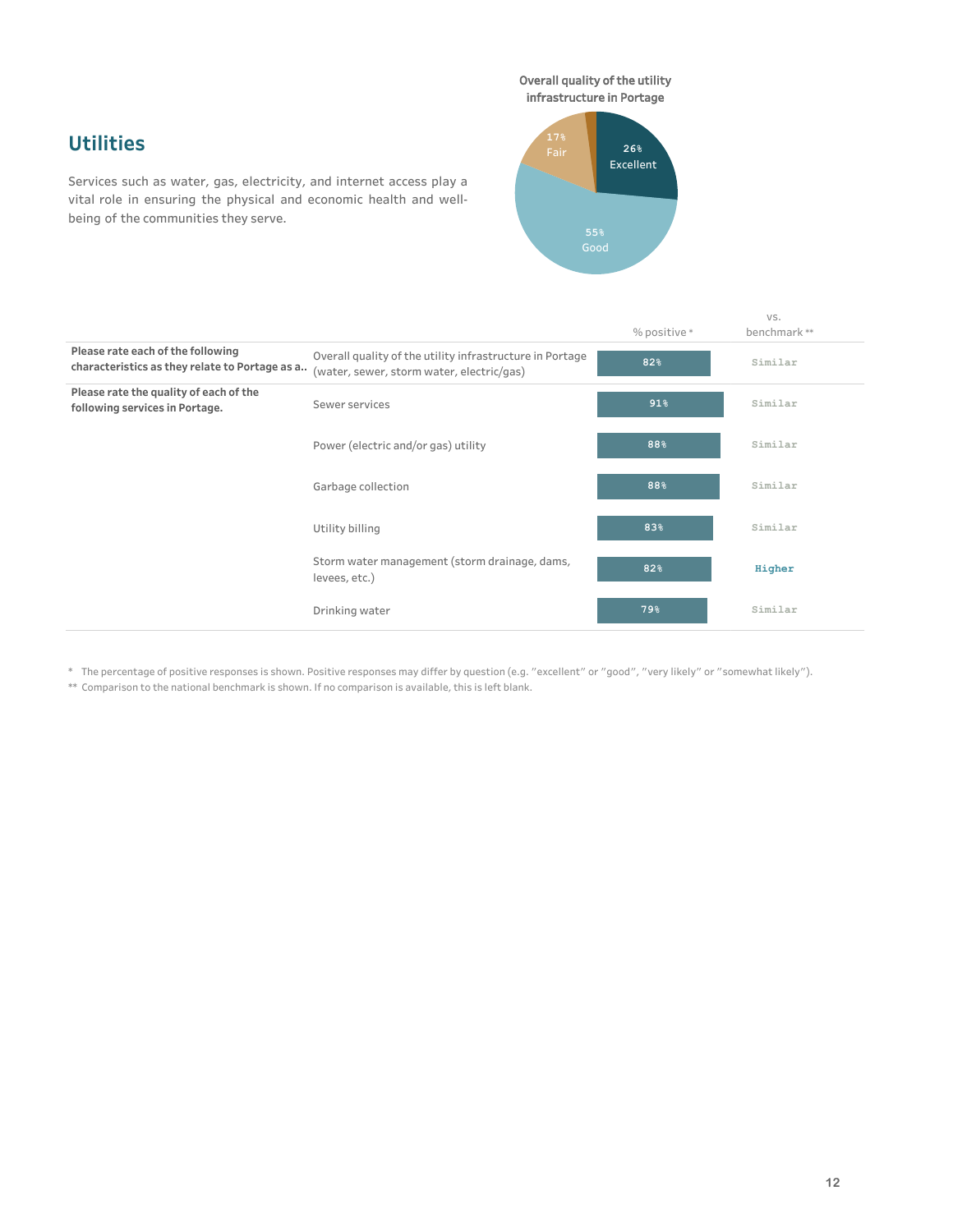# **Safety**

Public safety is often the most important task facing local governments. All residents should feel safe and secure in their neighborhoods and in the greater community, and providing robust safety-related services is essential to residents' quality of life.



|                                                                                     |                                                                                                           | % positive *    | VS.<br>benchmark ** |
|-------------------------------------------------------------------------------------|-----------------------------------------------------------------------------------------------------------|-----------------|---------------------|
| Please rate each of the following<br>characteristics as they relate to Portage as a | Overall feeling of safety in Portage                                                                      | 91%             | Similar             |
| Please rate how safe or unsafe you feel:                                            | In your neighborhood during the day                                                                       | 96%             | Similar             |
|                                                                                     | In Portage's downtown/commercial area during the<br>day                                                   | 90%             | Similar             |
|                                                                                     | From fire, flood or other natural disaster                                                                | 90 <sub>8</sub> | Similar             |
|                                                                                     | From violent crime                                                                                        | 89%             | Similar             |
|                                                                                     | From property crime                                                                                       | 83%             | Similar             |
| Please rate the quality of each of the<br>following services in Portage.            | Fire services                                                                                             | 92%             | Similar             |
|                                                                                     | Ambulance or emergency medical services                                                                   | 90 <sub>8</sub> | Similar             |
|                                                                                     | Police/Sheriff services                                                                                   | 87%             | Similar             |
|                                                                                     | Fire prevention and education                                                                             | 86%             | Similar             |
|                                                                                     | Animal control                                                                                            | 80%             | Similar             |
|                                                                                     | Crime prevention                                                                                          | 77%             | Similar             |
|                                                                                     | Emergency preparedness (services that prepare the<br>community for natural disasters or other emergency s | 77%             | Similar             |

\* The percentage of positive responses is shown. Positive responses may differ by question (e.g. "excellent" or "good", "very likely" or "somewhat likely"). \*\* Comparison to the national benchmark is shown. If no comparison is available, this is left blank.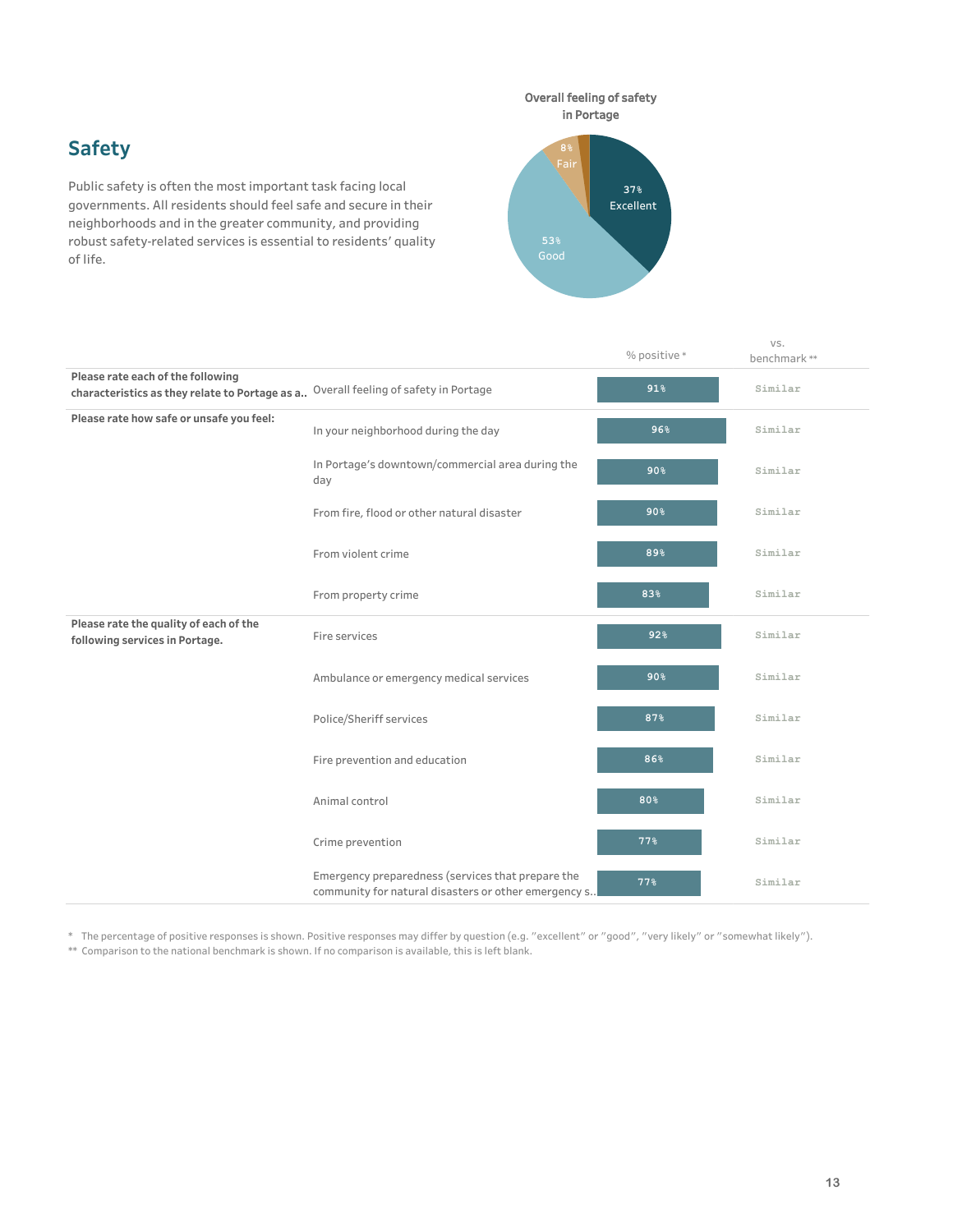Overall quality of natural environment in Portage

# **Natural environment**

The natural environment plays a vital role in the health and wellbeing of residents. The natural spaces in which residents live and experience their communities has a direct and profound effect on quality of life.



|                                                                                               |                                                                         | % positive * | VS.<br>benchmark** |
|-----------------------------------------------------------------------------------------------|-------------------------------------------------------------------------|--------------|--------------------|
| Please rate each of the following<br>characteristics as they relate to Portage as a<br>whole. | Air quality                                                             | 93%          | Similar            |
|                                                                                               | Overall quality of natural environment in Portage                       | 92%          | Higher             |
|                                                                                               | Water resources (beaches, lakes, ponds, riverways,<br>$etc.$ )          | 91%          | Higher             |
|                                                                                               | <b>Cleanliness of Portage</b>                                           | 88%          | Similar            |
| Please rate the quality of each of the<br>following services in Portage.                      | Recycling                                                               | 87%          | Higher             |
|                                                                                               | Yard waste pick-up                                                      | 83%          | Similar            |
|                                                                                               | Portage open space                                                      | 77%          | Higher             |
|                                                                                               | Preservation of natural areas (open space, farmlands<br>and greenbelts) | 75%          | Similar            |

\* The percentage of positive responses is shown. Positive responses may differ by question (e.g. "excellent" or "good", "very likely" or "somewhat likely").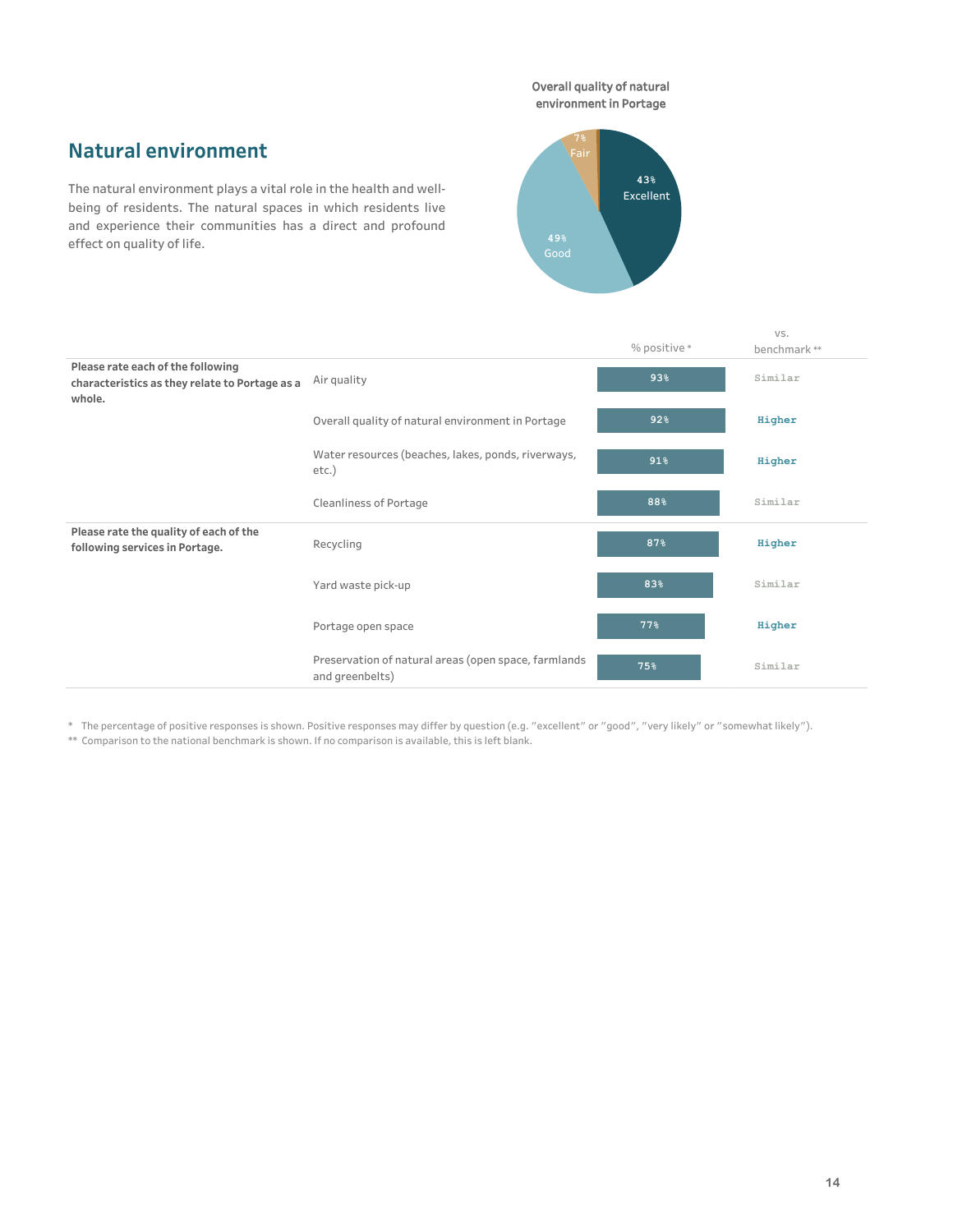## **Parks and recreation**

"There are no communities that pride themselves on their quality of life, promote themselves as a desirable location for businesses to relocate, or maintain that they are environmental stewards of their natural resources, without such communities having a robust, active system of parks and recreation programs for public use and enjoyment."

- National Recreation and Park Association

**57%** Excellent **6%** Fai Overall quality of the parks and recreation opportunities

|                                                                                               |                                                                                 | % positive * | VS.<br>benchmark** |
|-----------------------------------------------------------------------------------------------|---------------------------------------------------------------------------------|--------------|--------------------|
| Please rate each of the following<br>characteristics as they relate to Portage as a<br>whole. | Availability of paths and walking trails                                        | 95%          | Much higher        |
|                                                                                               | Overall quality of parks and recreation opportunities                           | 94%          | Higher             |
|                                                                                               | Fitness opportunities (including exercise classes and<br>paths or trails, etc.) | 92%          | Higher             |
|                                                                                               | Recreational opportunities                                                      | 86%          | Higher             |
| Please rate the quality of each of the<br>following services in Portage.                      | City parks                                                                      | 94%          | Higher             |
|                                                                                               | Recreation programs or classes                                                  | 87%          | Higher             |
|                                                                                               | Recreation centers or facilities                                                | 80%          | Similar            |

\* The percentage of positive responses is shown. Positive responses may differ by question (e.g. "excellent" or "good", "very likely" or "somewhat likely").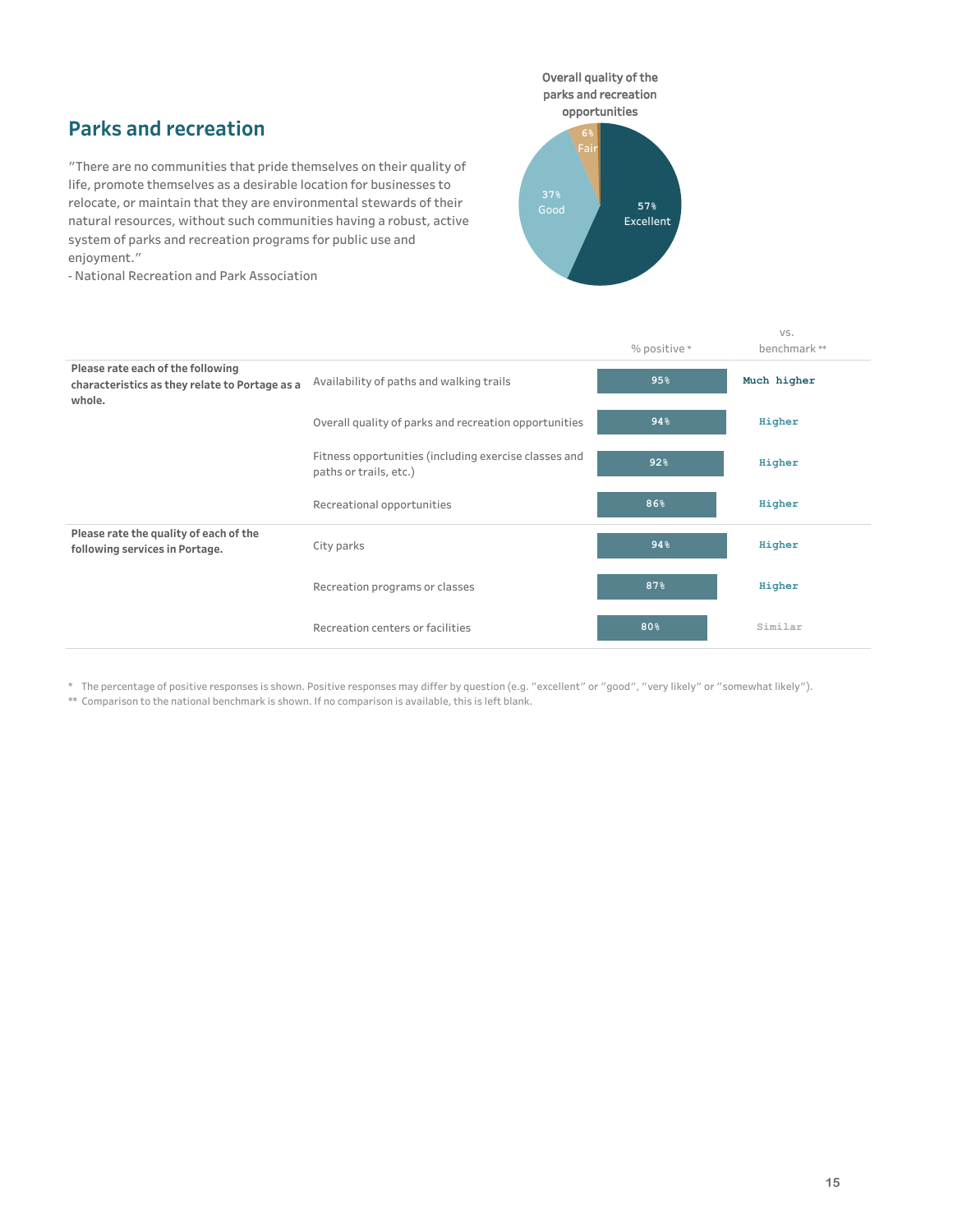**Overall health and wellness** opportunities in Portage

# **Health and wellness**

The characteristics of and amenities available in the communities in which people live has a direct impact on the health and wellness of residents, and thus, on their quality of life overall.



|                                                                                               |                                                       | % positive * | VS.<br>benchmark** |
|-----------------------------------------------------------------------------------------------|-------------------------------------------------------|--------------|--------------------|
| Please rate each of the following<br>characteristics as they relate to Portage as a<br>whole. | Overall health and wellness opportunities in Portage  | 91%          | Higher             |
|                                                                                               | Availability of affordable quality food               | 84%          | Higher             |
|                                                                                               | Availability of preventive health services            | 81%          | Higher             |
|                                                                                               | Availability of affordable quality health care        | 79%          | Higher             |
|                                                                                               | Availability of affordable quality mental health care | 59%          | Similar            |
| Please rate the quality of each of the<br>following services in Portage.                      | <b>Health services</b>                                | 85%          | Higher             |
| Would you say that in general your health is:                                                 | Would you say that in general your health is:         | 64%          | Similar            |

\* The percentage of positive responses is shown. Positive responses may differ by question (e.g. "excellent" or "good", "very likely" or "somewhat likely").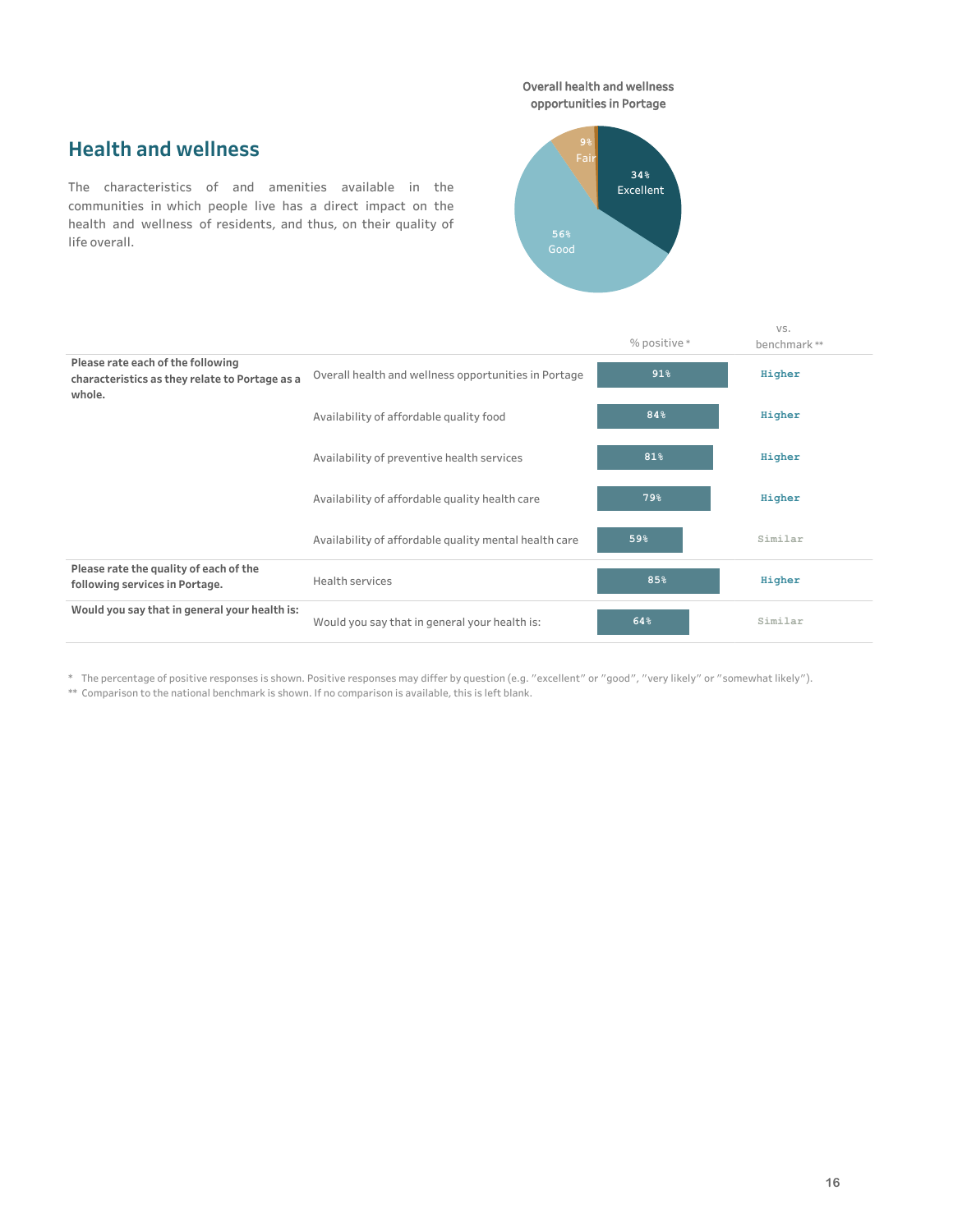Overall opportunities for education, culture and the arts

## **Education, arts, and culture**

Participation in the arts, in educational opportunities, and in cultural activities is linked to increased civic engagement, greater social tolerance, and enhanced enjoyment of the local community.



|                                                                                               |                                                                 | % positive * | VS.<br>benchmark ** |
|-----------------------------------------------------------------------------------------------|-----------------------------------------------------------------|--------------|---------------------|
| Please rate each of the following<br>characteristics as they relate to Portage as a<br>whole. | K-12 education                                                  | 88%          | Higher              |
|                                                                                               | Overall opportunities for education, culture and the<br>arts    | 78%          | Similar             |
|                                                                                               | Adult educational opportunities                                 | 75%          | Higher              |
|                                                                                               | Opportunities to attend special events and festivals            | 68%          | Similar             |
|                                                                                               | Opportunities to participate in social events and<br>activities | 68%          | Similar             |
|                                                                                               | Community support for the arts                                  | 68%          | Similar             |
|                                                                                               | Availability of affordable quality childcare/preschool          | 68%          | Higher              |
|                                                                                               | Opportunities to attend cultural/arts/music activities          | 64%          | Similar             |
| Please rate the quality of each of the<br>following services in Portage.                      | Public library services                                         | 93%          | Similar             |

\* The percentage of positive responses is shown. Positive responses may differ by question (e.g. "excellent" or "good", "very likely" or "somewhat likely").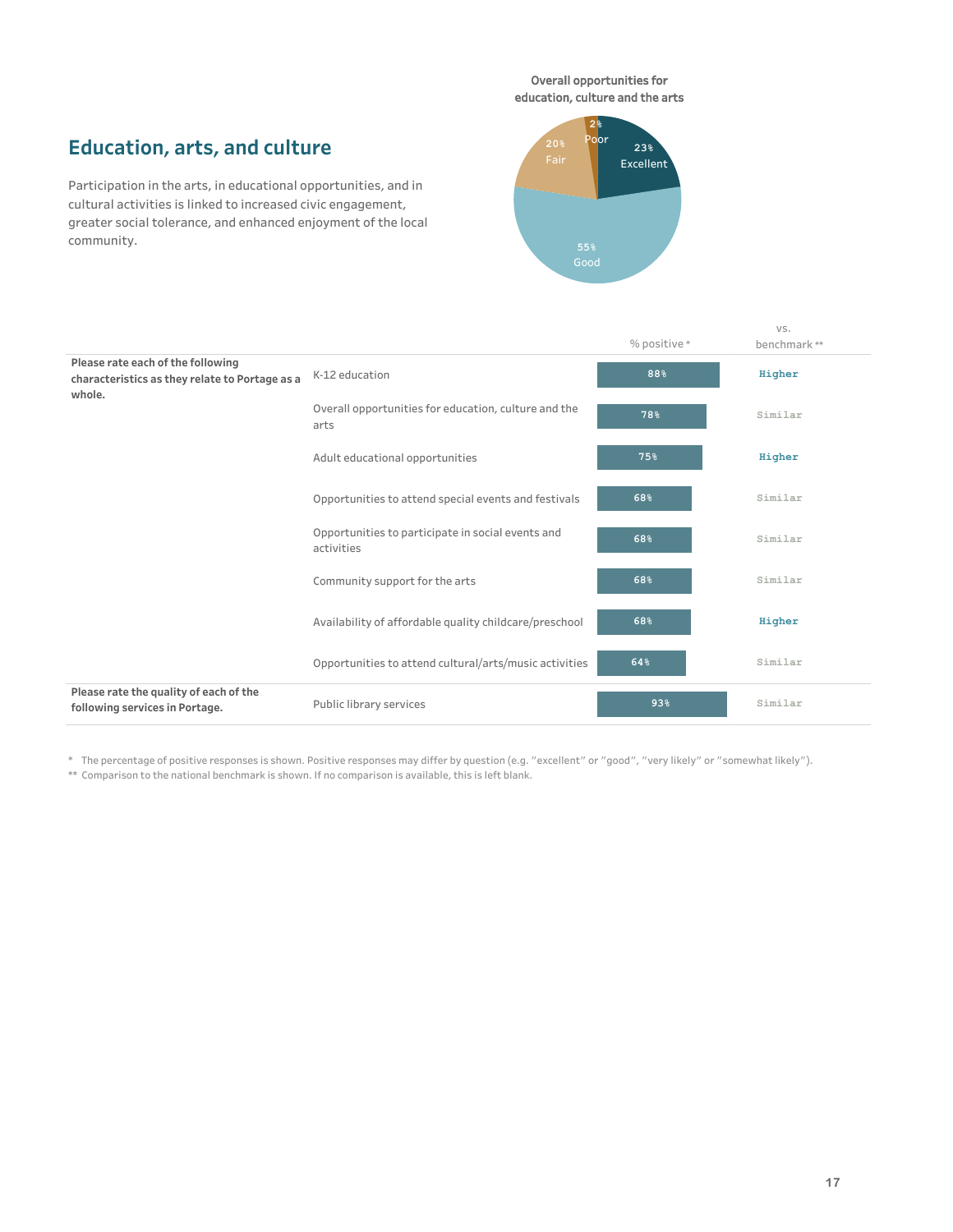Residents' connection and engagement with their community

# **Inclusivity and engagement**

Inclusivity refers to a cultural and environmental feeling of belonging; residents who feel invited to participate within their communities feel more included, involved, and engaged than those who do not.



|                                                                                                  |                                                                                  | % positive * | VS.<br>benchmark** |
|--------------------------------------------------------------------------------------------------|----------------------------------------------------------------------------------|--------------|--------------------|
| Please rate each of the following aspects of<br>quality of life in Portage.                      | Portage as a place to raise children                                             | 92%          | Higher             |
|                                                                                                  | Portage as a place to retire                                                     | 73%          | Similar            |
|                                                                                                  | Sense of community                                                               | 71%          | Similar            |
| Please rate the job you feel the Portage<br>community does at each of the following.             | Making all residents feel welcome                                                | 79%          | Similar            |
|                                                                                                  | Valuing/respecting residents from diverse<br>backgrounds                         | 74%          | Similar            |
|                                                                                                  | Taking care of vulnerable residents (elderly, disabled,<br>homeless, etc.)       | 68%          | Similar            |
|                                                                                                  | Attracting people from diverse backgrounds                                       | 64%          | Similar            |
| Please rate each of the following<br>characteristics as they relate to Portage as a<br>whole.    | Neighborliness of residents in Portage                                           | 73%          | Similar            |
|                                                                                                  | Opportunities to volunteer                                                       | 71%          | Similar            |
|                                                                                                  | Sense of civic/community pride                                                   | 70%          | Similar            |
|                                                                                                  | Opportunities to participate in social events and<br>activities                  | 68%          | Similar            |
|                                                                                                  | Openness and acceptance of the community toward<br>people of diverse backgrounds | 67%          | Similar            |
|                                                                                                  | Opportunities to participate in community matters                                | 66%          | Similar            |
| Please rate how important, if at all, you think<br>it is for the Portage community to focus on e | Residents' connection and engagement with their<br>community                     | 68%          | Lower              |

\* The percentage of positive responses is shown. Positive responses may differ by question (e.g. "excellent" or "good", "very likely" or "somewhat likely")...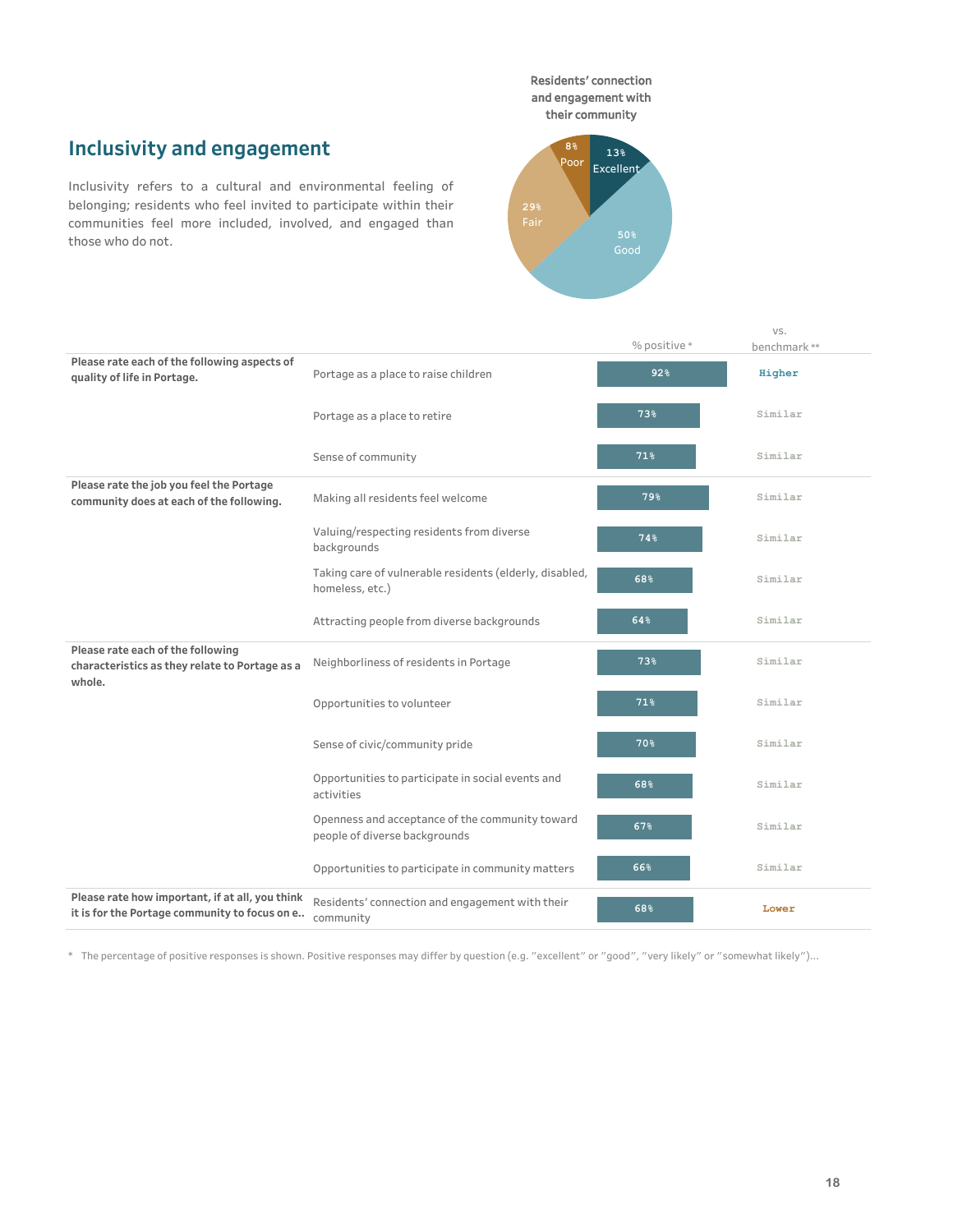# **Residents' participation levels**

|                                                               |                                                                                    | % yes           | VS.<br>benchmark * |
|---------------------------------------------------------------|------------------------------------------------------------------------------------|-----------------|--------------------|
| Please indicate whether or not                                | Attended a local public meeting (of local elected officials like City Council or C | 12%             | Similar            |
| you have done each of the<br>following in the last 12 months. | Campaigned or advocated for a local issue, cause or candidate                      | 16%             | Similar            |
|                                                               | Contacted Portage elected officials (in-person, phone, email or web) to expres.    | 11 <sup>8</sup> | Similar            |
|                                                               | Contacted the City of Portage (in-person, phone, email or web) for help or info    | 53%             | Similar            |
|                                                               | Volunteered your time to some group/activity in Portage                            | 21%             | Lower              |
|                                                               | Voted in your most recent local election                                           | 93%             | Higher             |
|                                                               | Watched (online or on television) a local public meeting                           | 18%             | Similar            |

|                               |                                                                             | or more         |         |
|-------------------------------|-----------------------------------------------------------------------------|-----------------|---------|
| In general, how many times do | Use or check email                                                          | 94%             | Similar |
| you:                          | Access the internet from your cell phone                                    | 91%             | Similar |
|                               | Access the internet from your home using a computer, laptop or tablet compu | 90 <sub>8</sub> | Similar |
|                               | Visit social media sites such as Facebook, Twitter, WhatsApp, etc.          | 76%             | Similar |
|                               | Shop online                                                                 | 47%             | Similar |
|                               | Share your opinions online                                                  | 29%             | Similar |

% a few times a week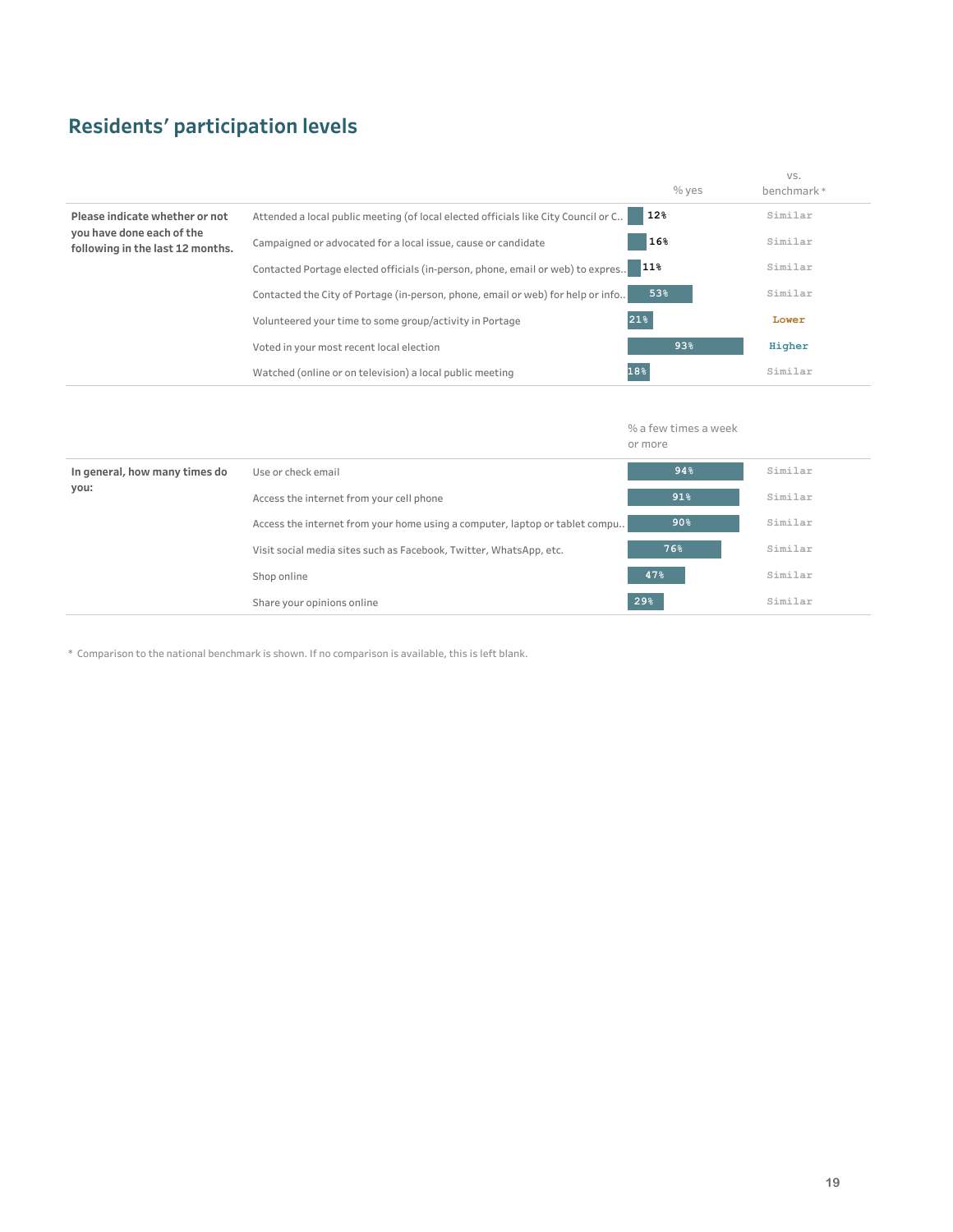## **Custom questions**

Below are the results of each custom question on the survey. The percentage of positive responses (strongly support/ somewhat support or very likely/somewhat likely or excellent/good) is shown.

|                                                                                 |                                                                                                                                                  | % positive      |
|---------------------------------------------------------------------------------|--------------------------------------------------------------------------------------------------------------------------------------------------|-----------------|
| How much would you support or oppose a<br>potential property tax increase to do | Economic development in the city (e.g., Crossroads Mall, South Westnedge Commercial<br>Corridor, Lake Center District Area)                      | 58%             |
| each of the following?                                                          | Single-vendor weekly garbage collection                                                                                                          | 46%             |
|                                                                                 | Second bulk trash collection each year                                                                                                           | 68%             |
|                                                                                 | Please indicate how likely or unlikely you or a member of your household are to use the<br>new Portage Community Senior Center once constructed. | 35%             |
|                                                                                 | Please rate the job the City of Portage has done addressing the needs of the senior<br>population.                                               | 66%             |
| Please rate the following aspects of<br>elections in Portage.                   | Transparency in the election process                                                                                                             | 86%             |
|                                                                                 | Integrity of election process                                                                                                                    | 87%             |
|                                                                                 | Voter registration process                                                                                                                       | $91\frac{6}{5}$ |
|                                                                                 | Absentee voting process                                                                                                                          | 92 <sup>5</sup> |
|                                                                                 | Overall administration of elections                                                                                                              | 88%             |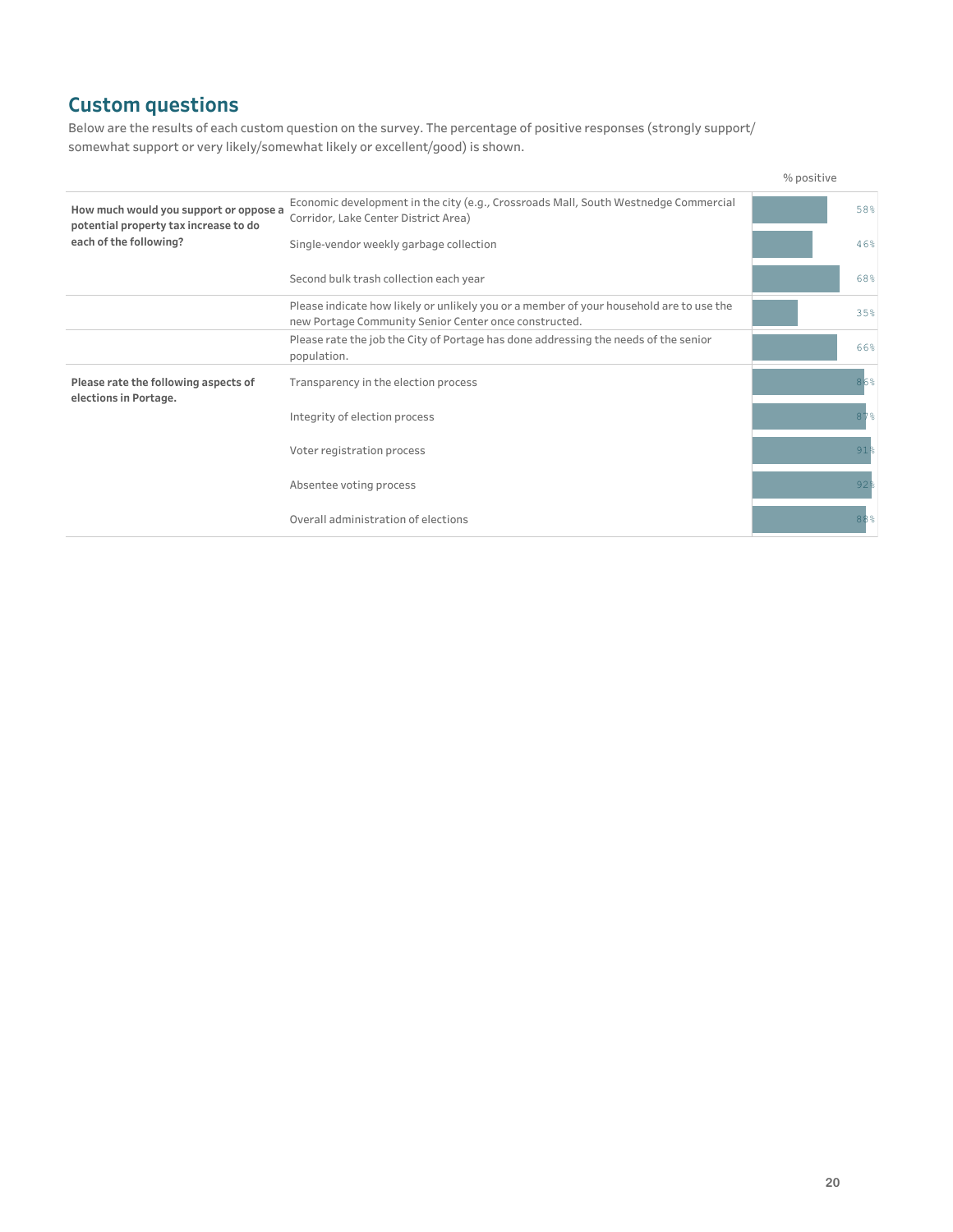## **National benchmark tables**

Taking the pulse of the community has little meaning without knowing what pulse rate is too high and what is too low. Comparisons to results from other locations across the country can help provide context to the ratings received in Portage.

Ratings are compared when there were at least five other communities in which a similar question was asked. Where comparisons are available, five columns are provided in the table. The first column shows the comparison of Portage's rating to the benchmark. In that column, Portage's results are noted as being "higher" than the benchmark, "lower" than the benchmark or "similar" to the benchmark, meaning that the average rating given by Portage residents is statistically similar to or different (greater or lesser) than the benchmark. The second column is Portage's "percent positive." Most commonly, the percent positive is the combination of the top two most positive response options (i.e., "excellent" and "good," "very safe" and "somewhat safe," etc.). The third column is the rank assigned to Portage's rating among communities where a similar question was asked. The fourth column is the number of communities that asked a similar question. And finally, the fifth column shows the percentile for Portage's result -- that is what percent of surveyed communities had a lower rating than Portage.

The survey was administered during the COVID-19 pandemic, a time of challenge for many local governments. While we provide comparisons to national benchmarks, it is important to note that much of the benchmark data was collected prior to the pandemic. This may impact how your City's 2020 ratings compare to other communities' ratings from the past five years.

|                                                                                                 |                                                               |         |            |                | Number of        |            |
|-------------------------------------------------------------------------------------------------|---------------------------------------------------------------|---------|------------|----------------|------------------|------------|
|                                                                                                 |                                                               |         | % positive |                | Rank communities | Percentile |
| Please rate each of the                                                                         | Portage as a place to live                                    | Similar | 95%        | 63             | 382              | 84         |
| following aspects of                                                                            | Your neighborhood as a place to live                          | Similar | 88%        | 98             | 314              | 69         |
| quality of life in Portage.                                                                     | Portage as a place to raise children                          | Higher  | 92%        | 96             | 379              | 75         |
|                                                                                                 | Portage as a place to work                                    | Higher  | 85%        | 22             | 362              | 94         |
|                                                                                                 | Portage as a place to visit                                   | Similar | 72%        | 108            | 297              | 64         |
|                                                                                                 | Portage as a place to retire                                  | Similar | 73%        | 112            | 363              | 70         |
|                                                                                                 | The overall quality of life in Portage                        | Similar | 90%        | 118            | 439              | 73         |
|                                                                                                 | Sense of community                                            | Similar | 71%        | 106            | 310              | 66         |
| Please rate each of the                                                                         | Overall economic health of Portage                            | Higher  | 86%        | 59             | 279              | 79         |
| following characteristics                                                                       | Overall quality of the transportation system (auto, bicycle,  | Similar | 83%        | 103            | 284              | 64         |
| as they relate to Portage                                                                       | Overall design or layout of Portage's residential and comm    | Higher  | 83%        | 28             | 274              | 90         |
| as a whole.                                                                                     | Overall quality of the utility infrastructure in Portage (wat | Similar | 82%        | 12             | 42               | 70         |
|                                                                                                 | Overall feeling of safety in Portage                          | Similar | 91%        | 136            | 360              | 63         |
|                                                                                                 | Overall quality of natural environment in Portage             | Higher  | 92%        | 44             | 285              | 85         |
|                                                                                                 | Overall quality of parks and recreation opportunities         | Higher  | 94%        | 3              | 42               | 93         |
|                                                                                                 | Overall health and wellness opportunities in Portage          | Higher  | 91%        | 27             | 277              | 91         |
|                                                                                                 | Overall opportunities for education, culture and the arts     | Similar | 78%        | 100            | 276              | 64         |
|                                                                                                 | Residents' connection and engagement with their communi       | Similar | 63%        | 17             | 42               | 57         |
| Please indicate how<br>likely or unlikely you ar<br>Please rate how safe or<br>unsafe you feel: | Recommend living in Portage to someone who asks               | Higher  | 95%        | 44             | 294              | 85         |
|                                                                                                 | Remain in Portage for the next five years                     | Similar | 87%        | 99             | 287              | 66         |
|                                                                                                 | In your neighborhood during the day                           | Similar | 96%        | 151            | 353              | 57         |
|                                                                                                 | In Portage's downtown/commercial area during the day          | Similar | 90%        | 165            | 327              | 50         |
|                                                                                                 | From property crime                                           | Similar | 83%        | 16             | 56               | 70         |
|                                                                                                 | From violent crime                                            | Similar | 89%        | 22             | 56               | 58         |
|                                                                                                 | From fire, flood or other natural disaster                    | Similar | 90%        | 14             | 42               | 65         |
| Please rate the job you                                                                         | Making all residents feel welcome                             | Similar | 79%        | 12             | 42               | 70         |
| feel the Portage                                                                                | Attracting people from diverse backgrounds                    | Similar | 64%        | 13             | 42               | 67         |
| community does at each                                                                          | Valuing/respecting residents from diverse backgrounds         | Similar | 74%        | $\overline{7}$ | 42               | 83         |
| of the following.                                                                               | Taking care of vulnerable residents (elderly, disabled, hom   | Similar | 68%        | 14             | 42               | 65         |
| Please rate each of the                                                                         | Overall quality of business and service establishments in P   | Higher  | 90%        | 14             | 283              | 96         |
| following characteristics                                                                       | Variety of business and service establishments in Portage     | Higher  | 82%        | 2              | 41               | 95         |
| as they relate to Portage<br>as a whole.                                                        | Vibrancy of downtown/commercial area                          | Similar | 63%        | 87             | 260              | 67         |
|                                                                                                 | Employment opportunities                                      | Higher  | 74%        | 12             | 314              | 97         |
|                                                                                                 | Shopping opportunities                                        | Higher  | 82%        | 25             | 300              | 92         |
|                                                                                                 | Cost of living in Portage                                     | Higher  | 56%        | 36             | 277              | 87         |
|                                                                                                 | Overall image or reputation of Portage                        | Higher  | 89%        | 61             | 352              | 83         |
| Please rate each of the                                                                         | Traffic flow on major streets                                 | Similar | 59%        | 87             | 337              | 75         |
| following characteristics                                                                       | Ease of public parking                                        | Higher  | 81%        | 14             | 245              | 95         |
| as they relate to Portage                                                                       | Ease of travel by car in Portage                              | Higher  | 82%        | 55             | 313              | 83         |
| as a whole.                                                                                     | Ease of travel by public transportation in Portage            | Similar | 48%        | 81             | 249              | 68         |
|                                                                                                 | Ease of travel by bicycle in Portage                          | Higher  | 75%        | 29             | 313              | 91         |
|                                                                                                 | Ease of walking in Portage                                    | Similar | 78%        | 74             | 314              | 77         |
|                                                                                                 | Well-planned residential growth                               | Higher  | 70%        | 6              | 45               | 86         |
|                                                                                                 |                                                               |         |            |                |                  |            |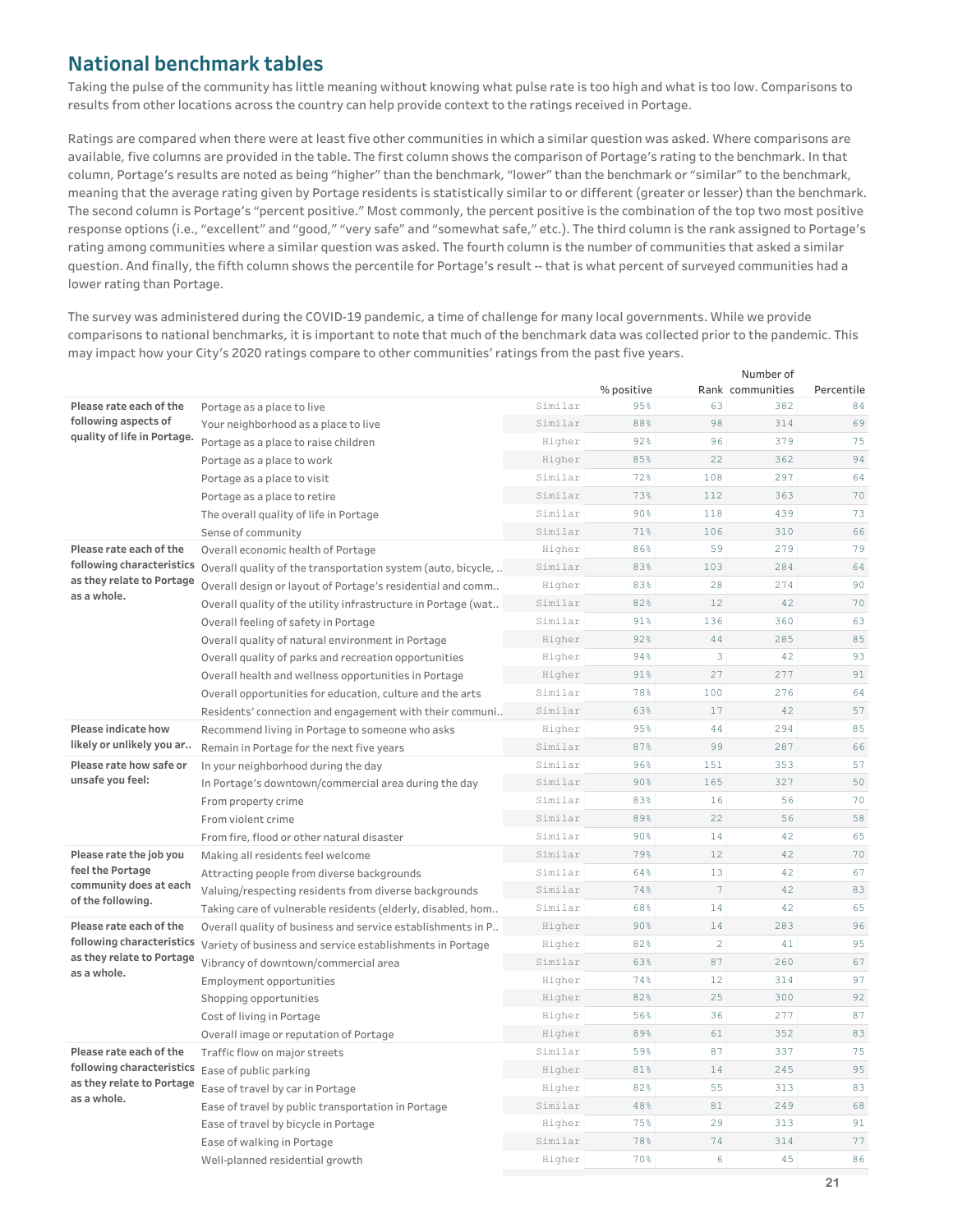|                          | Well-planned commercial growth                                  | Higher      | 67%   | $\overline{4}$ | 45  | 91     |
|--------------------------|-----------------------------------------------------------------|-------------|-------|----------------|-----|--------|
|                          | Well-designed neighborhoods                                     | Similar     | 74%   | 10             | 46  | 77     |
|                          | Preservation of the historical or cultural character of the co  | Similar     | 73%   | 14             | 40  | 63     |
|                          | Public places where people want to spend time                   | Similar     | 76%   | 55             | 268 | 80     |
|                          | Variety of housing options                                      | Similar     | 66%   | 70             | 287 | 76     |
|                          | Availability of affordable quality housing                      | Higher      | 48%   | 74             | 311 | 77     |
|                          | Overall quality of new development in Portage                   | Similar     | 69%   | 51             | 299 | 83     |
|                          | Overall appearance of Portage                                   | Similar     | 87%   | 98             | 345 | 72     |
|                          | <b>Cleanliness of Portage</b>                                   | Similar     | 88%   | 95             | 310 | 70     |
|                          | Water resources (beaches, lakes, ponds, riverways, etc.)        | Higher      | 91%   | 4              | 38  | 89     |
|                          | Air quality                                                     | Similar     | 93%   | 48             | 258 | 82     |
|                          | Availability of paths and walking trails                        | Much higher | 95%   | $\overline{4}$ | 315 | 99     |
|                          | Fitness opportunities (including exercise classes and paths     | Higher      | 92%   | 11             | 265 | 96     |
|                          | Recreational opportunities                                      | Higher      | 86%   | 31             | 299 | 90     |
|                          | Availability of affordable quality food                         | Higher      | 84%   | 12             | 258 | 96     |
|                          | Availability of affordable quality health care                  | Higher      | 79%   | 42             | 272 | 85     |
|                          | Availability of preventive health services                      | Higher      | 81%   | 38             | 254 | 85     |
|                          | Availability of affordable quality mental health care           | Similar     | 59%   | 58             | 249 | 77     |
|                          | Opportunities to attend cultural/arts/music activities          | Similar     | 64%   | 128            | 298 | 57     |
|                          | Community support for the arts                                  | Similar     | 68%   | 13             | 42  | 67     |
|                          | Availability of affordable quality childcare/preschool          | Higher      | 68%   | 41             | 270 | 85     |
|                          | K-12 education                                                  | Higher      | 88%   | 54             | 274 | 81     |
|                          | Adult educational opportunities                                 | Higher      | 75%   | 47             | 256 | 82     |
|                          | Sense of civic/community pride                                  | Similar     | 70%   | 18             | 42  | 54     |
|                          | Neighborliness of residents in Portage                          | Similar     | 73%   | 68             | 270 | 75     |
|                          | Opportunities to participate in social events and activities    | Similar     | 68%   | 108            | 274 | 61     |
|                          | Opportunities to attend special events and festivals            | Similar     | 68%   | 149            | 292 | 49     |
|                          | Opportunities to volunteer                                      | Similar     | 71%   | 131            | 277 | 53     |
|                          | Opportunities to participate in community matters               | Similar     | 66%   | 123            | 283 | 57     |
|                          | Openness and acceptance of the community toward people          | Similar     | 67%   | 87             | 303 | 72     |
| Please indicate whether  | Contacted the City of Portage (in-person, phone, email or w     | Similar     | 53%   | 59             | 337 | 83     |
| or not you have done     | Contacted Portage elected officials (in-person, phone, emai     | Similar     | 11%   | 248            | 268 | 8      |
| each of the following in | Attended a local public meeting (of local elected officials lik | Similar     | 12%   | 255            | 274 | $\tau$ |
| the last 12 months.      | Watched (online or on television) a local public meeting        | Similar     | 18%   | 175            | 245 | 29     |
|                          | Volunteered your time to some group/activity in Portage         | Lower       | 21%   | 254            | 276 | 8      |
|                          | Campaigned or advocated for a local issue, cause or candid      | Similar     | 16%   | 206            | 256 | 19     |
|                          | Voted in your most recent local election                        | Higher      | 93%   | $\mathbf{1}$   | 42  | 98     |
|                          | Used bus, rail, subway or other public transportation inste     | Lower       | $9\%$ | 168            | 229 | 26     |
|                          | Carpooled with other adults or children instead of driving a    | Similar     | 40%   | 159            | 261 | 39     |
|                          | Walked or biked instead of driving                              | Similar     | 53%   | 166            | 269 | 39     |
|                          | Please rate the quality of Public information services          | Similar     | 81%   | 67             | 290 | 77     |
| each of the following    | Economic development                                            | Higher      | 81%   | 24             | 289 | 92     |
| services in Portage.     | Traffic enforcement                                             | Similar     | 74%   | 102            | 361 | 72     |
|                          | Traffic signal timing                                           | Similar     | 51%   | 137            | 273 | 50     |
|                          | Street repair                                                   | Higher      | 62%   | 62             | 356 | 83     |
|                          | Street cleaning                                                 | Similar     | 71%   | 96             | 314 | 70     |
|                          | Street lighting                                                 | Similar     | 72%   | 78             | 334 | 77     |
|                          | Snow removal                                                    | Similar     | 74%   | 82             | 275 | 71     |
|                          | Sidewalk maintenance                                            | Similar     | 69%   | 68             | 313 | 79     |
|                          | Bus or transit services                                         | Similar     | 55%   | 111            | 244 | 55     |
|                          | Land use, planning and zoning                                   | Similar     | 63%   | 50             | 304 | 84     |
|                          | Code enforcement (weeds, abandoned buildings, etc.)             | Similar     | 57%   | 134            | 371 | 64     |
|                          | Affordable high-speed internet access                           | Similar     | 58%   | 14             | 39  | 62     |
|                          | Garbage collection                                              | Similar     | 88%   | 125            | 340 | 64     |
|                          | Drinking water                                                  | Similar     | 79%   | 82             | 307 | 74     |
|                          | Sewer services                                                  | Similar     | 91%   | 28             | 309 | 91     |
|                          | Storm water management (storm drainage, dams, levees, e         | Higher      | 82%   | 31             | 334 | 91     |
|                          | Power (electric and/or gas) utility                             | Similar     | 88%   | 25             | 198 | 88     |
|                          | Utility billing                                                 | Similar     | 83%   | 28             | 243 | 89     |
|                          | Police/Sheriff services                                         | Similar     | 87%   | 159            | 427 | 63     |
|                          | Crime prevention                                                | Similar     | 77%   | 130            | 357 | 64     |
|                          | Animal control                                                  | Similar     | 80%   | 64             | 325 | 81     |
|                          | Ambulance or emergency medical services                         | Similar     | 90%   | 228            | 328 | 31     |
|                          |                                                                 |             |       |                |     | 22     |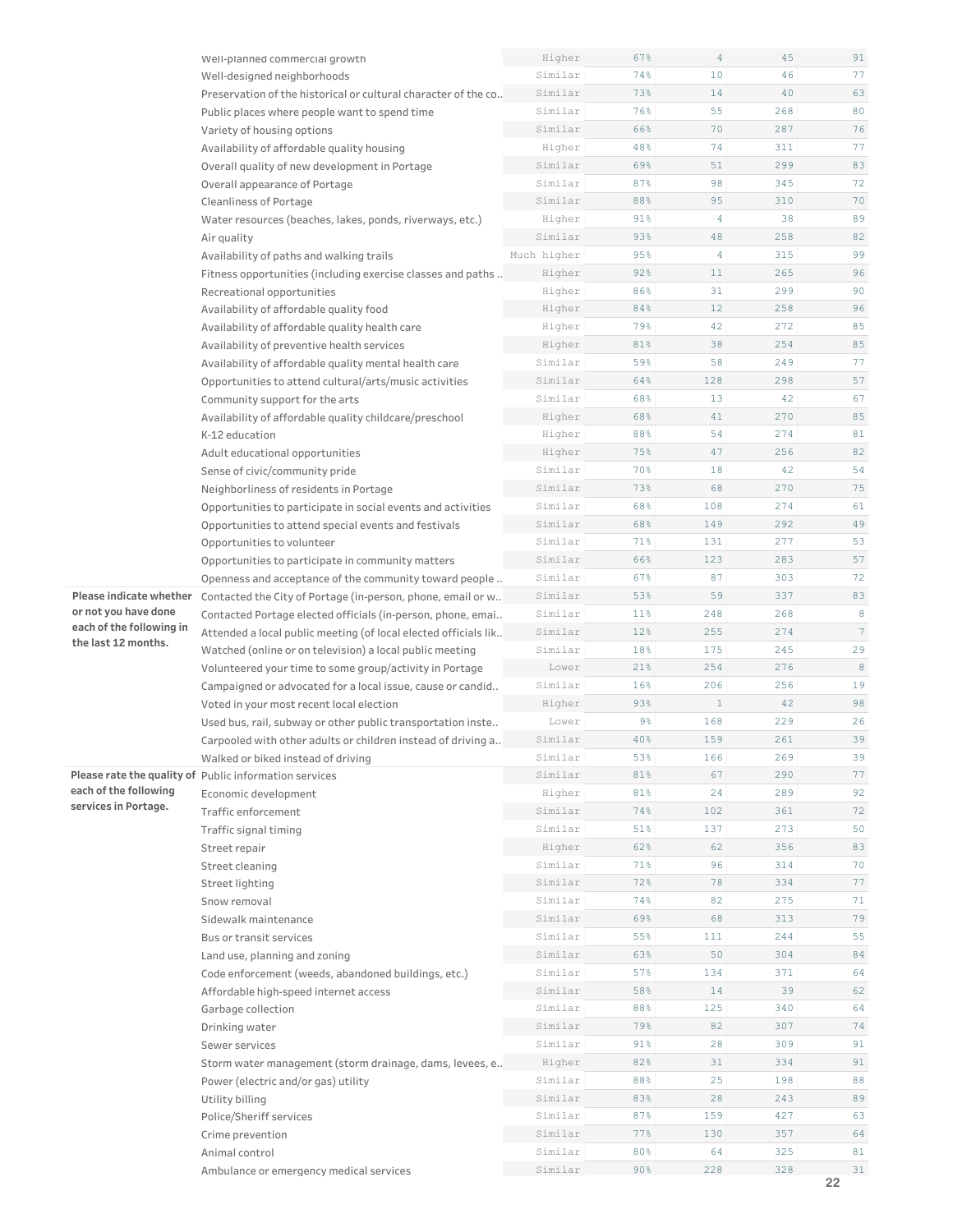|                                                   | Fire services                                                 | Similar | 92% | 207            | 367 | 44           |
|---------------------------------------------------|---------------------------------------------------------------|---------|-----|----------------|-----|--------------|
|                                                   | Fire prevention and education                                 | Similar | 86% | 91             | 290 | 69           |
|                                                   | Emergency preparedness (services that prepare the comm        | Similar | 77% | 73             | 285 | 75           |
|                                                   | Preservation of natural areas (open space, farmlands and g    | Similar | 75% | 43             | 263 | 84           |
|                                                   | Portage open space                                            | Higher  | 77% | 24             | 253 | 91           |
|                                                   | Recycling                                                     | Higher  | 87% | 38             | 345 | 89           |
|                                                   | Yard waste pick-up                                            | Similar | 83% | 58             | 273 | 79           |
|                                                   | City parks                                                    | Higher  | 94% | 22             | 317 | 94           |
|                                                   | Recreation programs or classes                                | Higher  | 87% | 45             | 318 | 86           |
|                                                   | Recreation centers or facilities                              | Similar | 80% | 70             | 286 | 76           |
|                                                   | <b>Health services</b>                                        | Higher  | 85% | 42             | 237 | 83           |
|                                                   | Public library services                                       | Similar | 93% | 52             | 325 | 84           |
|                                                   | Overall customer service by Portage employees (police, rec    | Similar | 85% | 87             | 379 | 77           |
| Please rate the following                         | The value of services for the taxes paid to Portage           | Higher  | 69% | 42             | 390 | 90           |
| categories of Portage                             | The overall direction that Portage is taking                  | Higher  | 78% | 19             | 325 | 95           |
| government                                        | The job Portage government does at welcoming resident in      | Higher  | 67% | 30             | 327 | 91           |
| performance.                                      | Overall confidence in Portage government                      | Higher  | 74% | 13             | 281 | 96           |
|                                                   | Generally acting in the best interest of the community        | Higher  | 75% | 14             | 283 | 96           |
|                                                   | Being honest                                                  | Higher  | 77% | 14             | 274 | 95           |
|                                                   | Being open and transparent to the public                      | Higher  | 73% | $\overline{4}$ | 42  | 90           |
|                                                   | Informing residents about issues facing the community         | Higher  | 71% | $\overline{4}$ | 47  | 92           |
|                                                   | Treating all residents fairly                                 | Higher  | 72% | 32             | 279 | 89           |
|                                                   | Treating residents with respect                               | Similar | 76% | $\overline{9}$ | 42  | 77           |
| Overall, how would you                            | The City of Portage                                           | Similar | 84% | 85             | 401 | 79           |
| rate the quality of the s                         | The Federal Government                                        | Similar | 35% | 180            | 262 | 32           |
| Please rate how                                   | Overall economic health of Portage                            | Similar | 92% | 42             | 258 | 84           |
| important, if at all, you                         | Overall quality of the transportation system (auto, bicycle,  | Lower   | 70% | 208            | 258 | 19           |
| think it is for the Portage                       | Overall design or layout of Portage's residential and comm    | Lower   | 68% | 253            | 258 | $\mathbf{1}$ |
| community to focus on<br>each of the following in | Overall quality of the utility infrastructure in Portage (wat | Similar | 92% | 11             | 42  | 72           |
| the coming two years.                             | Overall feeling of safety in Portage                          | Similar | 91% | 108            | 258 | 58           |
|                                                   | Overall quality of natural environment in Portage             | Similar | 88% | 50             | 258 | 81           |
|                                                   | Overall quality of parks and recreation opportunities         | Similar | 82% | 19             | 42  | 52           |
|                                                   | Overall health and wellness opportunities in Portage          | Similar | 79% | 93             | 257 | 64           |
|                                                   | Overall opportunities for education, culture and the arts     | Similar | 75% | 186            | 258 | 28           |
|                                                   | Residents' connection and engagement with their communi       | Lower   | 68% | 236            | 258 | 8            |
| In general, how many                              | Access the internet from your home using a computer, lapt     | Similar | 90% | 30             | 42  | 22           |
| times do you:                                     | Access the internet from your cell phone                      | Similar | 91% | 24             | 42  | 37           |
|                                                   | Visit social media sites such as Facebook, Twitter, WhatsA    | Similar | 76% | 27             | 42  | 29           |
|                                                   | Use or check email                                            | Similar | 94% | 30             | 42  | 22           |
|                                                   | Share your opinions online                                    | Similar | 29% | 28             | 42  | 27           |
|                                                   | Shop online                                                   | Similar | 47% | 29             | 42  | 24           |
|                                                   | Would you say that in general your health is:                 | Similar | 64% | 145            | 263 | 45           |
|                                                   | What impact, if any, do you think the economy will have on    | Lower   | 17% | 256            | 268 | 5            |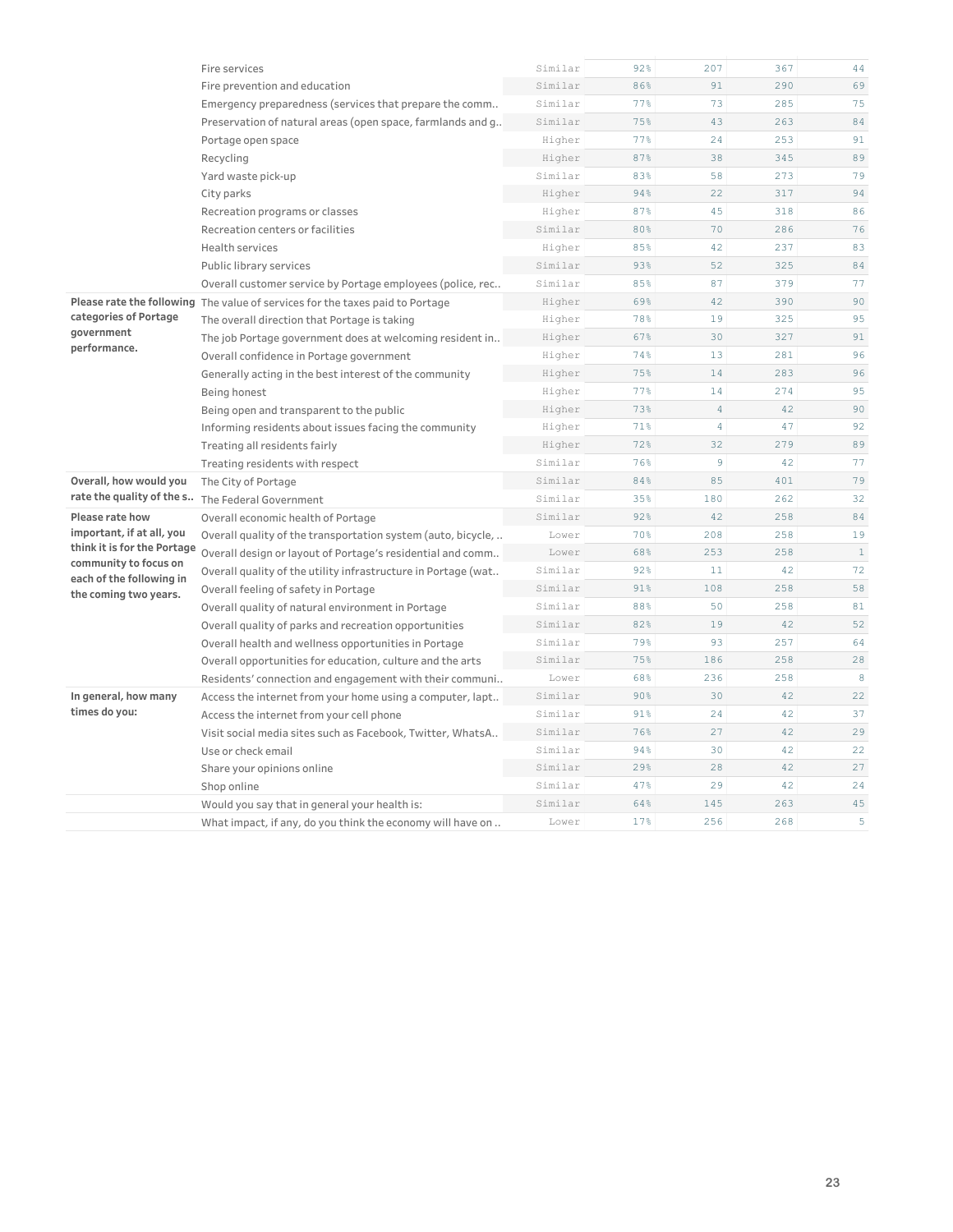# **Complete set of frequencies**

This dashboard contains a complete set of responses to each question on the survey. By default, "Don't know" responses are excluded, but may be added to the table using the response filter to the right. When a table for a question that only permitted a single response does not total to exactly 100%, it is due to the common practice of percentages being rounded to the nearest whole number.

| Please rate each of the following aspects of Portage as a place to live |                                        | Excellent | 54%            |
|-------------------------------------------------------------------------|----------------------------------------|-----------|----------------|
| quality of life in Portage.                                             |                                        | Good      | $41\,$         |
|                                                                         |                                        | Fair      | $5\,$ %        |
|                                                                         |                                        | Poor      | $0\,$ %        |
|                                                                         | Your neighborhood as a place to live   | Excellent | 46%            |
|                                                                         |                                        | Good      | 43%            |
|                                                                         |                                        | Fair      | 10%            |
|                                                                         |                                        | Poor      | 1 <sup>°</sup> |
|                                                                         | Portage as a place to raise children   | Excellent | 49%            |
|                                                                         |                                        | Good      | 43%            |
|                                                                         |                                        | Fair      | $7\%$          |
|                                                                         |                                        | Poor      | 1 <sup>°</sup> |
|                                                                         | Portage as a place to work             | Excellent | 38%            |
|                                                                         |                                        | Good      | 48%            |
|                                                                         |                                        | Fair      | $14\,$         |
|                                                                         |                                        | Poor      | $1\%$          |
|                                                                         | Portage as a place to visit            | Excellent | 26%            |
|                                                                         |                                        | Good      | 46%            |
|                                                                         |                                        | Fair      | 23%            |
|                                                                         |                                        | Poor      | 5%             |
|                                                                         | Portage as a place to retire           | Excellent | 29%            |
|                                                                         |                                        | Good      | $4\,4\, \%$    |
|                                                                         |                                        | Fair      | 21%            |
|                                                                         |                                        | Poor      | 6%             |
|                                                                         | The overall quality of life in Portage | Excellent | 36%            |
|                                                                         |                                        | Good      | $54\,$         |
|                                                                         |                                        | Fair      | $9\,$          |
|                                                                         |                                        | Poor      | $1\%$          |
|                                                                         | Sense of community                     | Excellent | 21%            |
|                                                                         |                                        | Good      | 49%            |
|                                                                         |                                        | Fair      | 22%            |
|                                                                         |                                        | Poor      | 7%             |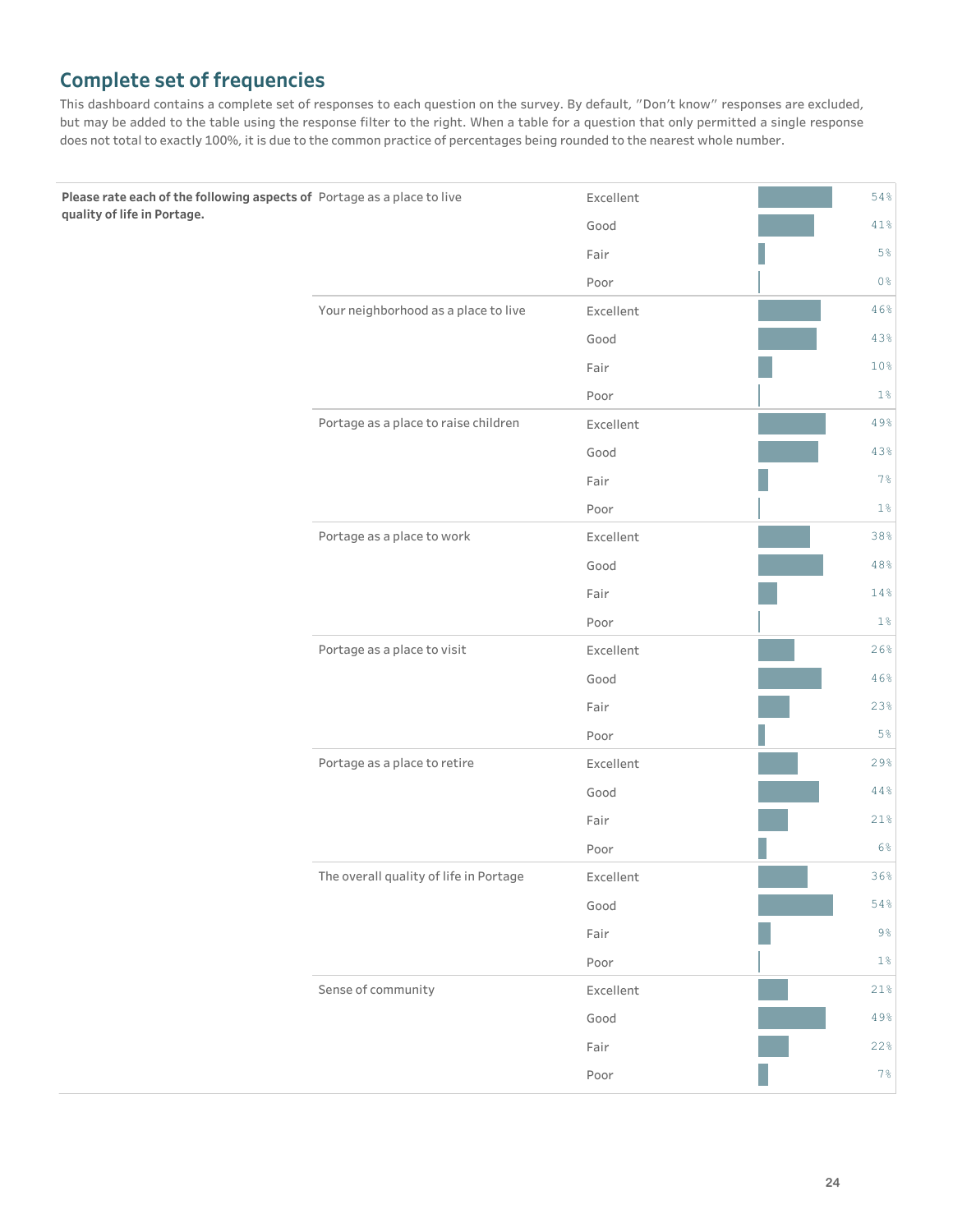| Please rate each of the following                        | Overall economic health of Portage                                                 | Excellent |    | 23%            |
|----------------------------------------------------------|------------------------------------------------------------------------------------|-----------|----|----------------|
| characteristics as they relate to Portage as<br>a whole. |                                                                                    | Good      |    | 63%            |
|                                                          |                                                                                    | Fair      |    | 11%            |
|                                                          |                                                                                    | Poor      |    | 3%             |
|                                                          | Overall quality of the transportation system                                       | Excellent |    | 22%            |
|                                                          | (auto, bicycle, foot, bus) in Portage                                              | Good      |    | 60%            |
|                                                          |                                                                                    | Fair      |    | 15%            |
|                                                          |                                                                                    | Poor      |    | 2 <sup>°</sup> |
|                                                          | Overall design or layout of Portage's                                              | Excellent |    | 21%            |
|                                                          | residential and commercial areas (e.g.,<br>homes, buildings, streets, parks, etc.) | Good      |    | 62%            |
|                                                          |                                                                                    | Fair      |    | 16%            |
|                                                          |                                                                                    | Poor      |    | $1\%$          |
|                                                          | Overall quality of the utility infrastructure in Excellent                         |           |    | 26%            |
|                                                          | Portage (water, sewer, storm water,<br>electric/gas)                               | Good      |    | 55%            |
|                                                          |                                                                                    | Fair      |    | 17%            |
|                                                          |                                                                                    | Poor      |    | 2%             |
|                                                          | Overall feeling of safety in Portage                                               | Excellent |    | 37%            |
|                                                          |                                                                                    | Good      |    | 53%            |
|                                                          |                                                                                    | Fair      |    | 8%             |
|                                                          |                                                                                    | Poor      |    | 2%             |
|                                                          | Overall quality of natural environment in<br>Portage                               | Excellent |    | 43%            |
|                                                          |                                                                                    | Good      |    | 49%            |
|                                                          |                                                                                    | Fair      |    | 7%             |
|                                                          |                                                                                    | Poor      |    | $0\,$ %        |
|                                                          | Overall quality of parks and recreation                                            | Excellent |    | 57%            |
|                                                          | opportunities                                                                      | Good      |    | 37%            |
|                                                          |                                                                                    | Fair      |    | 6%             |
|                                                          |                                                                                    | Poor      |    | 0 <sup>°</sup> |
|                                                          | Overall health and wellness opportunities in                                       | Excellent |    | 34%            |
|                                                          | Portage                                                                            | Good      |    | 56%            |
|                                                          |                                                                                    | Fair      |    | 9%             |
|                                                          |                                                                                    | Poor      |    | $1\%$          |
|                                                          | Overall opportunities for education, culture<br>and the arts                       | Excellent |    | 23%            |
|                                                          |                                                                                    | Good      |    | 55%            |
|                                                          |                                                                                    | Fair      |    | 20%            |
|                                                          |                                                                                    | Poor      |    | 2%             |
|                                                          | Residents' connection and engagement with<br>their community                       | Excellent |    | 13%            |
|                                                          |                                                                                    | Good      |    | 50%            |
|                                                          |                                                                                    | Fair      |    | 29%            |
|                                                          |                                                                                    | Poor      | 25 | 8%             |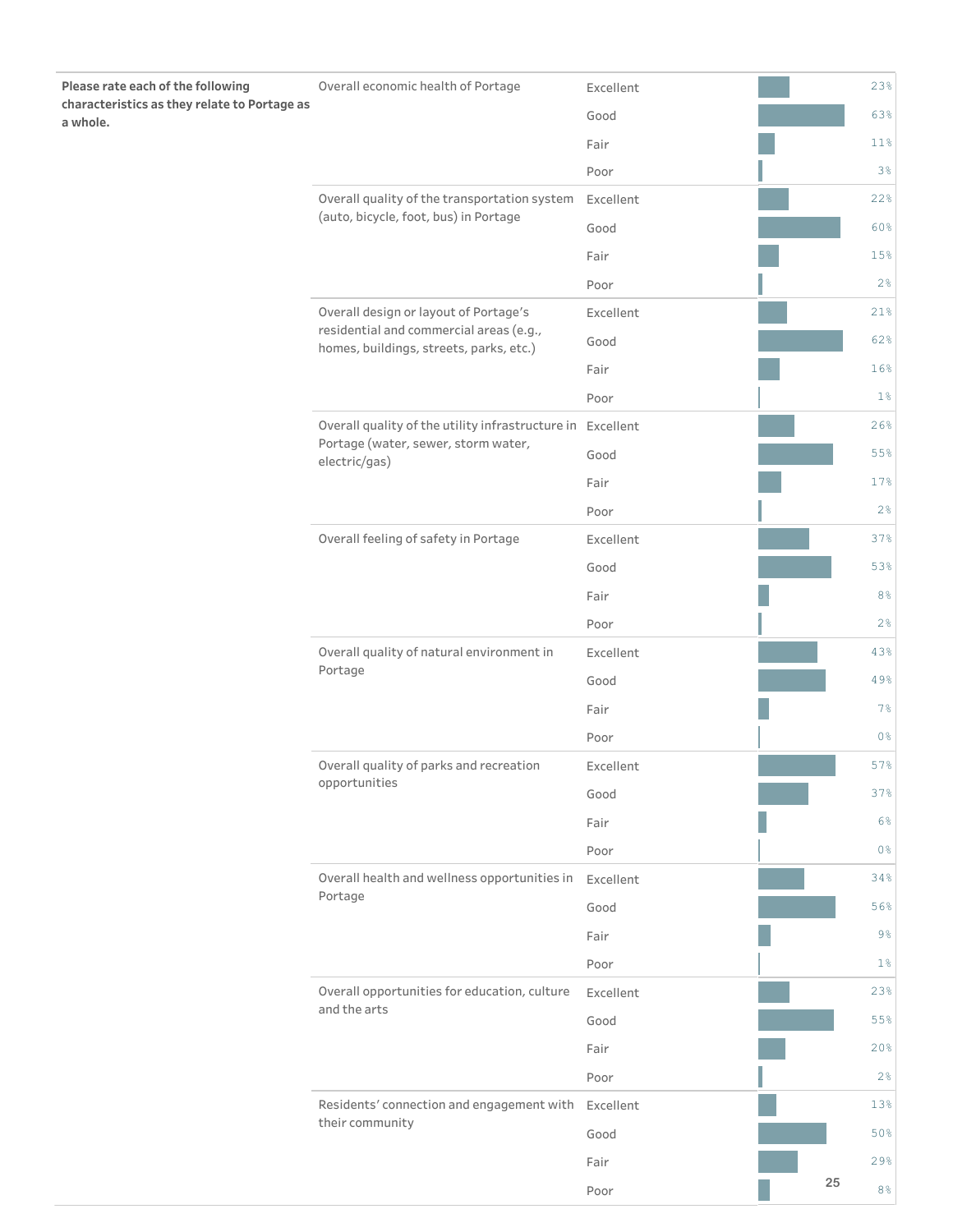| Please indicate how likely or unlikely you<br>are to do each of the following. | Recommend living in Portage to someone     | Very likely             | 62%            |
|--------------------------------------------------------------------------------|--------------------------------------------|-------------------------|----------------|
|                                                                                | who asks                                   | Somewhat likely         | 32%            |
|                                                                                |                                            | Somewhat unlikely       | 4%             |
|                                                                                |                                            | Very unlikely           | $1\%$          |
|                                                                                | Remain in Portage for the next five years  | Very likely             | 67%            |
|                                                                                |                                            | Somewhat likely         | 20%            |
|                                                                                |                                            | Somewhat unlikely       | $9\%$          |
|                                                                                |                                            | Very unlikely           | 4%             |
| Please rate how safe or unsafe you feel:                                       | In your neighborhood during the day        | Very safe               | 75%            |
|                                                                                |                                            | Somewhat safe           | 22%            |
|                                                                                |                                            | Neither safe nor unsafe | $1\%$          |
|                                                                                |                                            | Somewhat unsafe         | 2%             |
|                                                                                |                                            | Very unsafe             | $1\%$          |
|                                                                                | In Portage's downtown/commercial area      | Very safe               | 60%            |
|                                                                                | during the day                             | Somewhat safe           | 30%            |
|                                                                                |                                            | Neither safe nor unsafe | 8 <sup>°</sup> |
|                                                                                |                                            | Somewhat unsafe         | $1\%$          |
|                                                                                |                                            | Very unsafe             | 1 <sup>°</sup> |
|                                                                                | From property crime                        | Very safe               | 38%            |
|                                                                                |                                            | Somewhat safe           | 45%            |
|                                                                                |                                            | Neither safe nor unsafe | 11%            |
|                                                                                |                                            | Somewhat unsafe         | 5 <sup>°</sup> |
|                                                                                |                                            | Very unsafe             | 2%             |
|                                                                                | From violent crime                         | Very safe               | 57%            |
|                                                                                |                                            | Somewhat safe           | 32%            |
|                                                                                |                                            | Neither safe nor unsafe | 6%             |
|                                                                                |                                            | Somewhat unsafe         | 3%             |
|                                                                                |                                            | Very unsafe             | $2\frac{6}{6}$ |
|                                                                                | From fire, flood or other natural disaster | Very safe               | 57%            |
|                                                                                |                                            | Somewhat safe           | 33%            |
|                                                                                |                                            | Neither safe nor unsafe | 6 <sup>°</sup> |
|                                                                                |                                            | Somewhat unsafe         | 3%             |
|                                                                                |                                            | Very unsafe             | $1\%$          |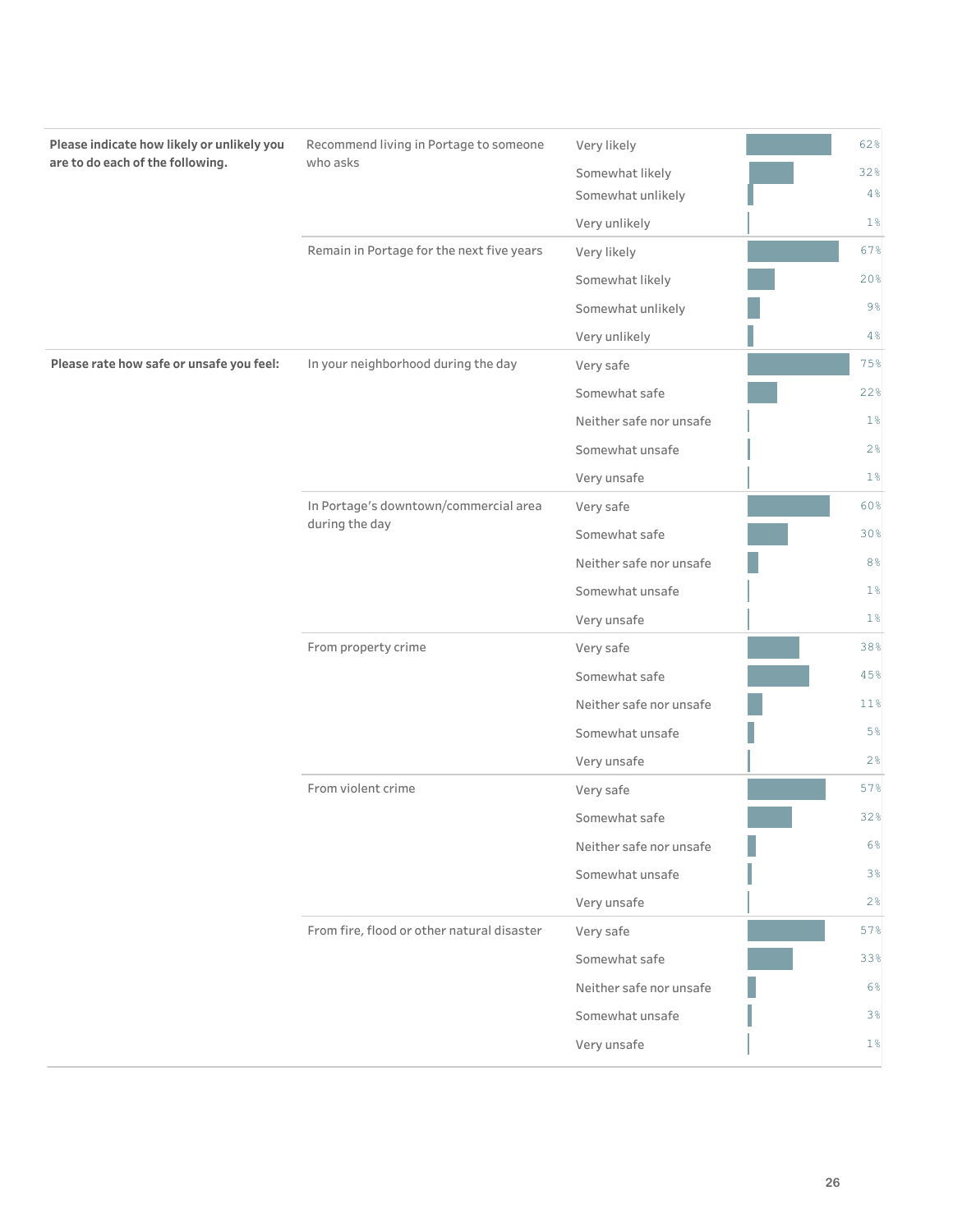| Please rate the job you feel the Portage<br>community does at each of the following. | Making all residents feel welcome                                          | Excellent    |    | 24%<br>55%     |
|--------------------------------------------------------------------------------------|----------------------------------------------------------------------------|--------------|----|----------------|
|                                                                                      |                                                                            | Good         |    |                |
|                                                                                      |                                                                            | Fair         |    | 17%            |
|                                                                                      |                                                                            | Poor         |    | 4%             |
|                                                                                      | Attracting people from diverse backgrounds                                 | Excellent    |    | 15%            |
|                                                                                      |                                                                            | Good         |    | 49%            |
|                                                                                      |                                                                            | Fair         |    | 29%            |
|                                                                                      |                                                                            | Poor         |    | 7%             |
|                                                                                      | Valuing/respecting residents from diverse<br>backgrounds                   | Excellent    |    | 23%            |
|                                                                                      |                                                                            | Good         |    | 52%            |
|                                                                                      |                                                                            | Fair         |    | 20%            |
|                                                                                      |                                                                            | Poor         |    | $6\%$          |
|                                                                                      | Taking care of vulnerable residents (elderly,<br>disabled, homeless, etc.) | Excellent    |    | 18%            |
|                                                                                      |                                                                            | Good         |    | 50%<br>$6\%$   |
|                                                                                      |                                                                            | Fair<br>Poor |    | 26%            |
| Please rate each of the following                                                    | Overall quality of business and service                                    | Excellent    |    | 29%            |
| characteristics as they relate to Portage as establishments in Portage<br>a whole.   |                                                                            | Good         |    | 61%            |
|                                                                                      |                                                                            | Fair         |    | 8%             |
|                                                                                      |                                                                            | Poor         |    | 2%             |
|                                                                                      | Variety of business and service                                            | Excellent    |    | 33%            |
|                                                                                      | establishments in Portage                                                  | Good         |    | 49%            |
|                                                                                      |                                                                            | Fair         |    | 15%            |
|                                                                                      |                                                                            | Poor         |    | 3%             |
|                                                                                      | Vibrancy of downtown/commercial area                                       | Excellent    |    | 12%            |
|                                                                                      |                                                                            | Good         |    | $51\,$         |
|                                                                                      |                                                                            | Fair         |    | 30%            |
|                                                                                      |                                                                            | Poor         |    | 7%             |
|                                                                                      | Employment opportunities                                                   | Excellent    |    | 21%            |
|                                                                                      |                                                                            | Good         |    | 53%            |
|                                                                                      |                                                                            | Fair         |    | 21%            |
|                                                                                      |                                                                            | Poor         |    | $5\%$          |
|                                                                                      | Shopping opportunities                                                     | Excellent    |    | 34%            |
|                                                                                      |                                                                            | Good         |    | 48%            |
|                                                                                      |                                                                            | Fair         |    | 15%            |
|                                                                                      |                                                                            | Poor         |    | 3%             |
|                                                                                      | Cost of living in Portage                                                  | Excellent    |    | 14%            |
|                                                                                      |                                                                            | Good         |    | 42%            |
|                                                                                      |                                                                            | Fair         |    | 37%            |
|                                                                                      |                                                                            | Poor         |    | 7%             |
|                                                                                      | Overall image or reputation of Portage                                     | Excellent    |    | 35%            |
|                                                                                      |                                                                            | Good         | 27 | 53%            |
|                                                                                      |                                                                            | Fair         |    | 10%            |
|                                                                                      |                                                                            | Poor         |    | 2 <sup>°</sup> |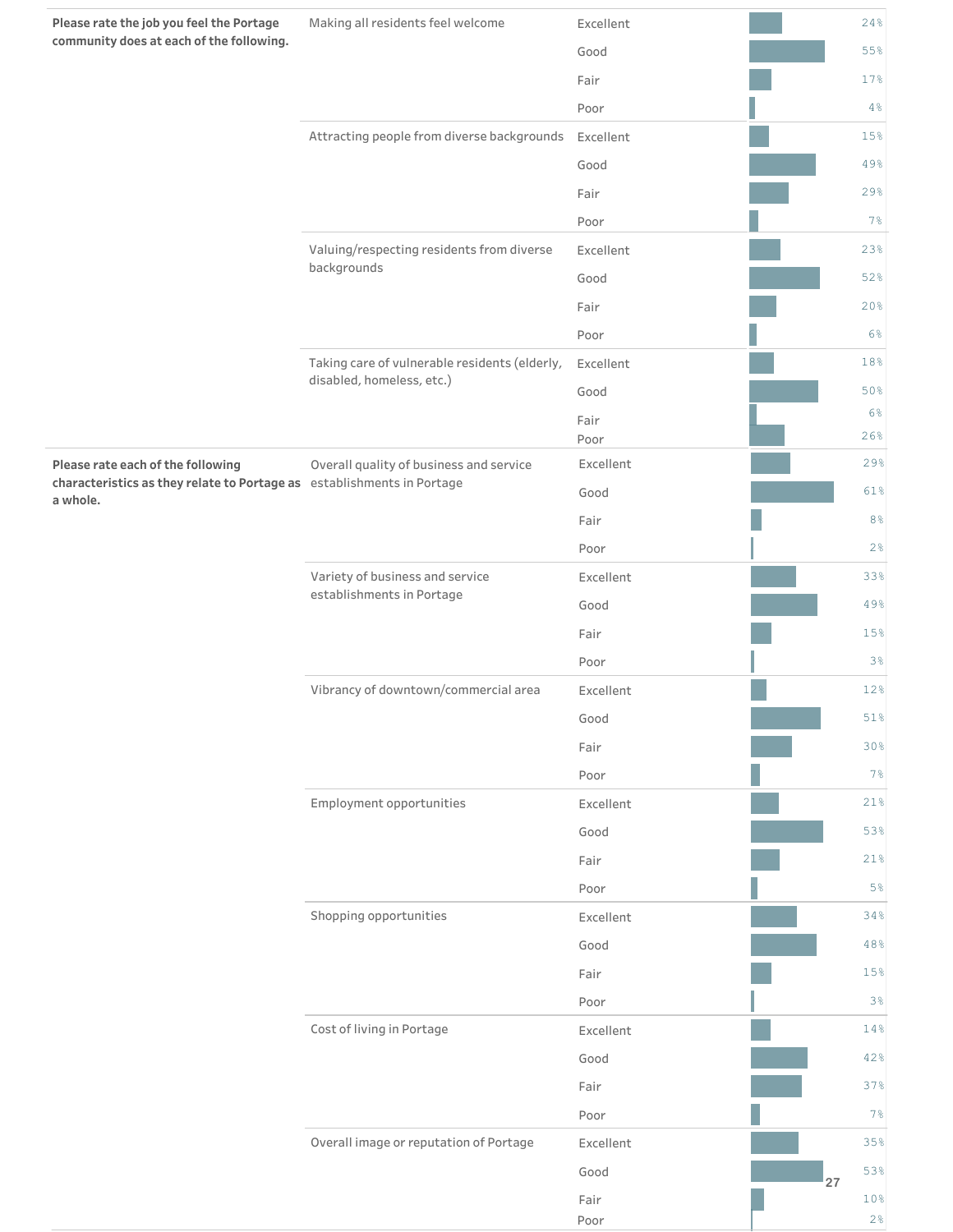| Please rate each of the following                        | Traffic flow on major streets                                            | Excellent |    | $8\,$ % |
|----------------------------------------------------------|--------------------------------------------------------------------------|-----------|----|---------|
| characteristics as they relate to Portage as<br>a whole. |                                                                          | Good      |    | 51%     |
|                                                          |                                                                          | Fair      |    | 35%     |
|                                                          |                                                                          | Poor      |    | $6\%$   |
|                                                          | Ease of public parking                                                   | Excellent |    | 26%     |
|                                                          |                                                                          | Good      |    | 55%     |
|                                                          |                                                                          | Fair      |    | 18%     |
|                                                          |                                                                          | Poor      |    | 2%      |
|                                                          | Ease of travel by car in Portage                                         | Excellent |    | 25%     |
|                                                          |                                                                          | Good      |    | 57%     |
|                                                          |                                                                          | Fair      |    | 17%     |
|                                                          |                                                                          | Poor      |    | $1\%$   |
|                                                          | Ease of travel by public transportation in                               | Excellent |    | 10%     |
|                                                          | Portage                                                                  | Good      |    | 38%     |
|                                                          |                                                                          | Fair      |    | 27%     |
|                                                          |                                                                          | Poor      |    | 25%     |
|                                                          | Ease of travel by bicycle in Portage                                     | Excellent |    | 28%     |
|                                                          |                                                                          | Good      |    | 47%     |
|                                                          |                                                                          | Fair      |    | 22%     |
|                                                          |                                                                          | Poor      |    | 3%      |
|                                                          | Ease of walking in Portage                                               | Excellent |    | 28%     |
|                                                          |                                                                          | Good      |    | 49%     |
|                                                          |                                                                          | Fair      |    | 19%     |
|                                                          |                                                                          | Poor      |    | 3%      |
|                                                          | Well-planned residential growth                                          | Excellent |    | 16%     |
|                                                          |                                                                          | Good      |    | $54\,$  |
|                                                          |                                                                          | Fair      |    | 25%     |
|                                                          |                                                                          | Poor      |    | 5%      |
|                                                          | Well-planned commercial growth                                           | Excellent |    | $14\,$  |
|                                                          |                                                                          | Good      |    | 53%     |
|                                                          |                                                                          | Fair      |    | 26%     |
|                                                          |                                                                          | Poor      |    | $6\%$   |
|                                                          | Well-designed neighborhoods                                              | Excellent |    | 15%     |
|                                                          |                                                                          | Good      |    | 59%     |
|                                                          |                                                                          | Fair      |    | 23%     |
|                                                          |                                                                          | Poor      |    | 2%      |
|                                                          | Preservation of the historical or cultural<br>character of the community | Excellent |    | 16%     |
|                                                          |                                                                          | Good      |    | 56%     |
|                                                          |                                                                          | Fair      |    | 18%     |
|                                                          |                                                                          | Poor      | 28 | $9\,$   |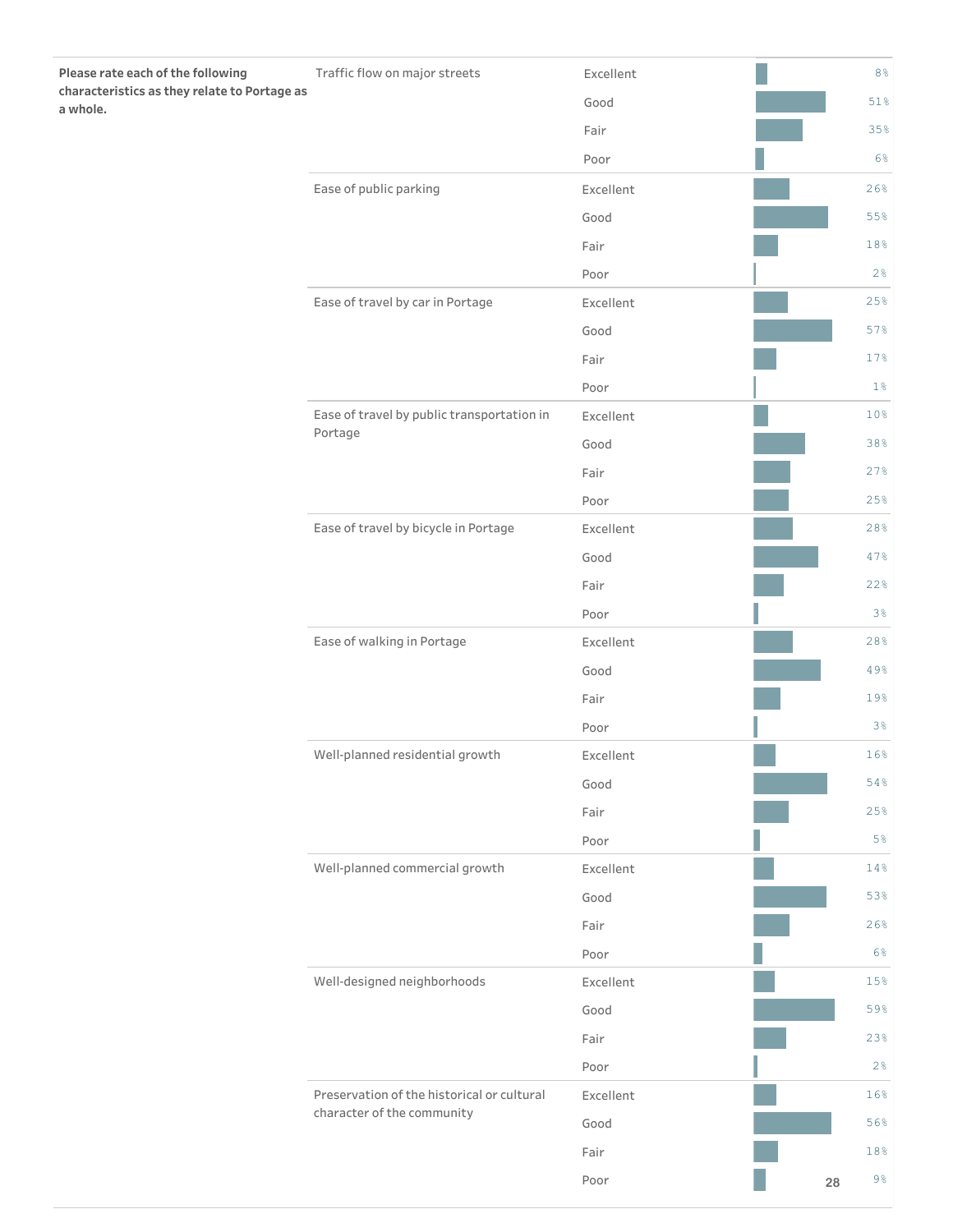| Please rate each of the following                             | Public places where people want to spend   | Excellent |    | 29%            |
|---------------------------------------------------------------|--------------------------------------------|-----------|----|----------------|
| characteristics as they relate to Portage as time<br>a whole. |                                            | Good      |    | 47%            |
|                                                               |                                            | Fair      |    | 21%            |
|                                                               |                                            | Poor      |    | 3%             |
|                                                               | Variety of housing options                 | Excellent |    | 15%            |
|                                                               |                                            | Good      |    | 52%            |
|                                                               |                                            | Fair      |    | 27%            |
|                                                               |                                            | Poor      |    | 7%             |
|                                                               | Availability of affordable quality housing | Excellent |    | 11%            |
|                                                               |                                            | Good      |    | 37%            |
|                                                               |                                            | Fair      |    | 41%            |
|                                                               |                                            | Poor      |    | 12%            |
|                                                               | Overall quality of new development in      | Excellent |    | 15%            |
|                                                               | Portage                                    | Good      |    | 55%            |
|                                                               |                                            | Fair      |    | 27%            |
|                                                               |                                            | Poor      |    | 4%             |
|                                                               | Overall appearance of Portage              | Excellent |    | 29%            |
|                                                               |                                            | Good      |    | 58%            |
|                                                               |                                            | Fair      |    | 11%            |
|                                                               |                                            | Poor      |    | 3%             |
|                                                               | Cleanliness of Portage                     | Excellent |    | 31%            |
|                                                               |                                            | Good      |    | 57%            |
|                                                               |                                            | Fair      |    | 10%            |
|                                                               |                                            | Poor      |    | 2%             |
|                                                               | Water resources (beaches, lakes, ponds,    | Excellent |    | 37%            |
|                                                               | riverways, etc.)                           | Good      |    | $54\,$         |
|                                                               |                                            | Fair      |    | 8%             |
|                                                               |                                            | Poor      |    | $1\%$          |
|                                                               | Air quality                                | Excellent |    | 37%            |
|                                                               |                                            | Good      |    | 55%            |
|                                                               |                                            | Fair      |    | 7%             |
|                                                               |                                            | Poor      |    | $1\%$          |
|                                                               | Availability of paths and walking trails   | Excellent |    | 63%            |
|                                                               |                                            | Good      |    | 31%            |
|                                                               |                                            | Fair      |    | 5%             |
|                                                               |                                            | Poor      |    | $0\,$          |
|                                                               | Fitness opportunities (including exercise  | Excellent |    | $4\,4\,$ %     |
|                                                               | classes and paths or trails, etc.)         | Good      |    | 48%            |
|                                                               |                                            | Fair      |    | $8\,$ %        |
|                                                               |                                            | Poor      |    | 0 <sup>°</sup> |
|                                                               |                                            |           | 29 |                |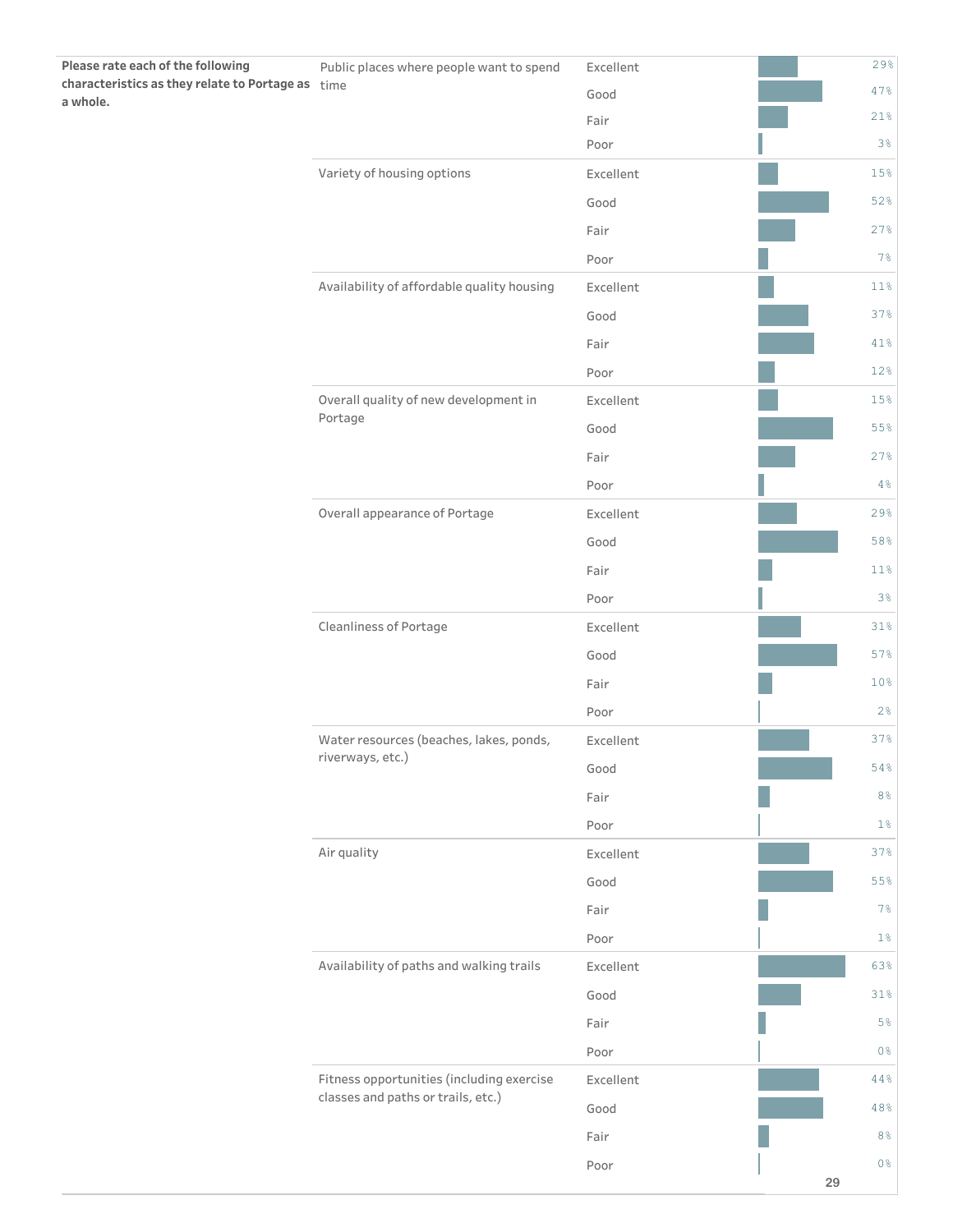| Please rate each of the following                        | Recreational opportunities                                | Excellent      |        | 38%            |
|----------------------------------------------------------|-----------------------------------------------------------|----------------|--------|----------------|
| characteristics as they relate to Portage as<br>a whole. |                                                           | Good           |        | 48%            |
|                                                          |                                                           | Fair           |        | 12%            |
|                                                          |                                                           | Poor           |        | 2%             |
|                                                          | Availability of affordable quality food                   | Excellent      |        | 31%            |
|                                                          |                                                           | Good           |        | 53%            |
|                                                          |                                                           | Fair           |        | 14%            |
|                                                          |                                                           | Poor           |        | $1\%$          |
|                                                          | Availability of affordable quality health care            | Excellent      |        | 26%            |
|                                                          |                                                           | Good           |        | 53%            |
|                                                          |                                                           | Fair           |        | 18%            |
|                                                          |                                                           | Poor           |        | $4\,$ %        |
|                                                          | Availability of preventive health services                | Excellent      |        | 28%            |
|                                                          |                                                           | Good           |        | 53%            |
|                                                          |                                                           | Fair           |        | 14%            |
|                                                          |                                                           | Poor           |        | 6%             |
|                                                          | Availability of affordable quality mental                 | Excellent      |        | 15%            |
|                                                          | health care                                               | Good           |        | 44%            |
|                                                          |                                                           | Fair           |        | 26%            |
|                                                          |                                                           | Poor           |        | 15%            |
|                                                          | Opportunities to attend cultural/arts/music<br>activities | Excellent      |        | 17%            |
|                                                          |                                                           | Good           |        | 47%            |
|                                                          |                                                           | Fair           |        | 28%            |
|                                                          |                                                           | Poor           |        | 8 <sup>°</sup> |
|                                                          | Community support for the arts                            | Excellent      |        | 18%            |
|                                                          |                                                           | Good           |        | 50%            |
|                                                          |                                                           | Fair           |        | 26%            |
|                                                          |                                                           | Poor           |        | 6%             |
|                                                          | Availability of affordable quality<br>childcare/preschool | Excellent      |        | 19%            |
|                                                          |                                                           | Good           |        | $48\,$         |
|                                                          |                                                           | Fair           |        | 25%            |
|                                                          |                                                           | Poor           |        | 7%             |
|                                                          | K-12 education                                            | Excellent      |        | 43%            |
|                                                          |                                                           | $44\,$<br>Good |        |                |
|                                                          |                                                           | Fair           |        | 10%            |
|                                                          |                                                           | Poor           |        | 2%             |
|                                                          | Adult educational opportunities                           | Excellent      |        | 19%            |
|                                                          | Good                                                      |                | 56%    |                |
|                                                          |                                                           | Fair           |        | 21%            |
|                                                          |                                                           | Poor           | $30\,$ | $4\,$ %        |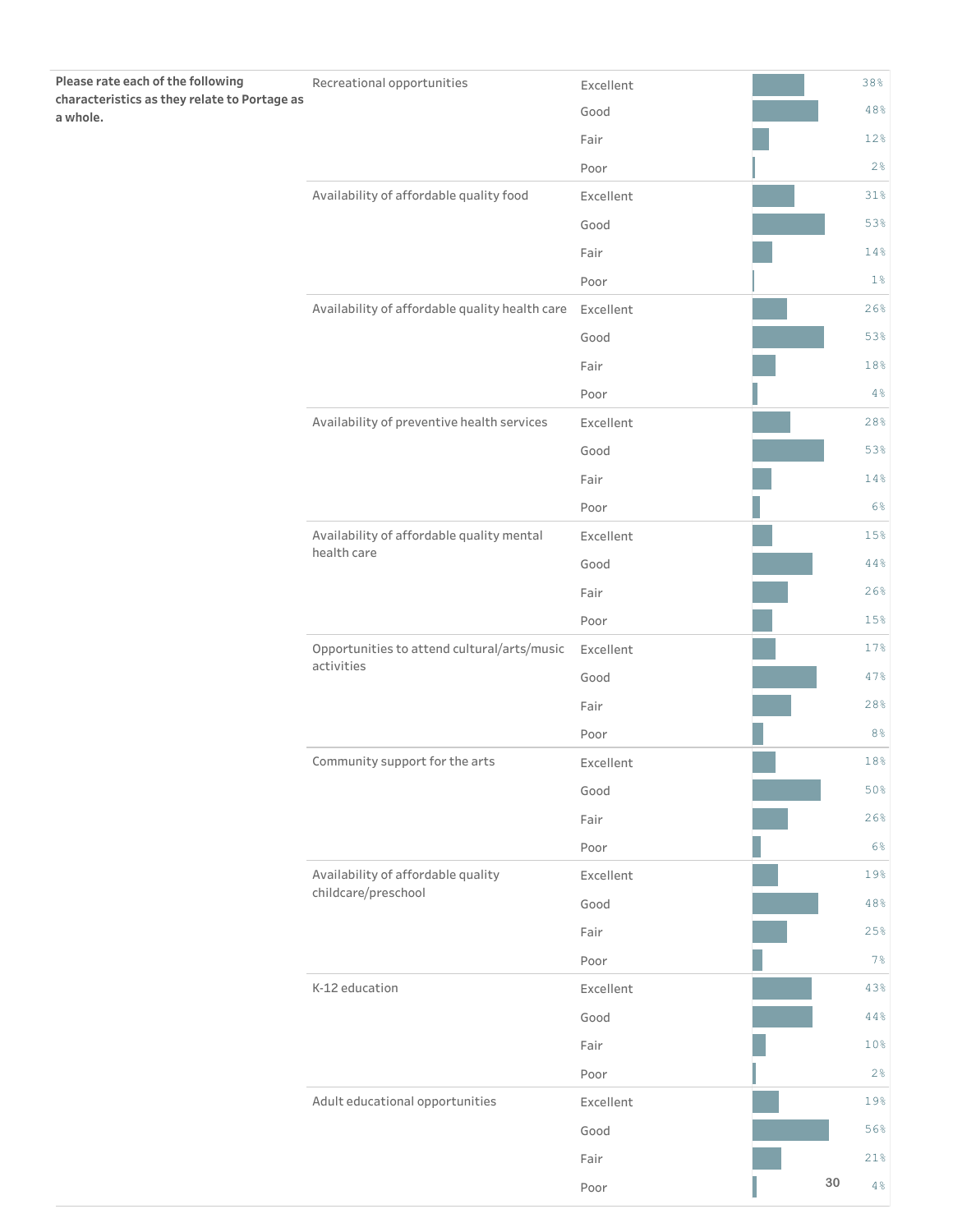| Please rate each of the following                    |                                                 |           |    |       |
|------------------------------------------------------|-------------------------------------------------|-----------|----|-------|
| characteristics as they relate to Portage as         | Sense of civic/community pride                  | Excellent |    | 16%   |
| a whole.                                             |                                                 | Good      |    | 54%   |
|                                                      |                                                 | Fair      |    | 25%   |
|                                                      |                                                 | Poor      |    | $5\%$ |
|                                                      | Neighborliness of residents in Portage          | Excellent |    | 19%   |
|                                                      |                                                 | Good      |    | 54%   |
|                                                      |                                                 | Fair      |    | 22%   |
|                                                      |                                                 | Poor      |    | 5%    |
|                                                      | Opportunities to participate in social events   | Excellent |    | 15%   |
|                                                      | and activities                                  | Good      |    | 53%   |
|                                                      |                                                 | Fair      |    | 28%   |
|                                                      |                                                 | Poor      |    | 4%    |
|                                                      | Opportunities to attend special events and      | Excellent |    | 16%   |
|                                                      | festivals                                       | Good      |    | 52%   |
|                                                      |                                                 | Fair      |    | 28%   |
|                                                      |                                                 | Poor      |    | 4%    |
|                                                      | Opportunities to volunteer                      | Excellent |    | 20%   |
|                                                      |                                                 | Good      |    | 51%   |
|                                                      |                                                 | Fair      |    | 26%   |
|                                                      |                                                 | Poor      |    | 3%    |
|                                                      | Opportunities to participate in community       | Excellent |    | 16%   |
|                                                      | matters                                         | Good      |    | 50%   |
|                                                      |                                                 | Fair      |    | 29%   |
|                                                      |                                                 | Poor      |    | $5\%$ |
|                                                      | Openness and acceptance of the community        | Excellent |    | 17%   |
|                                                      | toward people of diverse backgrounds            | Good      |    | 50%   |
|                                                      |                                                 | Fair      |    | 27%   |
|                                                      |                                                 | Poor      |    | 5%    |
| Please indicate whether or not you have              | Contacted the City of Portage (in-person,       | No        |    | 47%   |
| done each of the following in the last 12<br>months. | phone, email or web) for help or information    | Yes       |    | 53%   |
|                                                      | Contacted Portage elected officials             | No        |    | 89%   |
|                                                      | (in-person, phone, email or web) to express     | Yes       |    | 11%   |
|                                                      | Attended a local public meeting (of local       | No        |    | 87%   |
|                                                      | elected officials like City Council or County C | Yes       |    | 13%   |
|                                                      | Watched (online or on television) a local       | No        |    | 82%   |
|                                                      | public meeting                                  | Yes       |    | 18%   |
|                                                      | Volunteered your time to some                   | No        |    | 79%   |
|                                                      | group/activity in Portage                       | Yes       |    | 21%   |
|                                                      | Campaigned or advocated for a local issue,      | No        |    | 84%   |
|                                                      | cause or candidate                              | Yes       | 31 | 16%   |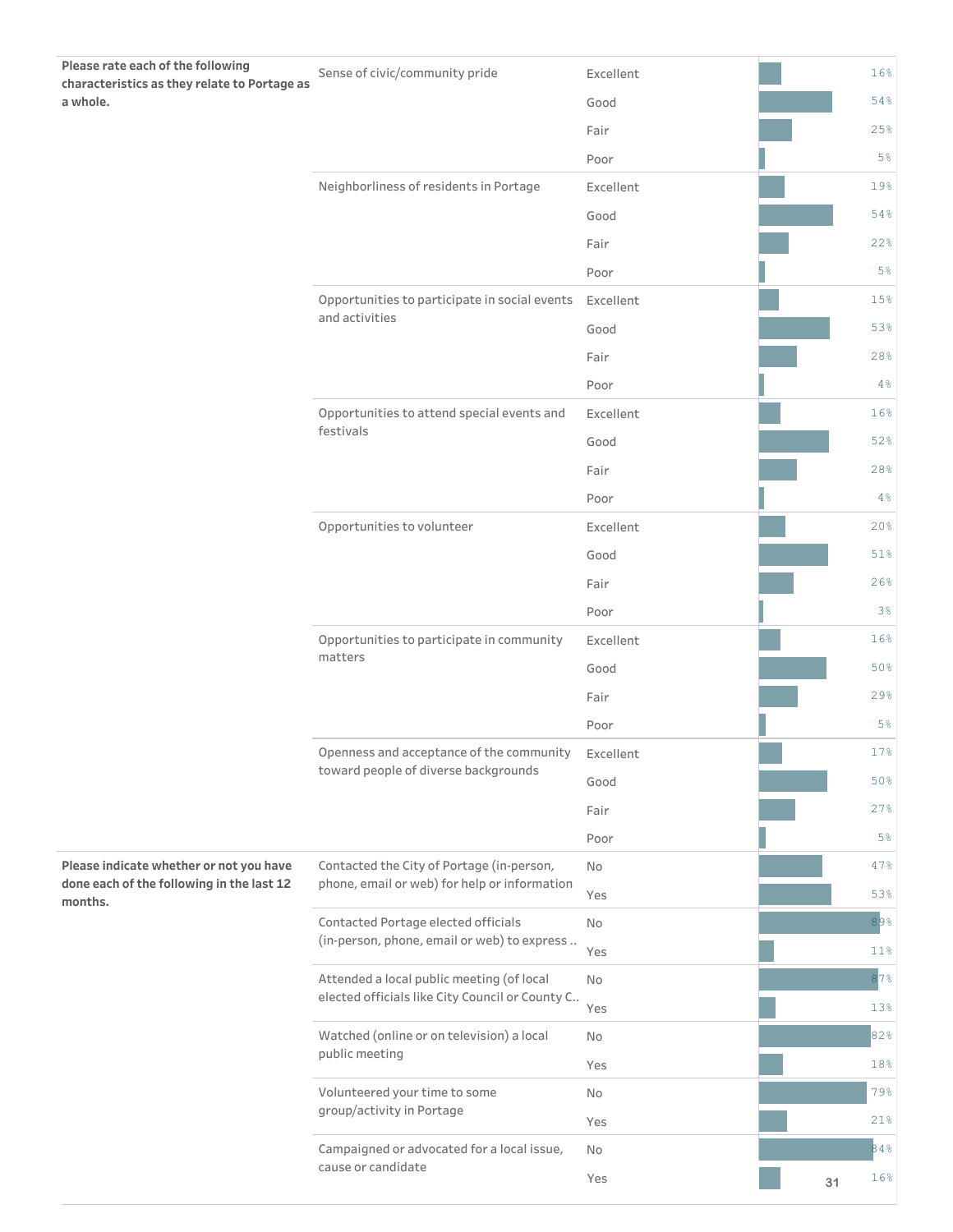| Please indicate whether or not you have<br>done each of the following in the last 12 | Voted in your most recent local election                                    | No        | 7%              |
|--------------------------------------------------------------------------------------|-----------------------------------------------------------------------------|-----------|-----------------|
| months.                                                                              |                                                                             | Yes       | $93\frac{6}{5}$ |
|                                                                                      | Used bus, rail, subway or other public<br>transportation instead of driving | No        | 91              |
|                                                                                      |                                                                             | Yes       | $9\frac{6}{6}$  |
|                                                                                      | Carpooled with other adults or children                                     | No        | 60%             |
|                                                                                      | instead of driving alone                                                    | Yes       | 40%             |
|                                                                                      | Walked or biked instead of driving                                          | No        | 47%             |
|                                                                                      |                                                                             | Yes       | 53%             |
| Please rate the quality of each of the                                               | Public information services                                                 | Excellent | 19%             |
| following services in Portage.                                                       |                                                                             | Good      | 62%             |
|                                                                                      |                                                                             | Fair      | 17%             |
|                                                                                      |                                                                             | Poor      | 2%              |
|                                                                                      | Economic development                                                        | Excellent | 15%             |
|                                                                                      |                                                                             | Good      | 66%             |
|                                                                                      |                                                                             | Fair      | 16%             |
|                                                                                      |                                                                             | Poor      | 2%              |
|                                                                                      | Traffic enforcement                                                         | Excellent | 19%             |
|                                                                                      |                                                                             | Good      | 55%             |
|                                                                                      |                                                                             | Fair      | 17%             |
|                                                                                      |                                                                             | Poor      | $9\frac{6}{6}$  |
|                                                                                      | Traffic signal timing                                                       | Excellent | 11%             |
|                                                                                      |                                                                             | Good      | 39%             |
|                                                                                      |                                                                             | Fair      | 36%             |
|                                                                                      |                                                                             | Poor      | 13%             |
|                                                                                      | Street repair                                                               | Excellent | 16%             |
|                                                                                      |                                                                             | Good      | 46%             |
|                                                                                      |                                                                             | Fair      | 30%             |
|                                                                                      |                                                                             | Poor      | 8%              |
|                                                                                      | Street cleaning                                                             | Excellent | 22%             |
|                                                                                      |                                                                             | Good      | 49%             |
|                                                                                      |                                                                             | Fair      | 22%             |
|                                                                                      |                                                                             | Poor      | 6%              |
|                                                                                      | Street lighting                                                             | Excellent | 20%             |
|                                                                                      |                                                                             | Good      | 52%             |
|                                                                                      |                                                                             | Fair      | 21%             |
|                                                                                      |                                                                             | Poor      | 7%              |
|                                                                                      | Snow removal                                                                | Excellent | 22%             |
|                                                                                      |                                                                             | Good      | 52%             |
|                                                                                      |                                                                             | Fair      | 21%             |
|                                                                                      |                                                                             | Poor      | $5\,$<br>32     |
|                                                                                      |                                                                             |           |                 |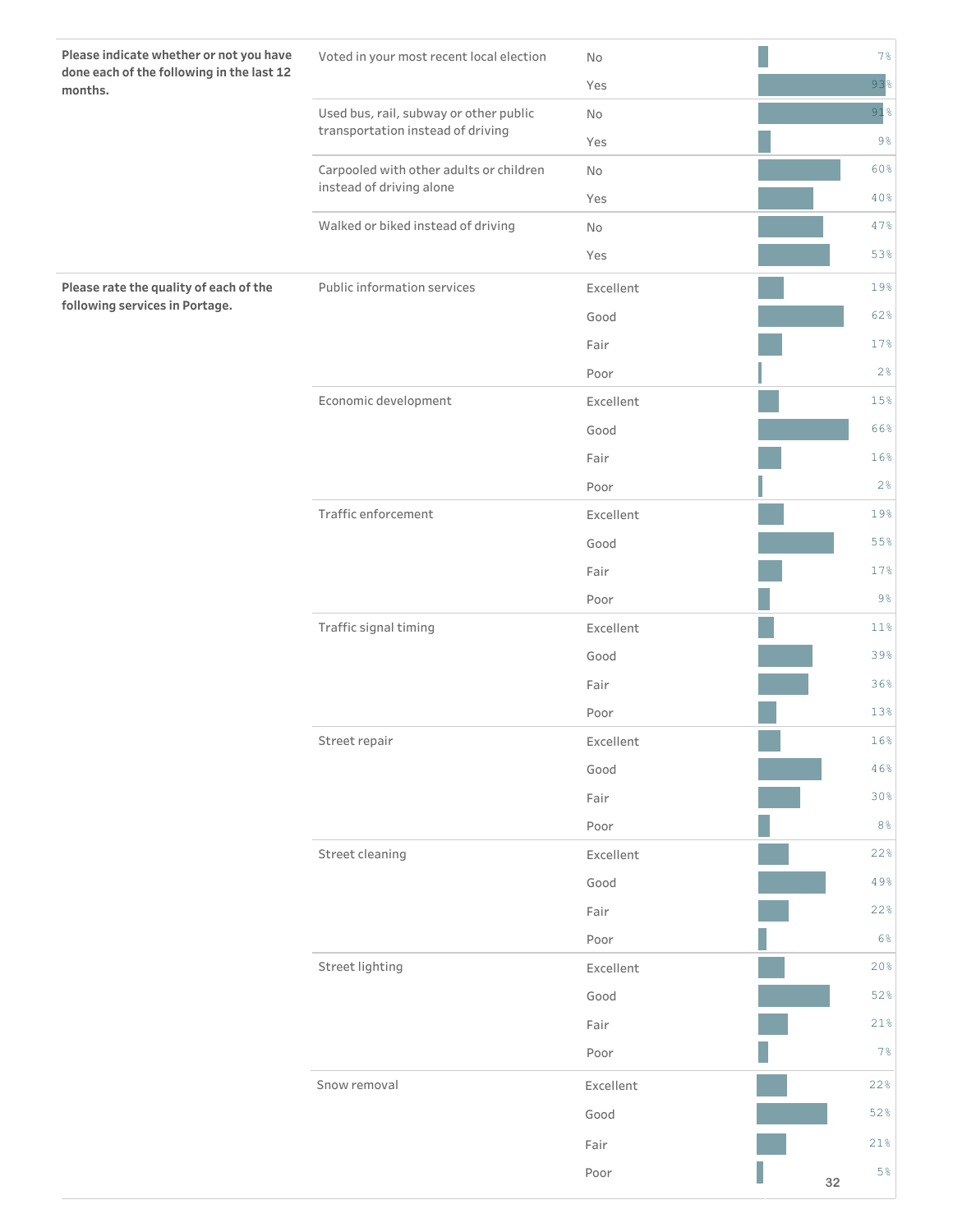| Please rate the quality of each of the | Sidewalk maintenance                    | Excellent |    | 17%            |
|----------------------------------------|-----------------------------------------|-----------|----|----------------|
| following services in Portage.         |                                         | Good      |    | 52%            |
|                                        |                                         | Fair      |    | 23%            |
|                                        |                                         | Poor      |    | $8\,$ %        |
|                                        | Bus or transit services                 | Excellent |    | 10%            |
|                                        |                                         | Good      |    | 45%            |
|                                        |                                         | Fair      |    | 32%            |
|                                        |                                         | Poor      |    | 14%            |
|                                        | Land use, planning and zoning           | Excellent |    | 11%            |
|                                        |                                         | Good      |    | 51%            |
|                                        |                                         | Fair      |    | 29%            |
|                                        |                                         | Poor      |    | 8%             |
|                                        | Code enforcement (weeds, abandoned      | Excellent |    | 11%            |
|                                        | buildings, etc.)                        | Good      |    | 46%            |
|                                        |                                         | Fair      |    | 31%            |
|                                        |                                         | Poor      |    | 12%            |
|                                        | Affordable high-speed internet access   | Excellent |    | 14%            |
|                                        |                                         | Good      |    | 44%            |
|                                        |                                         | Fair      |    | 28%            |
|                                        |                                         | Poor      |    | 15%            |
|                                        | Garbage collection                      | Excellent |    | 33%            |
|                                        |                                         | Good      |    | 55%            |
|                                        |                                         | Fair      |    | 11%            |
|                                        |                                         | Poor      |    | 1 <sup>°</sup> |
|                                        | Drinking water                          | Excellent |    | 34%            |
|                                        |                                         | Good      |    | 45%            |
|                                        |                                         | Fair      |    | 17%            |
|                                        |                                         | Poor      |    | 4%             |
|                                        | Sewer services                          | Excellent |    | 34%            |
|                                        |                                         | Good      |    | 58%            |
|                                        |                                         | Fair      |    | $8\,$ %        |
|                                        |                                         | Poor      |    | 1 <sup>°</sup> |
|                                        | Storm water management (storm drainage, | Excellent |    | 27%            |
|                                        | dams, levees, etc.)                     | Good      |    | $55\%$         |
|                                        |                                         | Fair      |    | $15\,$         |
|                                        |                                         | Poor      |    | 3%             |
|                                        | Power (electric and/or gas) utility     | Excellent |    | 33%            |
|                                        |                                         | Good      |    | 55%            |
|                                        |                                         | Fair      |    | $9\,$          |
|                                        |                                         | Poor      | 33 | $2\,$          |
|                                        |                                         |           |    |                |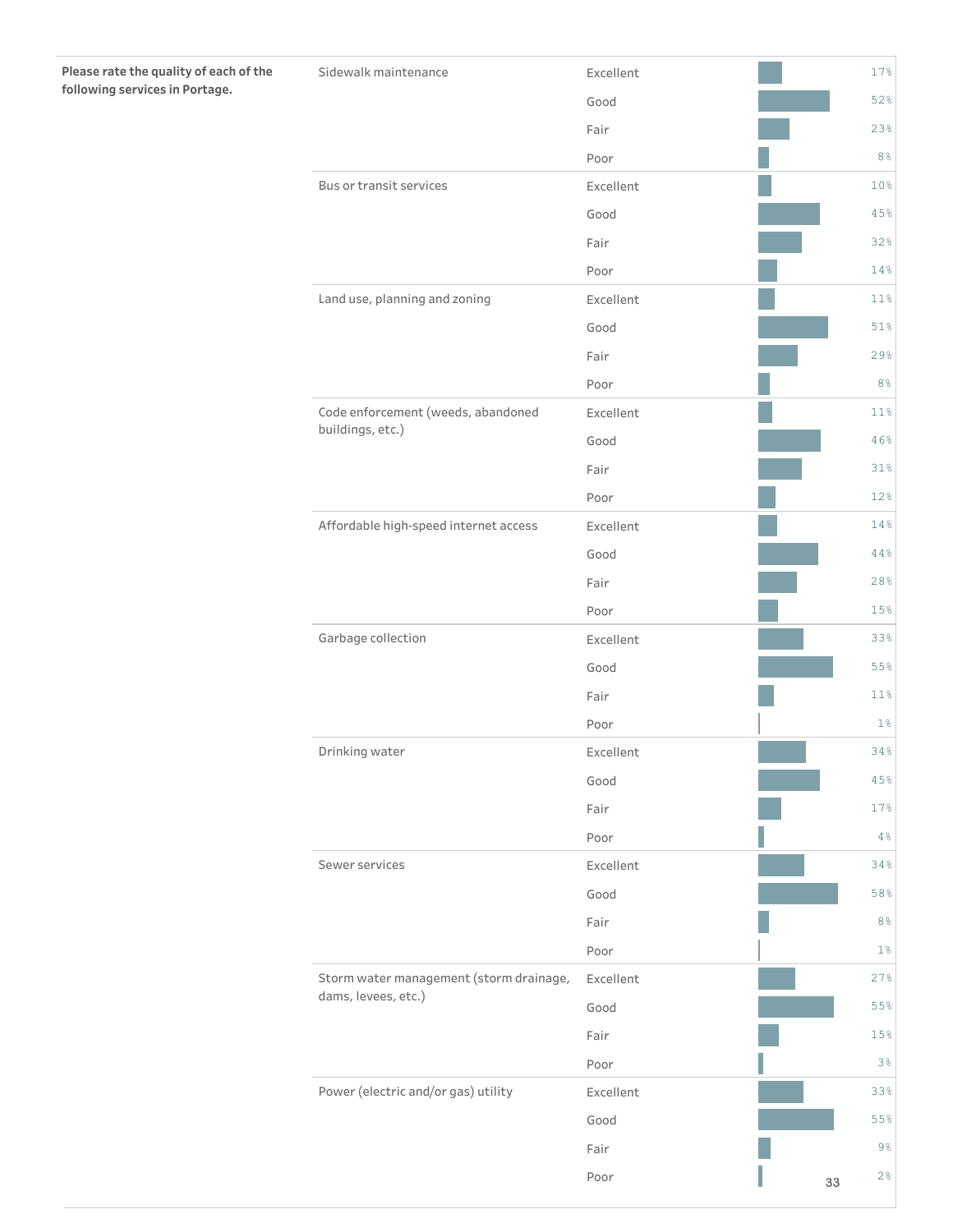| Please rate the quality of each of the | Utility billing                                                               | Excellent | 28%            |
|----------------------------------------|-------------------------------------------------------------------------------|-----------|----------------|
| following services in Portage.         |                                                                               | Good      | 55%            |
|                                        |                                                                               | Fair      | 15%            |
|                                        |                                                                               | Poor      | $2\frac{6}{6}$ |
|                                        | Police/Sheriff services                                                       | Excellent | 38%            |
|                                        |                                                                               | Good      | 49%            |
|                                        |                                                                               | Fair      | $8\,$ %        |
|                                        |                                                                               | Poor      | $5\%$          |
|                                        | Crime prevention                                                              | Excellent | 28%            |
|                                        |                                                                               | Good      | 50%            |
|                                        |                                                                               | Fair      | 17%            |
|                                        |                                                                               | Poor      | $6\%$          |
|                                        | Animal control                                                                | Excellent | 21%            |
|                                        |                                                                               | Good      | 59%            |
|                                        |                                                                               | Fair      | 15%            |
|                                        |                                                                               | Poor      | 6%             |
|                                        | Ambulance or emergency medical services                                       | Excellent | 33%            |
|                                        |                                                                               | Good      | 57%            |
|                                        |                                                                               | Fair      | 6%             |
|                                        |                                                                               | Poor      | $4\%$          |
|                                        | Fire services                                                                 | Excellent | $4\,4\,$ %     |
|                                        |                                                                               | Good      | 49%            |
|                                        |                                                                               | Fair      | $4\%$          |
|                                        |                                                                               | Poor      | 3%             |
|                                        | Fire prevention and education                                                 | Excellent | 34%            |
|                                        |                                                                               | Good      | 52%            |
|                                        |                                                                               | Fair      | 10%            |
|                                        |                                                                               | Poor      | 4%             |
|                                        | Emergency preparedness (services that                                         | Excellent | 22%            |
|                                        | prepare the community for natural disasters<br>or other emergency situations) | Good      | 55%            |
|                                        |                                                                               | Fair      | 15%            |
|                                        |                                                                               | Poor      | $8\,$          |
|                                        | Preservation of natural areas (open space,                                    | Excellent | 28%            |
|                                        | farmlands and greenbelts)                                                     | Good      | 47%            |
|                                        |                                                                               | Fair      | 17%            |
|                                        |                                                                               | Poor      | $8\,$ %        |
|                                        |                                                                               |           |                |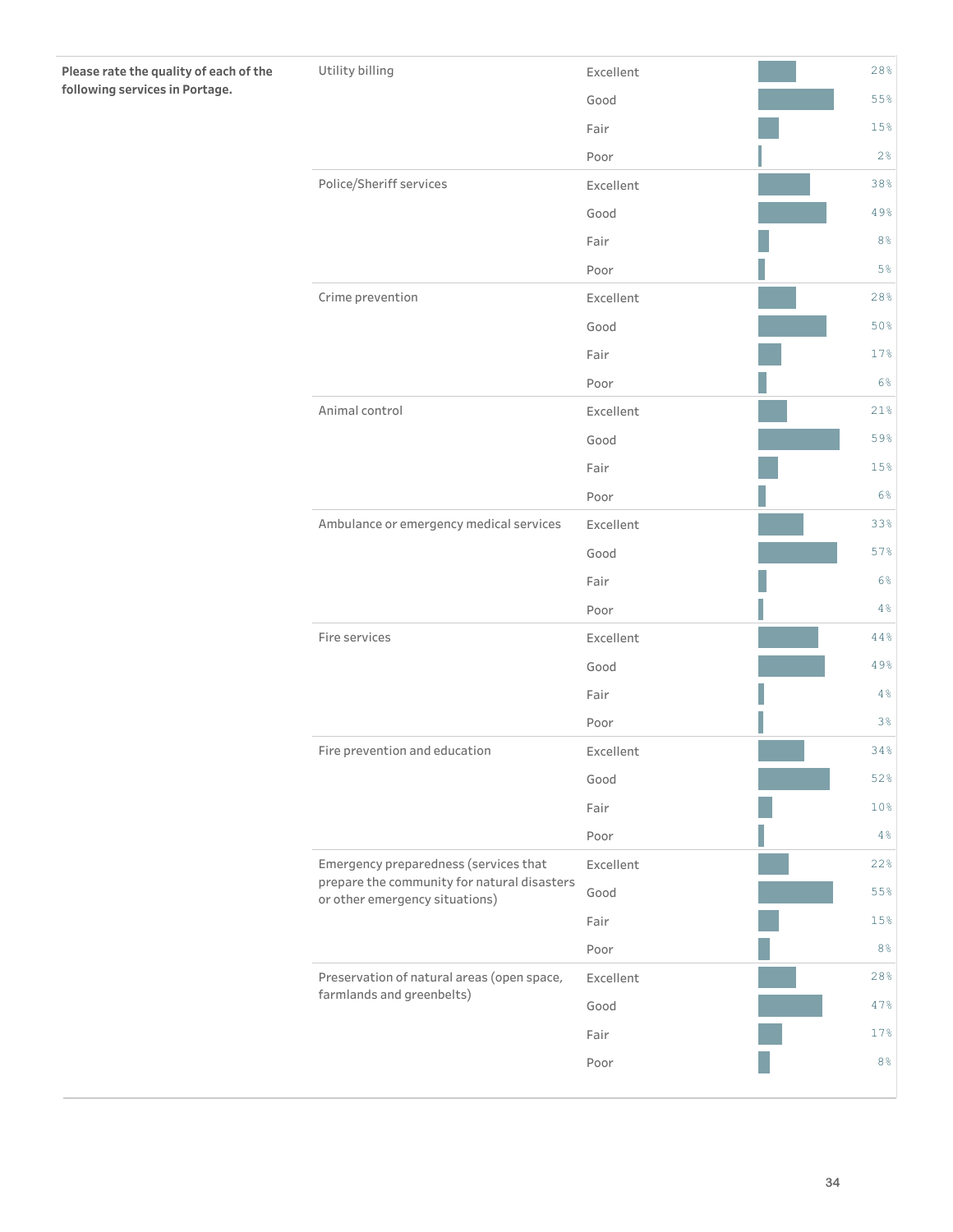| Good<br>Fair<br>Poor<br>Recycling<br>Excellent<br>Good<br>Fair<br>Poor<br>Yard waste pick-up<br>Excellent<br>Good<br>Fair<br>Poor<br>City parks<br>Excellent<br>Good<br>Fair<br>Recreation programs or classes<br>Excellent<br>Good<br>Fair<br>Poor<br>Recreation centers or facilities<br>Excellent<br>Good<br>Fair<br>Poor<br>Health services<br>Excellent<br>Good<br>Fair<br>Poor<br>Public library services<br>Excellent<br>Good<br>Fair<br>Poor<br>Overall customer service by Portage<br>Excellent<br>employees (police, receptionists, planners,<br>Good<br>etc.) | Please rate the quality of each of the<br>following services in Portage. | Portage open space | Excellent | 30%     |
|--------------------------------------------------------------------------------------------------------------------------------------------------------------------------------------------------------------------------------------------------------------------------------------------------------------------------------------------------------------------------------------------------------------------------------------------------------------------------------------------------------------------------------------------------------------------------|--------------------------------------------------------------------------|--------------------|-----------|---------|
|                                                                                                                                                                                                                                                                                                                                                                                                                                                                                                                                                                          |                                                                          |                    |           | 47%     |
|                                                                                                                                                                                                                                                                                                                                                                                                                                                                                                                                                                          |                                                                          |                    |           | 20%     |
|                                                                                                                                                                                                                                                                                                                                                                                                                                                                                                                                                                          |                                                                          |                    |           | 2%      |
|                                                                                                                                                                                                                                                                                                                                                                                                                                                                                                                                                                          |                                                                          |                    |           | 44%     |
|                                                                                                                                                                                                                                                                                                                                                                                                                                                                                                                                                                          |                                                                          |                    |           | 43%     |
|                                                                                                                                                                                                                                                                                                                                                                                                                                                                                                                                                                          |                                                                          |                    |           | $9\%$   |
|                                                                                                                                                                                                                                                                                                                                                                                                                                                                                                                                                                          |                                                                          |                    |           | $3\,$   |
|                                                                                                                                                                                                                                                                                                                                                                                                                                                                                                                                                                          |                                                                          |                    |           | 39%     |
|                                                                                                                                                                                                                                                                                                                                                                                                                                                                                                                                                                          |                                                                          |                    |           | 44%     |
|                                                                                                                                                                                                                                                                                                                                                                                                                                                                                                                                                                          |                                                                          |                    |           | 14%     |
|                                                                                                                                                                                                                                                                                                                                                                                                                                                                                                                                                                          |                                                                          |                    |           | 2%      |
|                                                                                                                                                                                                                                                                                                                                                                                                                                                                                                                                                                          |                                                                          |                    |           | 52%     |
|                                                                                                                                                                                                                                                                                                                                                                                                                                                                                                                                                                          |                                                                          |                    |           | 42%     |
|                                                                                                                                                                                                                                                                                                                                                                                                                                                                                                                                                                          |                                                                          |                    |           | $6\%$   |
|                                                                                                                                                                                                                                                                                                                                                                                                                                                                                                                                                                          |                                                                          |                    |           | 29%     |
|                                                                                                                                                                                                                                                                                                                                                                                                                                                                                                                                                                          |                                                                          |                    |           | 57%     |
|                                                                                                                                                                                                                                                                                                                                                                                                                                                                                                                                                                          |                                                                          |                    |           | 11%     |
|                                                                                                                                                                                                                                                                                                                                                                                                                                                                                                                                                                          |                                                                          |                    |           | 2%      |
|                                                                                                                                                                                                                                                                                                                                                                                                                                                                                                                                                                          |                                                                          |                    |           | 28%     |
|                                                                                                                                                                                                                                                                                                                                                                                                                                                                                                                                                                          |                                                                          |                    |           | 52%     |
|                                                                                                                                                                                                                                                                                                                                                                                                                                                                                                                                                                          |                                                                          |                    |           | 17%     |
|                                                                                                                                                                                                                                                                                                                                                                                                                                                                                                                                                                          |                                                                          |                    |           | 3%      |
|                                                                                                                                                                                                                                                                                                                                                                                                                                                                                                                                                                          |                                                                          |                    |           | 24%     |
|                                                                                                                                                                                                                                                                                                                                                                                                                                                                                                                                                                          |                                                                          |                    |           | 61%     |
|                                                                                                                                                                                                                                                                                                                                                                                                                                                                                                                                                                          |                                                                          |                    |           | 13%     |
|                                                                                                                                                                                                                                                                                                                                                                                                                                                                                                                                                                          |                                                                          |                    |           | 2%      |
|                                                                                                                                                                                                                                                                                                                                                                                                                                                                                                                                                                          |                                                                          |                    |           | 52%     |
|                                                                                                                                                                                                                                                                                                                                                                                                                                                                                                                                                                          |                                                                          |                    |           | 42%     |
|                                                                                                                                                                                                                                                                                                                                                                                                                                                                                                                                                                          |                                                                          |                    |           | $5\,$   |
|                                                                                                                                                                                                                                                                                                                                                                                                                                                                                                                                                                          |                                                                          |                    |           | $1\%$   |
|                                                                                                                                                                                                                                                                                                                                                                                                                                                                                                                                                                          |                                                                          |                    |           | 33%     |
|                                                                                                                                                                                                                                                                                                                                                                                                                                                                                                                                                                          |                                                                          |                    |           | 52%     |
|                                                                                                                                                                                                                                                                                                                                                                                                                                                                                                                                                                          |                                                                          |                    | Fair      | $11\,$  |
| Poor                                                                                                                                                                                                                                                                                                                                                                                                                                                                                                                                                                     |                                                                          |                    |           | $4\,$ % |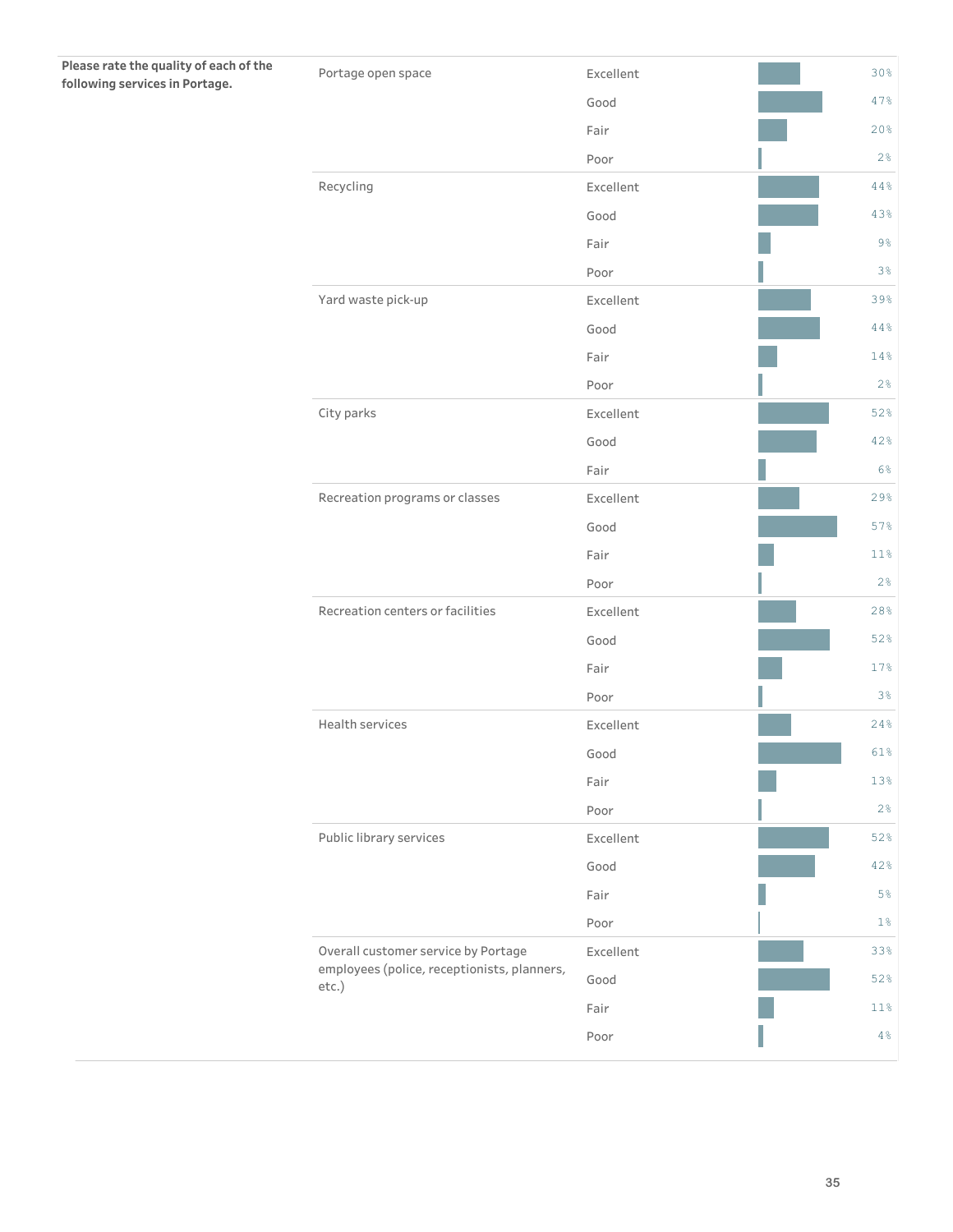| Please rate the following categories of | The value of services for the taxes paid to  | Excellent |                  |       | 19%    |
|-----------------------------------------|----------------------------------------------|-----------|------------------|-------|--------|
| Portage government performance.         | Portage                                      | Good      | 19%<br>47%<br>7% | 50%   |        |
|                                         |                                              | Fair      |                  |       | 24%    |
|                                         |                                              | Poor      |                  |       | 7%     |
|                                         | The overall direction that Portage is taking | Excellent |                  |       | 21%    |
|                                         |                                              | Good      |                  |       | 56%    |
|                                         |                                              | Fair      |                  |       | 18%    |
|                                         |                                              | Poor      |                  |       | 4%     |
|                                         | The job Portage government does at           | Excellent |                  |       |        |
|                                         | welcoming resident involvement               | Good      |                  |       |        |
|                                         |                                              | Fair      |                  |       | 26%    |
|                                         |                                              | Poor      |                  |       |        |
|                                         | Overall confidence in Portage government     | Excellent |                  |       | 19%    |
|                                         |                                              | Good      |                  |       | 55%    |
|                                         |                                              | Fair      |                  |       | 21%    |
|                                         |                                              | Poor      |                  |       | $5\%$  |
|                                         | Generally acting in the best interest of the | Excellent |                  |       | 21%    |
|                                         | community                                    | Good      |                  |       | 53%    |
|                                         |                                              | Fair      |                  |       | 21%    |
|                                         |                                              | Poor      |                  | $5\%$ |        |
|                                         | Being honest                                 | Excellent |                  |       | 24%    |
|                                         |                                              | Good      |                  |       | 53%    |
|                                         |                                              | Fair      |                  |       | 17%    |
|                                         |                                              | Poor      |                  |       | $5\%$  |
|                                         | Being open and transparent to the public     | Excellent |                  |       | 22%    |
|                                         |                                              | Good      |                  |       | $51\,$ |
|                                         |                                              | Fair      |                  |       | 21%    |
|                                         |                                              | Poor      |                  |       | 6%     |
|                                         | Informing residents about issues facing the  | Excellent |                  |       | 22%    |
|                                         | community                                    | Good      |                  |       | 49%    |
|                                         |                                              | Fair      |                  |       | 23%    |
|                                         |                                              | Poor      |                  |       | 6%     |
|                                         | Treating all residents fairly                | Excellent |                  |       | 24%    |
|                                         |                                              | Good      |                  |       | 47%    |
|                                         |                                              | Fair      |                  |       | 22%    |
|                                         |                                              | Poor      |                  |       | 7%     |
|                                         | Treating residents with respect              | Excellent |                  |       | 28%    |
|                                         |                                              | Good      |                  |       | 48%    |
|                                         |                                              | Fair      |                  |       | 19%    |
|                                         |                                              | Poor      |                  | 36    | 4%     |

**Contract**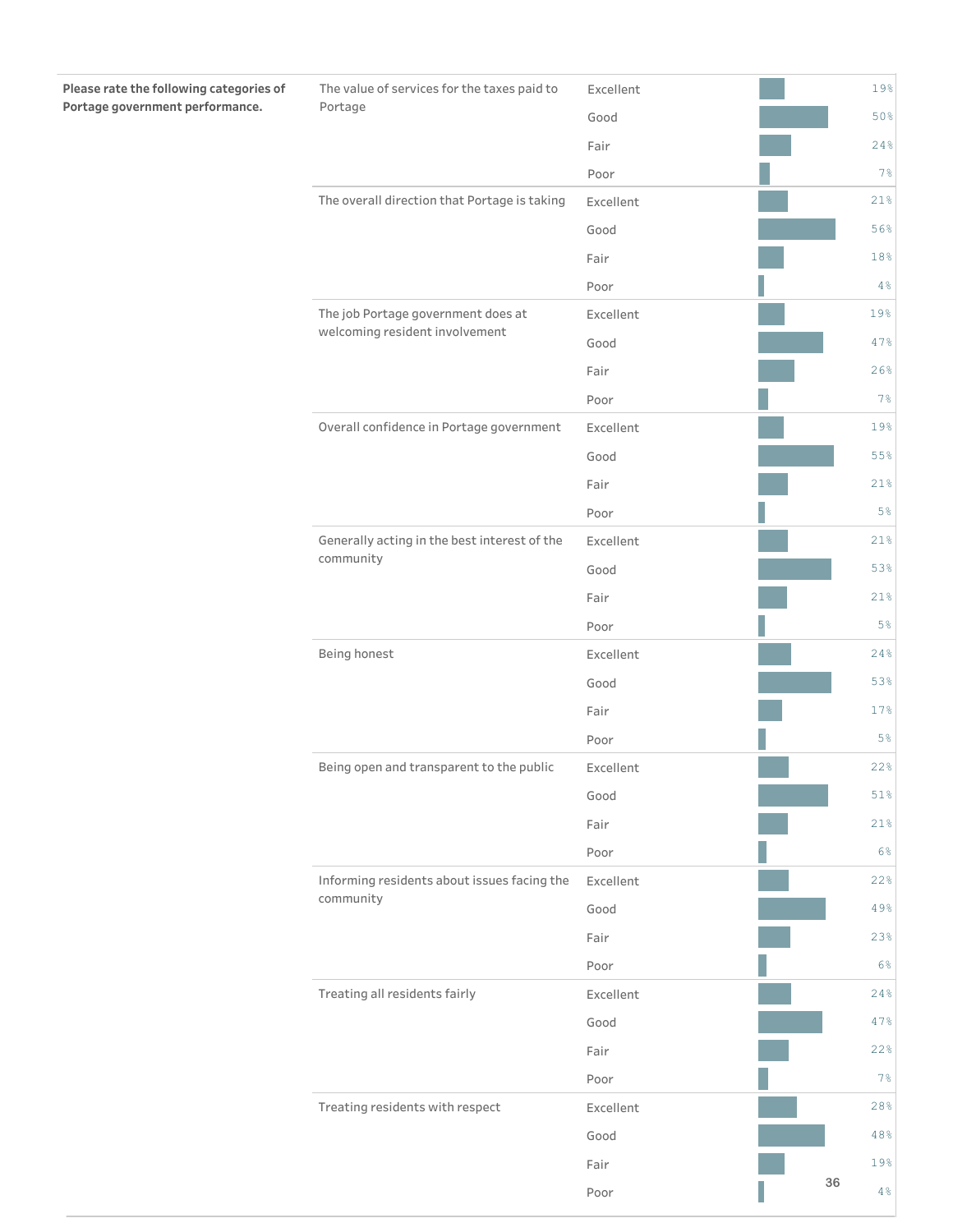| Overall, how would you rate the quality of The City of Portage<br>the services provided by each of the<br>following? |                                                                                                                    | Excellent            | 27%            |
|----------------------------------------------------------------------------------------------------------------------|--------------------------------------------------------------------------------------------------------------------|----------------------|----------------|
|                                                                                                                      |                                                                                                                    | Good                 | 57%            |
|                                                                                                                      |                                                                                                                    | Fair                 | 15%            |
|                                                                                                                      |                                                                                                                    | Poor                 | $1\%$          |
|                                                                                                                      | The Federal Government                                                                                             | Excellent            | 6%             |
|                                                                                                                      |                                                                                                                    | Good                 | 28%            |
|                                                                                                                      |                                                                                                                    | Fair                 | 43%            |
|                                                                                                                      |                                                                                                                    | Poor                 | 23%            |
| Please rate how important, if at all, you                                                                            | Overall economic health of Portage                                                                                 | Essential            | 52%            |
| think it is for the Portage community to<br>focus on each of the following in the coming                             |                                                                                                                    | Very important       | 41%            |
| two years.                                                                                                           |                                                                                                                    | Somewhat important   | $7\%$          |
|                                                                                                                      |                                                                                                                    | Not at all important | 0 <sup>8</sup> |
|                                                                                                                      | Overall quality of the transportation system                                                                       | Essential            | 24%            |
|                                                                                                                      | (auto, bicycle, foot, bus) in Portage                                                                              | Very important       | 47%            |
|                                                                                                                      |                                                                                                                    | Somewhat important   | 27%            |
|                                                                                                                      |                                                                                                                    | Not at all important | 3 <sup>°</sup> |
|                                                                                                                      | Overall design or layout of Portage's                                                                              | Essential            | 15%            |
|                                                                                                                      | residential and commercial areas (e.g.,<br>homes, buildings, streets, parks, etc.)                                 | Very important       | 53%            |
|                                                                                                                      |                                                                                                                    | Somewhat important   | 26%            |
|                                                                                                                      |                                                                                                                    | Not at all important | $6\%$          |
|                                                                                                                      | Overall quality of the utility infrastructure in Essential<br>Portage (water, sewer, storm water,<br>electric/gas) |                      | 48%            |
|                                                                                                                      |                                                                                                                    | Very important       | 44%            |
|                                                                                                                      |                                                                                                                    | Somewhat important   | $7\%$          |
|                                                                                                                      |                                                                                                                    | Not at all important | $1\%$          |
|                                                                                                                      | Overall feeling of safety in Portage                                                                               | Essential            | 57%            |
|                                                                                                                      |                                                                                                                    | Very important       | 34%            |
|                                                                                                                      |                                                                                                                    | Somewhat important   | $9\frac{6}{6}$ |
|                                                                                                                      |                                                                                                                    | Not at all important | $0\%$          |
|                                                                                                                      | Overall quality of natural environment in<br>Portage                                                               | Essential            | 41%            |
|                                                                                                                      |                                                                                                                    | Very important       | 47%            |
|                                                                                                                      |                                                                                                                    | Somewhat important   | 11%            |
|                                                                                                                      |                                                                                                                    | Not at all important | $1\%$          |
|                                                                                                                      | Overall quality of parks and recreation<br>opportunities                                                           | Essential            | 32%            |
|                                                                                                                      |                                                                                                                    | Very important       | 50%            |
|                                                                                                                      |                                                                                                                    | Somewhat important   | 17%            |
|                                                                                                                      |                                                                                                                    | Not at all important | $1\%$          |
|                                                                                                                      | Overall health and wellness opportunities in<br>Portage                                                            | Essential            | 32%            |
|                                                                                                                      |                                                                                                                    | Very important       | 47%            |
|                                                                                                                      |                                                                                                                    | Somewhat important   | 19%            |
|                                                                                                                      |                                                                                                                    | Not at all important | 3%             |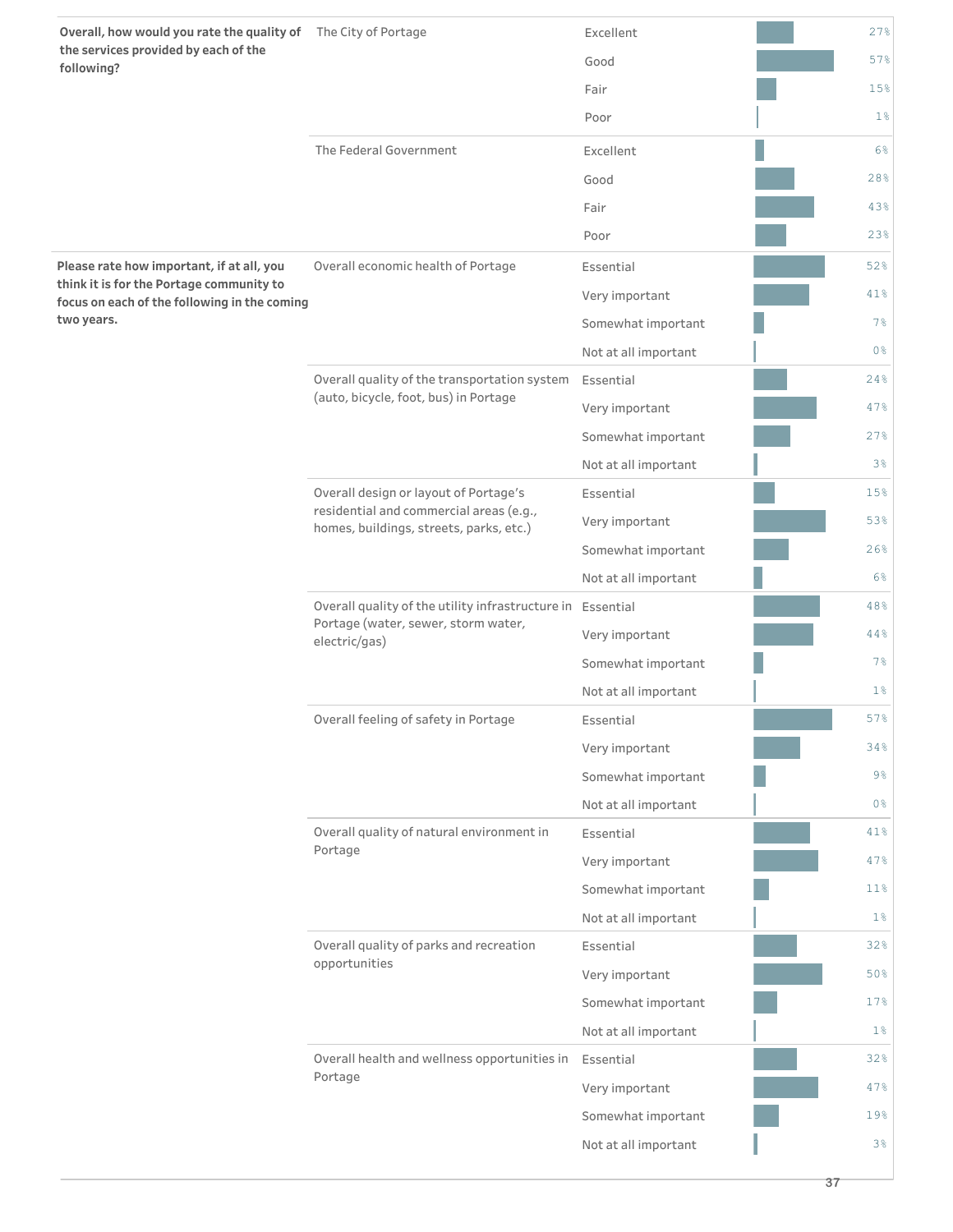| think it is for the Portage community to<br>and the arts<br>Very important<br>focus on each of the following in the coming<br>two years.<br>Somewhat important<br>Not at all important<br>Residents' connection and engagement with<br>Essential<br>their community<br>Very important<br>Somewhat important<br>Not at all important<br>How much would you support or oppose a<br>Economic development in the city (e.g.,<br>Strongly support<br>Crossroads Mall, South Westnedge<br>potential property tax increase to do each<br>Somewhat support<br>of the following?<br>Commercial Corridor, Lake Center District<br>Area)<br>Somewhat oppose<br>Strongly oppose<br>Single-vendor weekly garbage collection<br>Strongly support<br>Somewhat support<br>Somewhat oppose<br>Strongly oppose<br>Second bulk trash collection each year<br>Strongly support<br>Somewhat support<br>Somewhat oppose<br>Strongly oppose<br>Please indicate how likely or unlikely you or a Very likely<br>member of your household are to use the new<br>Somewhat likely<br>Portage Community Senior Center once<br>constructed.<br>Somewhat unlikely<br>Very unlikely<br>Not applicable<br>Please rate the job the City of Portage has<br>Excellent<br>done addressing the needs of the senior<br>Good<br>population.<br>Fair<br>Poor | Please rate how important, if at all, you | Overall opportunities for education, culture | Essential | 29%    |
|---------------------------------------------------------------------------------------------------------------------------------------------------------------------------------------------------------------------------------------------------------------------------------------------------------------------------------------------------------------------------------------------------------------------------------------------------------------------------------------------------------------------------------------------------------------------------------------------------------------------------------------------------------------------------------------------------------------------------------------------------------------------------------------------------------------------------------------------------------------------------------------------------------------------------------------------------------------------------------------------------------------------------------------------------------------------------------------------------------------------------------------------------------------------------------------------------------------------------------------------------------------------------------------------------------------------|-------------------------------------------|----------------------------------------------|-----------|--------|
|                                                                                                                                                                                                                                                                                                                                                                                                                                                                                                                                                                                                                                                                                                                                                                                                                                                                                                                                                                                                                                                                                                                                                                                                                                                                                                                     |                                           |                                              |           | 46%    |
|                                                                                                                                                                                                                                                                                                                                                                                                                                                                                                                                                                                                                                                                                                                                                                                                                                                                                                                                                                                                                                                                                                                                                                                                                                                                                                                     |                                           |                                              |           | 23%    |
|                                                                                                                                                                                                                                                                                                                                                                                                                                                                                                                                                                                                                                                                                                                                                                                                                                                                                                                                                                                                                                                                                                                                                                                                                                                                                                                     |                                           |                                              |           | $2\%$  |
|                                                                                                                                                                                                                                                                                                                                                                                                                                                                                                                                                                                                                                                                                                                                                                                                                                                                                                                                                                                                                                                                                                                                                                                                                                                                                                                     |                                           |                                              |           | 24%    |
|                                                                                                                                                                                                                                                                                                                                                                                                                                                                                                                                                                                                                                                                                                                                                                                                                                                                                                                                                                                                                                                                                                                                                                                                                                                                                                                     |                                           |                                              |           | 45%    |
|                                                                                                                                                                                                                                                                                                                                                                                                                                                                                                                                                                                                                                                                                                                                                                                                                                                                                                                                                                                                                                                                                                                                                                                                                                                                                                                     |                                           |                                              |           | 27%    |
|                                                                                                                                                                                                                                                                                                                                                                                                                                                                                                                                                                                                                                                                                                                                                                                                                                                                                                                                                                                                                                                                                                                                                                                                                                                                                                                     |                                           |                                              |           | 4%     |
|                                                                                                                                                                                                                                                                                                                                                                                                                                                                                                                                                                                                                                                                                                                                                                                                                                                                                                                                                                                                                                                                                                                                                                                                                                                                                                                     |                                           |                                              |           | 18%    |
|                                                                                                                                                                                                                                                                                                                                                                                                                                                                                                                                                                                                                                                                                                                                                                                                                                                                                                                                                                                                                                                                                                                                                                                                                                                                                                                     |                                           |                                              |           | 41%    |
|                                                                                                                                                                                                                                                                                                                                                                                                                                                                                                                                                                                                                                                                                                                                                                                                                                                                                                                                                                                                                                                                                                                                                                                                                                                                                                                     |                                           |                                              |           | 19%    |
|                                                                                                                                                                                                                                                                                                                                                                                                                                                                                                                                                                                                                                                                                                                                                                                                                                                                                                                                                                                                                                                                                                                                                                                                                                                                                                                     |                                           |                                              |           | 23%    |
|                                                                                                                                                                                                                                                                                                                                                                                                                                                                                                                                                                                                                                                                                                                                                                                                                                                                                                                                                                                                                                                                                                                                                                                                                                                                                                                     |                                           |                                              |           | 18%    |
|                                                                                                                                                                                                                                                                                                                                                                                                                                                                                                                                                                                                                                                                                                                                                                                                                                                                                                                                                                                                                                                                                                                                                                                                                                                                                                                     |                                           |                                              |           | 29%    |
|                                                                                                                                                                                                                                                                                                                                                                                                                                                                                                                                                                                                                                                                                                                                                                                                                                                                                                                                                                                                                                                                                                                                                                                                                                                                                                                     |                                           |                                              |           | 23%    |
|                                                                                                                                                                                                                                                                                                                                                                                                                                                                                                                                                                                                                                                                                                                                                                                                                                                                                                                                                                                                                                                                                                                                                                                                                                                                                                                     |                                           |                                              |           | 31%    |
|                                                                                                                                                                                                                                                                                                                                                                                                                                                                                                                                                                                                                                                                                                                                                                                                                                                                                                                                                                                                                                                                                                                                                                                                                                                                                                                     |                                           |                                              |           | 30%    |
|                                                                                                                                                                                                                                                                                                                                                                                                                                                                                                                                                                                                                                                                                                                                                                                                                                                                                                                                                                                                                                                                                                                                                                                                                                                                                                                     |                                           |                                              |           | 38%    |
|                                                                                                                                                                                                                                                                                                                                                                                                                                                                                                                                                                                                                                                                                                                                                                                                                                                                                                                                                                                                                                                                                                                                                                                                                                                                                                                     |                                           |                                              |           | 11%    |
|                                                                                                                                                                                                                                                                                                                                                                                                                                                                                                                                                                                                                                                                                                                                                                                                                                                                                                                                                                                                                                                                                                                                                                                                                                                                                                                     |                                           |                                              |           | 21%    |
|                                                                                                                                                                                                                                                                                                                                                                                                                                                                                                                                                                                                                                                                                                                                                                                                                                                                                                                                                                                                                                                                                                                                                                                                                                                                                                                     |                                           |                                              |           | $6\%$  |
|                                                                                                                                                                                                                                                                                                                                                                                                                                                                                                                                                                                                                                                                                                                                                                                                                                                                                                                                                                                                                                                                                                                                                                                                                                                                                                                     |                                           |                                              |           | 14%    |
|                                                                                                                                                                                                                                                                                                                                                                                                                                                                                                                                                                                                                                                                                                                                                                                                                                                                                                                                                                                                                                                                                                                                                                                                                                                                                                                     |                                           |                                              |           | $6\%$  |
|                                                                                                                                                                                                                                                                                                                                                                                                                                                                                                                                                                                                                                                                                                                                                                                                                                                                                                                                                                                                                                                                                                                                                                                                                                                                                                                     |                                           |                                              |           | 32%    |
|                                                                                                                                                                                                                                                                                                                                                                                                                                                                                                                                                                                                                                                                                                                                                                                                                                                                                                                                                                                                                                                                                                                                                                                                                                                                                                                     |                                           |                                              |           | 42%    |
|                                                                                                                                                                                                                                                                                                                                                                                                                                                                                                                                                                                                                                                                                                                                                                                                                                                                                                                                                                                                                                                                                                                                                                                                                                                                                                                     |                                           |                                              |           | 15%    |
|                                                                                                                                                                                                                                                                                                                                                                                                                                                                                                                                                                                                                                                                                                                                                                                                                                                                                                                                                                                                                                                                                                                                                                                                                                                                                                                     |                                           |                                              |           | 51%    |
|                                                                                                                                                                                                                                                                                                                                                                                                                                                                                                                                                                                                                                                                                                                                                                                                                                                                                                                                                                                                                                                                                                                                                                                                                                                                                                                     |                                           |                                              |           | $31\%$ |
|                                                                                                                                                                                                                                                                                                                                                                                                                                                                                                                                                                                                                                                                                                                                                                                                                                                                                                                                                                                                                                                                                                                                                                                                                                                                                                                     |                                           |                                              |           | 4%     |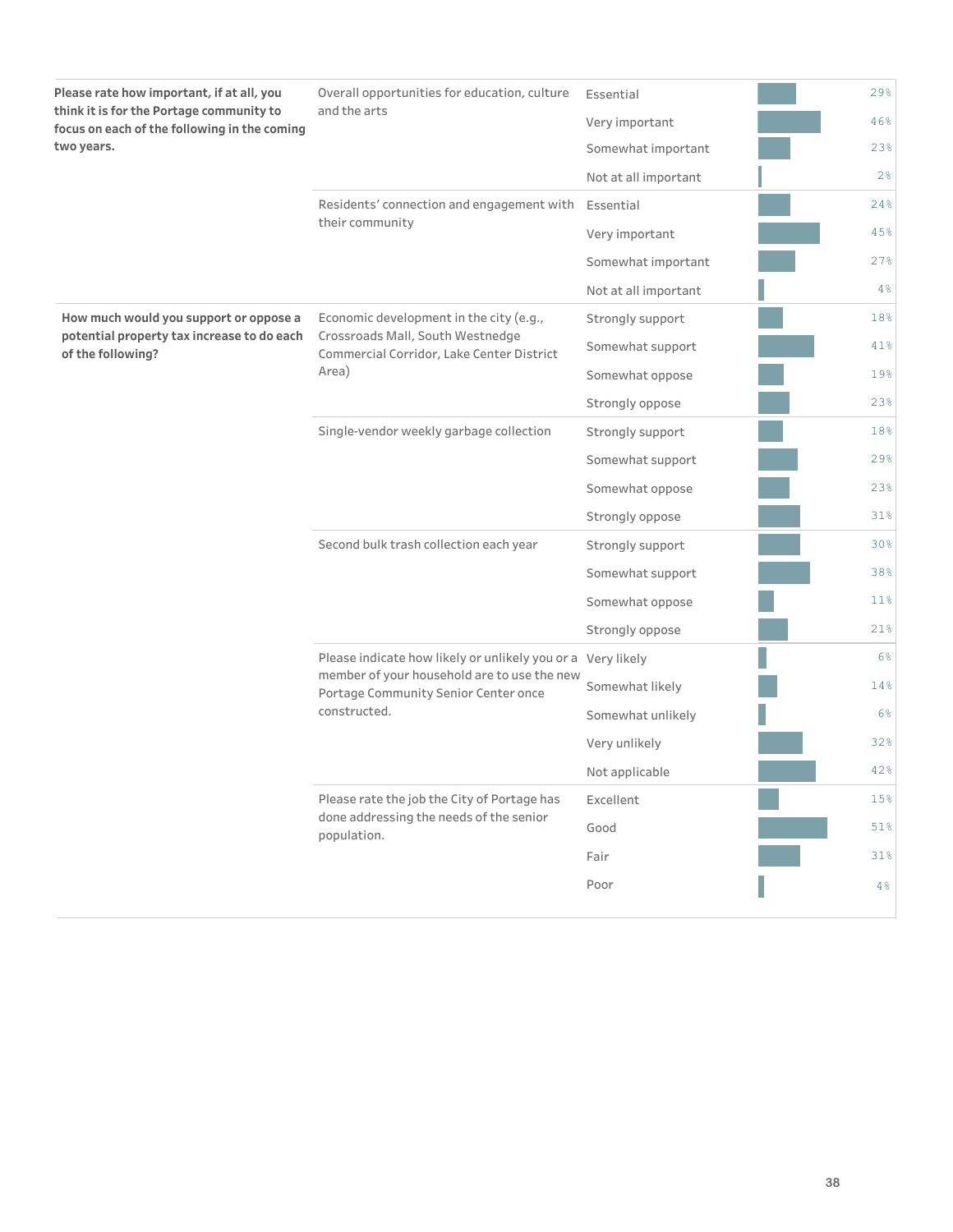|                                     | Good      | 46%            |
|-------------------------------------|-----------|----------------|
|                                     | Fair      | 8%             |
|                                     | Poor      | 6%             |
| Integrity of election process       | Excellent | 46%            |
|                                     | Good      | 41%            |
|                                     | Fair      | 7%             |
|                                     | Poor      | 6%             |
| Voter registration process          | Excellent | 53%            |
|                                     | Good      | 39%            |
|                                     | Fair      | 6%             |
|                                     | Poor      | 2%             |
| Absentee voting process             | Excellent | 62%            |
|                                     | Good      | 30%            |
|                                     | Fair      | $4\,$          |
|                                     | Poor      | 4%             |
| Overall administration of elections | Excellent | 44%            |
|                                     | Good      | 43%            |
|                                     | Fair      | $9\frac{6}{6}$ |
|                                     | Poor      | 3%             |
|                                     |           |                |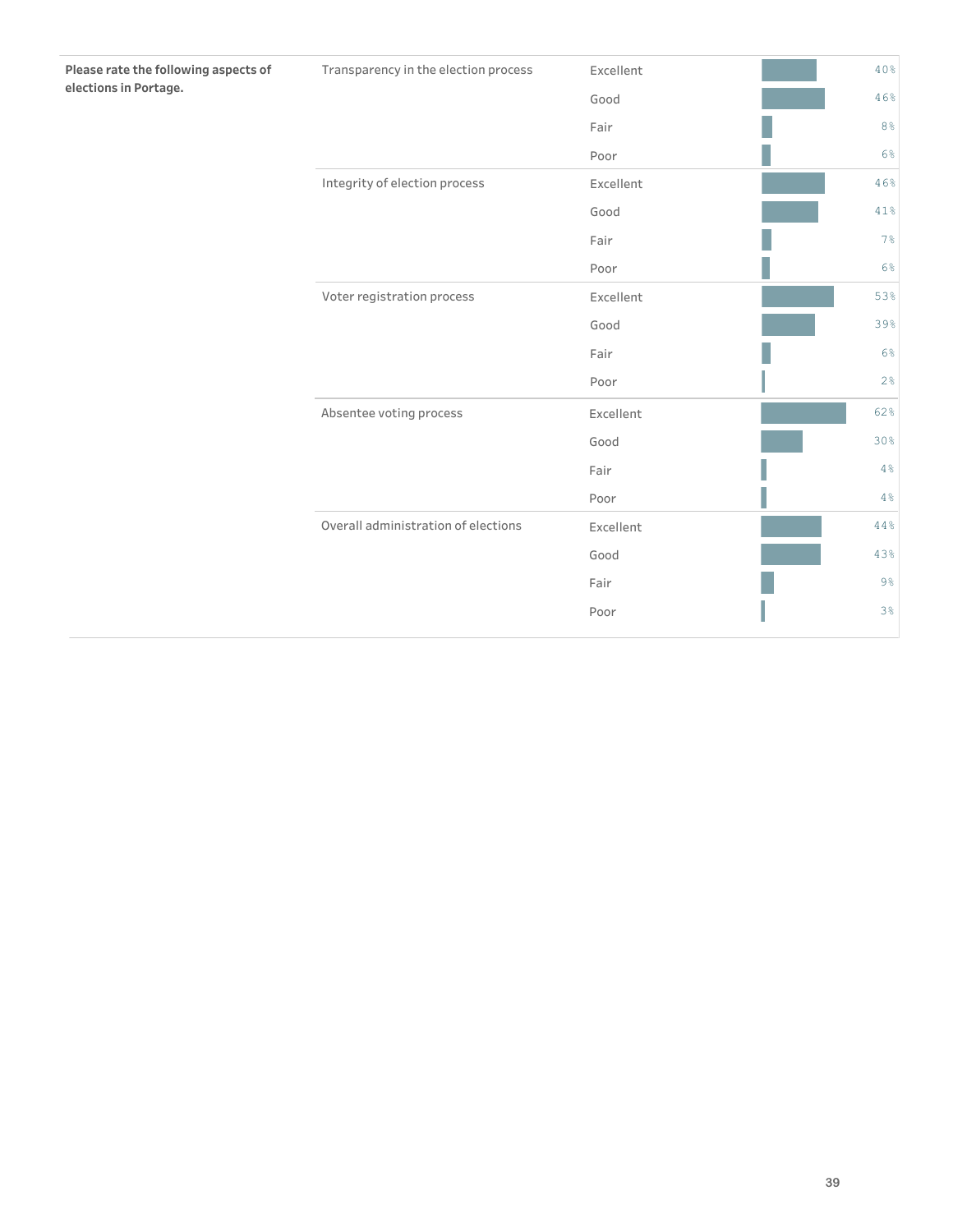| Access the internet from your home using a                                               | Several times a day |    | 80%            |  |
|------------------------------------------------------------------------------------------|---------------------|----|----------------|--|
| computer, laptop or tablet computer                                                      | Once a day          |    | $5\%$          |  |
|                                                                                          | A few times a week  |    | $5\%$          |  |
|                                                                                          | Every few weeks     |    | 3 <sup>°</sup> |  |
|                                                                                          | Less often or never |    | $7\%$          |  |
| Access the internet from your cell phone                                                 | Several times a day |    | 82%            |  |
|                                                                                          | Once a day          |    | 5%             |  |
|                                                                                          | A few times a week  |    | 3%             |  |
|                                                                                          | Every few weeks     |    | $1\%$          |  |
|                                                                                          | Less often or never |    | 8 <sup>°</sup> |  |
| Visit social media sites such as Facebook,                                               | Several times a day |    | 59%            |  |
| Twitter, WhatsApp, etc.                                                                  | Once a day          |    | 9%             |  |
|                                                                                          | A few times a week  |    | 8 <sup>°</sup> |  |
|                                                                                          | Every few weeks     |    | 4%             |  |
|                                                                                          | Less often or never |    | 19%            |  |
| Use or check email                                                                       | Several times a day |    | 74%            |  |
|                                                                                          | Once a day          |    | 15%            |  |
|                                                                                          | A few times a week  |    | 5%             |  |
|                                                                                          | Every few weeks     |    | 2%             |  |
|                                                                                          | Less often or never |    | 4%             |  |
| Share your opinions online                                                               | Several times a day |    | 9%             |  |
|                                                                                          | Once a day          |    | $3\%$          |  |
|                                                                                          | A few times a week  |    | 17%            |  |
|                                                                                          | Every few weeks     |    | 12%            |  |
|                                                                                          | Less often or never |    | 59%            |  |
| Shop online                                                                              | Several times a day |    | 10%            |  |
|                                                                                          | Once a day          |    | 8 <sup>°</sup> |  |
|                                                                                          | A few times a week  |    | 29%            |  |
|                                                                                          | Every few weeks     |    | 37%            |  |
|                                                                                          | Less often or never |    | 16%            |  |
| Would you say that in general your health is:                                            | Excellent           |    | 21%            |  |
|                                                                                          | Good                |    | 26%            |  |
|                                                                                          | Very good           |    | 44%            |  |
|                                                                                          | Fair                |    | 9%             |  |
|                                                                                          | Poor                |    | 2%             |  |
| What impact, if any, do you think the                                                    | Very positive       |    | $3\%$          |  |
| economy will have on your family income in<br>the next 6 months? Do you think the impact | Somewhat positive   |    | 14%            |  |
| will be:                                                                                 | Neutral             |    | 53%            |  |
|                                                                                          | Somewhat negative   |    | 25%            |  |
|                                                                                          | Very negative       | 40 | 5%             |  |
|                                                                                          |                     |    |                |  |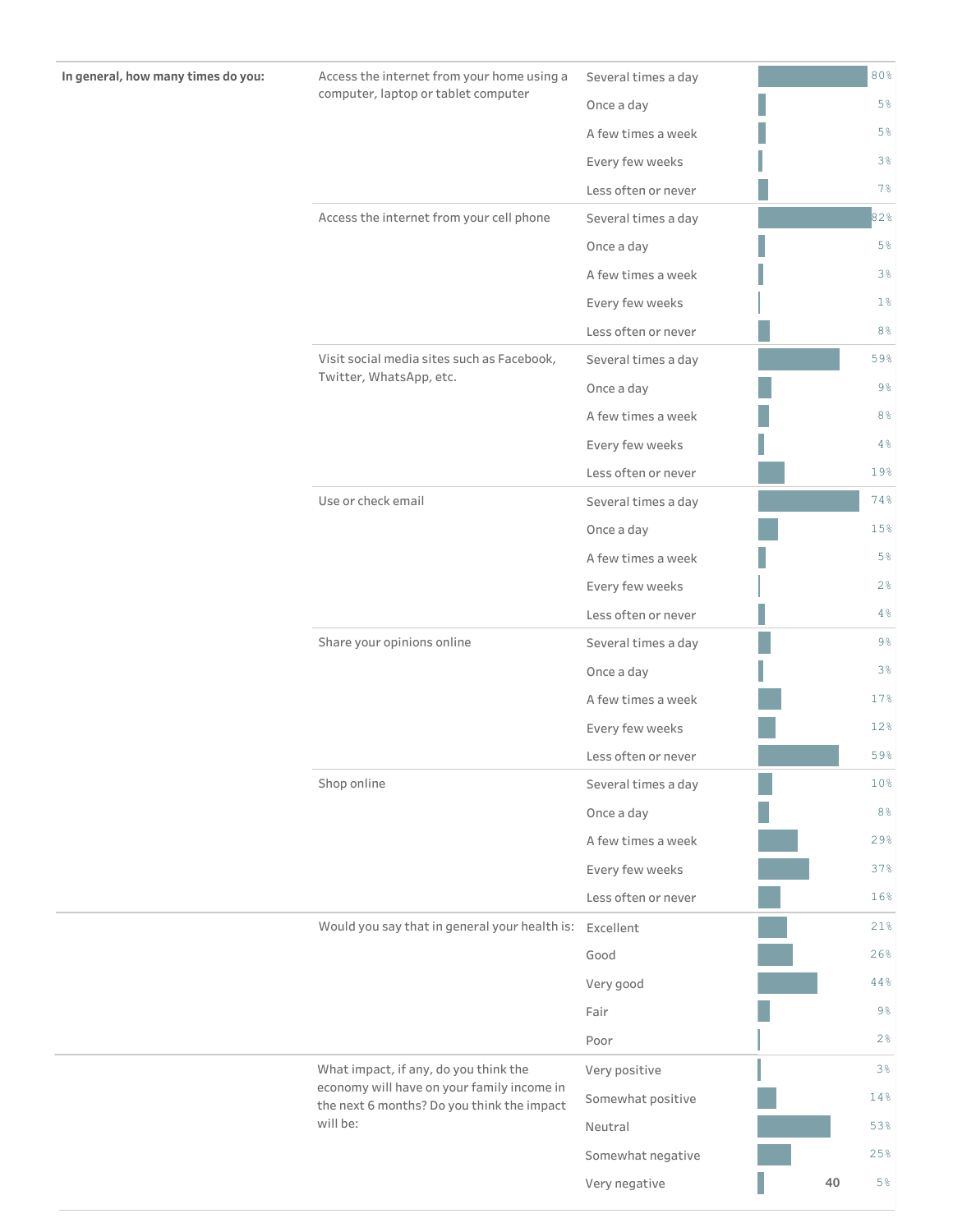| How many years have you lived in Portage?                                                                                         | Less than 2 years                | 12%            |
|-----------------------------------------------------------------------------------------------------------------------------------|----------------------------------|----------------|
|                                                                                                                                   | 2-5 years                        | 16%            |
|                                                                                                                                   | 6-10 years                       | 13%            |
|                                                                                                                                   | 11-20 years                      | 22%            |
|                                                                                                                                   | More than 20 years               | 37%            |
| About how much is your monthly housing                                                                                            | Less than \$500                  | 7%             |
| cost for the place you live (including rent,<br>mortgage payment, property tax, property                                          | \$500 to \$999                   | 39%            |
| insurance and homeowners' association                                                                                             | \$1,000 to \$1,499               | 33%            |
| (HOA) fees)?                                                                                                                      | \$1,500 to \$1,999               | 13%            |
|                                                                                                                                   | \$2,000 to \$2,499               | 4%             |
|                                                                                                                                   | \$2,500 to \$2,999               | $3\frac{6}{6}$ |
|                                                                                                                                   | \$3,000 to \$3,499               | 0 <sup>°</sup> |
|                                                                                                                                   | \$3,500 or more                  | 0 <sup>°</sup> |
| Do any children 17 or under live in your                                                                                          | No                               | 76%            |
| household?                                                                                                                        | Yes                              | 24%            |
| Are you or any other members of your                                                                                              | No                               | 71%            |
| household aged 65 or older?                                                                                                       | Yes                              | 29%            |
| How much do you anticipate your<br>household's total income before taxes will be<br>for the current year? (Please include in your | Less than \$25,000               | 7%             |
|                                                                                                                                   | \$25,000 to \$49,999             | 24%            |
| total income money from all sources for all<br>persons living in your household.)                                                 | \$50,000 to \$74,999             | 21%            |
|                                                                                                                                   | \$75,000 to \$99,999             | 21%            |
|                                                                                                                                   | \$100,000 to \$149,999           | 16%            |
|                                                                                                                                   | \$150,000 or more                | $9\frac{6}{6}$ |
| Are you Spanish, Hispanic or Latino?                                                                                              | No, not Spanish, Hispanic or.    | 97%            |
|                                                                                                                                   | Yes, I consider myself to be     | 3%             |
| What is your race? (Mark one or more races                                                                                        | American Indian or Alaskan       | 0 <sup>°</sup> |
| to indicate what race you consider yourself to<br>be.)                                                                            | Asian, Asian Indian or Pacifi    | 2%             |
|                                                                                                                                   | <b>Black or African American</b> | $1\%$          |
|                                                                                                                                   | Other                            | 6%             |
|                                                                                                                                   | White                            | 92%            |
| In which category is your age?                                                                                                    | 18-24 years                      | 5%             |
|                                                                                                                                   | 25-34 years                      | 26%            |
|                                                                                                                                   | 35-44 years                      | 16%            |
|                                                                                                                                   | 45-54 years                      | 17%            |
|                                                                                                                                   | 55-64 years                      | $9\frac{6}{6}$ |
|                                                                                                                                   | 65-74 years                      | 15%            |
|                                                                                                                                   | 75 years or older                | 12%            |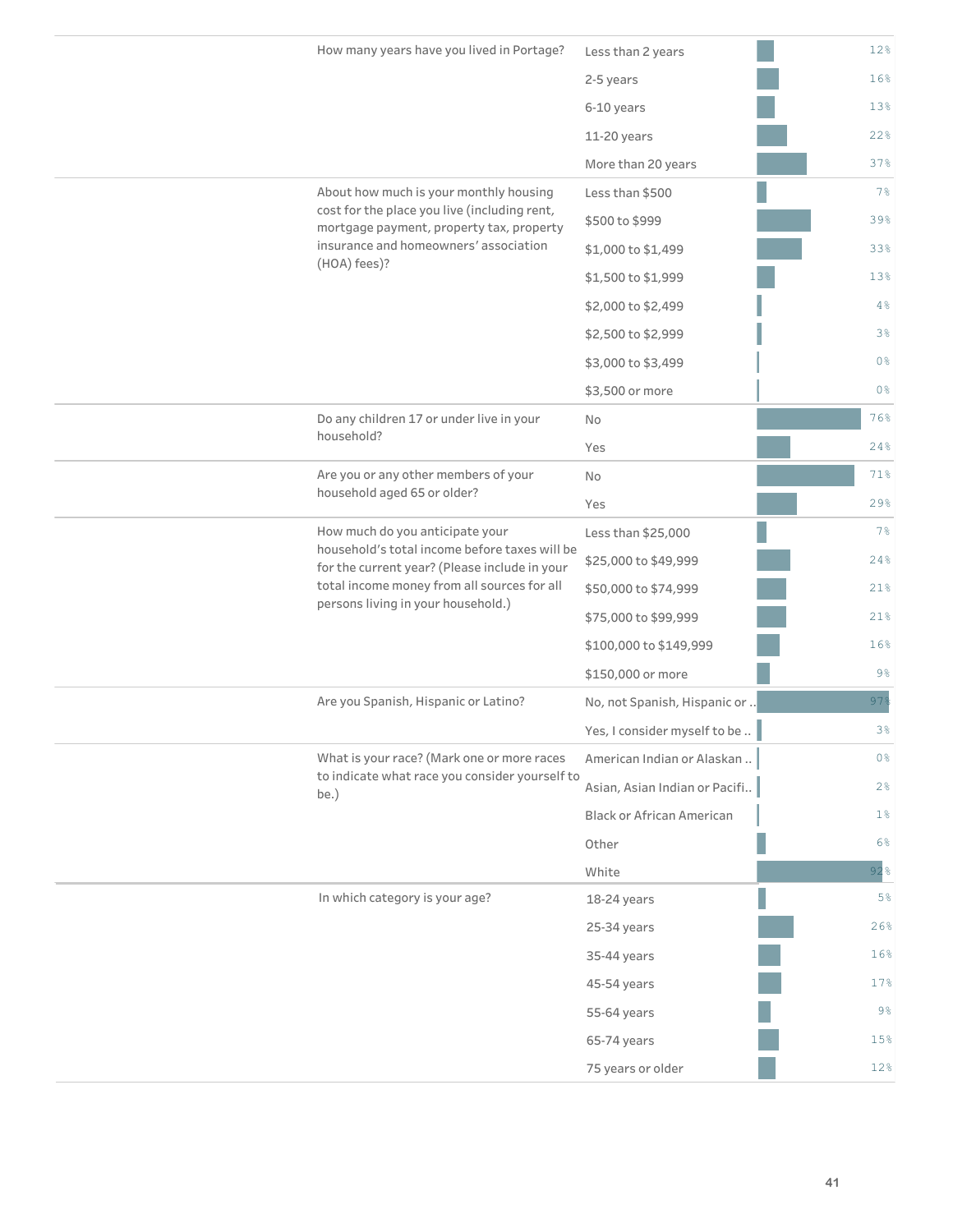| What is your gender?                                                       | Female                      | 52%            |
|----------------------------------------------------------------------------|-----------------------------|----------------|
|                                                                            | Male                        | 47%            |
|                                                                            | Identify in another way     | $1\%$          |
| Which best describes the building you live in? One family house detached f |                             | 69%            |
|                                                                            | Building with two or more h | 30%            |
|                                                                            | Mobile home                 | 0 <sup>°</sup> |
|                                                                            | Other                       | $1\%$          |
| Do you rent or own your home?                                              | Rent                        | 32%            |
|                                                                            | Own                         | 68%            |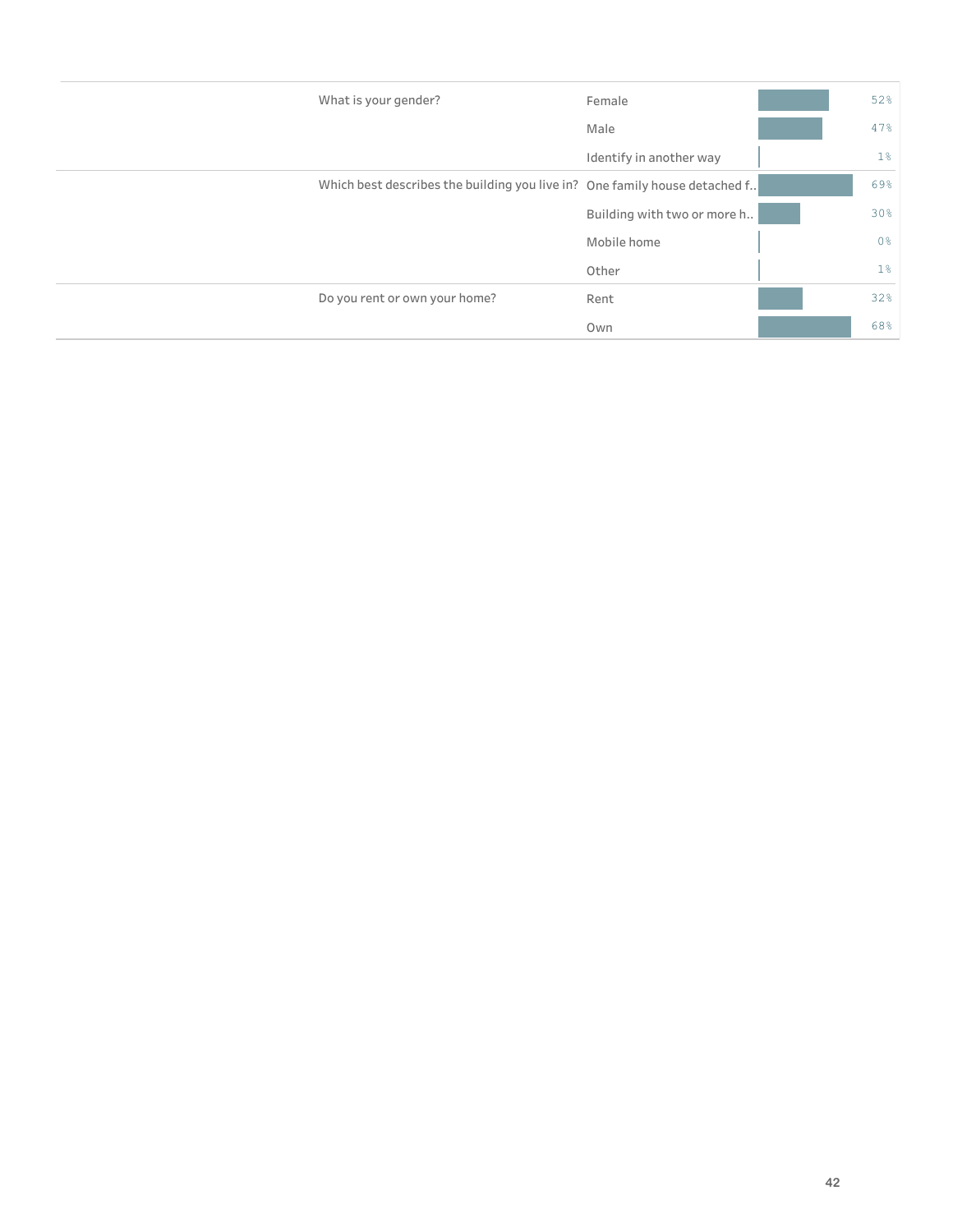## **Comparison of Responses by Respondent Demographics**

This dashboard allows the user to specify which characteristics to include in the table using the menu to the right. Responses have been summarized to show only the "percent positive", which is the proportion of respondents giving a positive answer; for example, the percent of respondents who rated the quality of life as excellent or good.The first column displays the percent positive from all respondents, while the following columns display the percent positive by category. Some categories (e.g., age, race/ethnicity, housing type, and length of residency) are combined into smaller subgroups. When there is an insufficient number of respondents within a category for those subgroups to be able to make meaningful comparisons (generally, less than 50), that subgroup has been excluded from the analysis.

In the "Statistical significance" tab, you will find a tool to help determine the threshold values for statistically significant differences between groups.

|                                                                              |                                                            |                 | $\rm NE$ | ΝW  | $\mathbb{SE}{}$ | SW   |
|------------------------------------------------------------------------------|------------------------------------------------------------|-----------------|----------|-----|-----------------|------|
| Please rate each of the following                                            | Portage as a place to live                                 | 95%             | 87%      | 96% | 98%             | 98%  |
| aspects of quality of life in Portage.                                       | Your neighborhood as a place to live                       | 88%             | 71%      | 90% | 92%             | 100% |
|                                                                              | Portage as a place to raise children                       | 92%             | 89%      | 92% | 90%             | 100% |
|                                                                              | Portage as a place to work                                 | 85%             | 73%      | 88% | 80%             | 96%  |
|                                                                              | Portage as a place to visit                                | 72%             | 64%      | 72% | 72%             | 87%  |
|                                                                              | Portage as a place to retire                               | 73%             | 60%      | 78% | 65%             | 81%  |
|                                                                              | The overall quality of life in Portage                     | 90%             | 84%      | 91% | 87%             | 99%  |
|                                                                              | Sense of community                                         | 71%             | 71%      | 75% | 64%             | 63%  |
| Please rate each of the following                                            | Overall economic health of Portage                         | 86%             | 85%      | 85% | 87%             | 90%  |
| characteristics as they relate to                                            | Overall quality of the transportation system (auto, bicy   | 83%             | 86%      | 83% | 73%             | 92%  |
| Portage as a whole.                                                          | Overall design or layout of Portage's residential and co   | 83%             | 77%      | 84% | 77%             | 93%  |
|                                                                              | Overall quality of the utility infrastructure in Portage ( | 82%             | 75%      | 81% | 86%             | 87%  |
|                                                                              | Overall feeling of safety in Portage                       | 91%             | 88%      | 91% | 88%             | 96%  |
|                                                                              | Overall quality of natural environment in Portage          | 92%             | 90%      | 92% | 95%             | 96%  |
|                                                                              | Overall quality of parks and recreation opportunities      | 94%             | 92%      | 94% | 92%             | 98%  |
|                                                                              | Overall health and wellness opportunities in Portage       | 91%             | 87%      | 93% | 84%             | 96%  |
|                                                                              | Overall opportunities for education, culture and the arts  | 78%             | 87%      | 70% | 77%             | 95%  |
|                                                                              | Residents' connection and engagement with their com        | 63%             | 57%      | 62% | 72%             | 67%  |
| Please indicate how likely or unlikely                                       | Recommend living in Portage to someone who asks            | 95%             | 90%      | 96% | 94%             | 98%  |
| you are to do each of the following.                                         | Remain in Portage for the next five years                  | 87%             | 81%      | 87% | 93%             | 85%  |
| Please rate how safe or unsafe you feel: In your neighborhood during the day |                                                            | 96%             | 88%      | 97% | 99%             | 100% |
|                                                                              | In Portage's downtown/commercial area during the day       | 90 <sub>8</sub> | 87%      | 90% | 87%             | 98%  |
|                                                                              | From property crime                                        | 83%             | 73%      | 83% | 83%             | 93%  |
|                                                                              | From violent crime                                         | 89%             | 80%      | 91% | 87%             | 98%  |
|                                                                              | From fire, flood or other natural disaster                 | 90%             | 79%      | 92% | 90%             | 96%  |
| Please rate the job you feel the Portage Making all residents feel welcome   |                                                            | 79%             | 65%      | 82% | 74%             | 96%  |
| community does at each of the<br>following.                                  | Attracting people from diverse backgrounds                 | 64%             | 62%      | 66% | 50%             | 75%  |
|                                                                              | Valuing/respecting residents from diverse backgrounds      | 74%             | 68%      | 75% | 72%             |      |
|                                                                              | Taking care of vulnerable residents (elderly, disabled, h  | 68%             | 57%      | 73% |                 |      |
| Please rate each of the following                                            | Overall quality of business and service establishments i   | 90 <sub>8</sub> | 85%      | 91% | 90%             | 93%  |
| characteristics as they relate to                                            | Variety of business and service establishments in Porta    | 82%             | 79%      | 81% | 82%             | 91%  |
| Portage as a whole.                                                          | Vibrancy of downtown/commercial area                       | 63%             | 65%      | 64% | 56%             | 65%  |
|                                                                              | Employment opportunities                                   | 74%             | 69%      | 71% |                 |      |
|                                                                              | Shopping opportunities                                     | 82%             | 86%      | 83% | 69%             | 91%  |
|                                                                              | Cost of living in Portage                                  | 56%             | 49%      | 58% | 48%             | 69%  |
|                                                                              | Overall image or reputation of Portage                     | 89%             | 83%      | 90% | 88%             | 94%  |
| Please rate each of the following                                            | Traffic flow on major streets                              | 59%             | 55%      | 57% | 71%             | 59%  |
| characteristics as they relate to                                            | Ease of public parking                                     | 81%             | 68%      | 80% | 93%             | 84%  |
| Portage as a whole.                                                          | Ease of travel by car in Portage                           | 82%             | 75%      | 83% | 87%             | 84%  |
|                                                                              | Ease of travel by public transportation in Portage         | 48%             |          | 47% |                 |      |
|                                                                              | Ease of travel by bicycle in Portage                       | 75%             | 69%      | 74% |                 |      |
|                                                                              | Ease of walking in Portage                                 | 78%             | 87%      | 76% | 75%             | 78%  |
|                                                                              | Well-planned residential growth                            | 70%             |          | 67% |                 |      |
|                                                                              | Well-planned commercial growth                             | 67%             |          | 64% |                 |      |
|                                                                              | Well-designed neighborhoods                                | 74%             | 64%      | 76% | 65%             | 92%  |
|                                                                              | Preservation of the historical or cultural character of th | 73%             | 69%      | 72% | 75%             |      |
|                                                                              | Public places where people want to spend time              | 76%             | 76%      | 76% | 69%             | 87%  |
|                                                                              | Variety of housing options                                 | 66%             | 59%      | 67% | 58%             | 83%  |
|                                                                              | Availability of affordable quality housing                 | 48%             | 44%      | 45% |                 |      |
|                                                                              | Overall quality of new development in Portage              | 69%             | 67%      | 65% | 69%             | 84%  |
|                                                                              | Overall appearance of Portage                              | 87%             | 83%      | 87% | 83%             | 96%  |
|                                                                              | Cleanliness of Portage                                     | 88%             | 84%      | 89% | 90%             | 88%  |
|                                                                              | Water resources (beaches, lakes, ponds, riverways, etc.)   | 91%             | 82%      | 89% | 99%             | 99%  |
|                                                                              | Air quality                                                | 93%             | 86%      | 94% | 93%             | 96%  |
|                                                                              | Availability of paths and walking trails                   | 95%             | 94%      | 94% | 95%             | 97%  |
|                                                                              | Fitness opportunities (including exercise classes and p    | 92%             | 92%      | 90% | 90%             | 100% |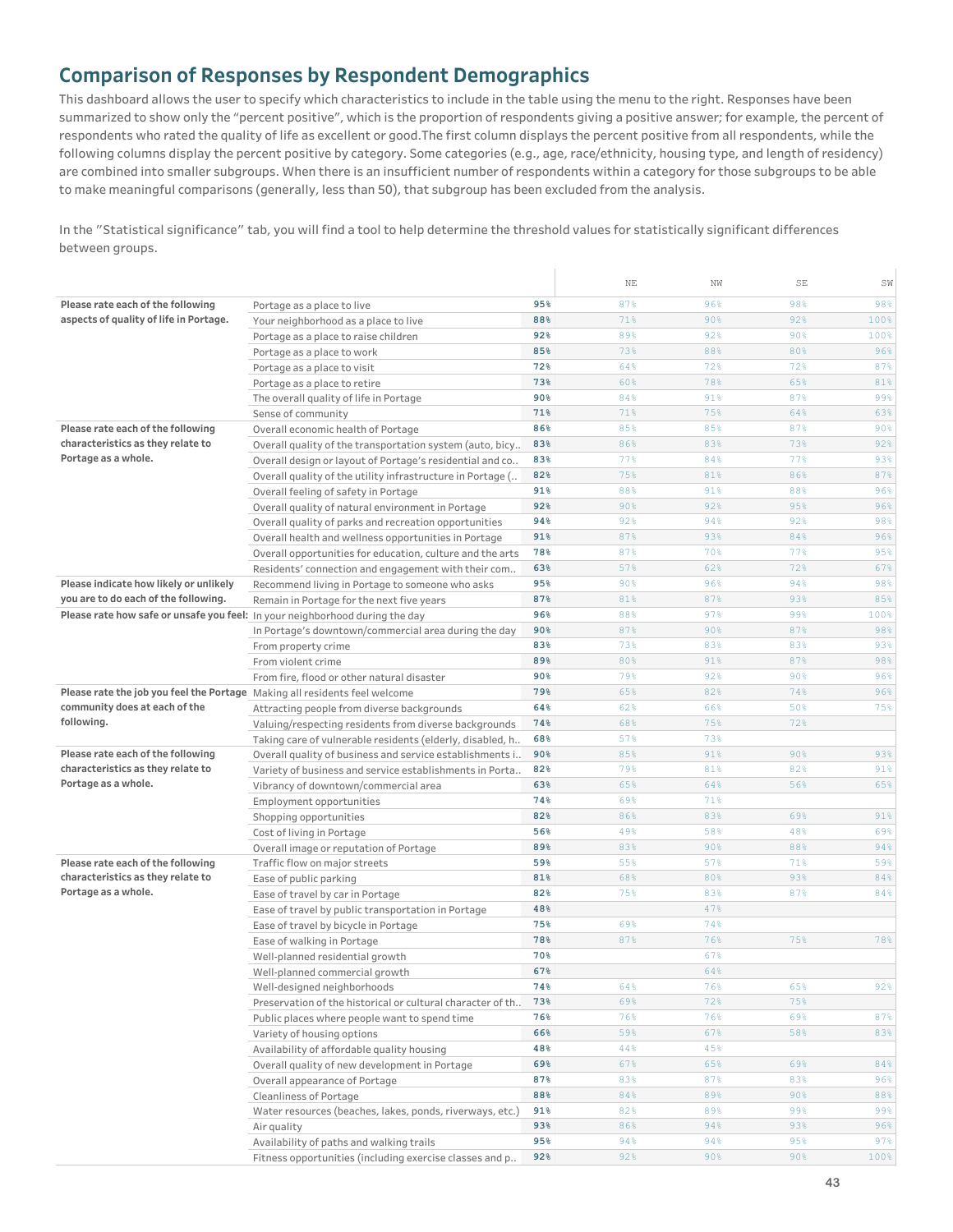| Please rate each of the following       | Recreational opportunities                                 | 86%            | 81%        | 84%   | 89%   | 99%            |
|-----------------------------------------|------------------------------------------------------------|----------------|------------|-------|-------|----------------|
| characteristics as they relate to       | Availability of affordable quality food                    | 84%            | 82%        | 81%   | 87%   | 95%            |
| Portage as a whole.                     | Availability of affordable quality health care             | 79%            | 71%        | 77%   | 76%   | 98%            |
|                                         | Availability of preventive health services                 | 81%            | 77%        | 76%   | 85%   | 97%            |
|                                         | Availability of affordable quality mental health care      | 59%            |            | 64%   |       |                |
|                                         | Opportunities to attend cultural/arts/music activities     | 64%            | 72%        | 57%   | 70%   | 70%            |
|                                         | Community support for the arts                             | 68%            | 81%        | 61%   | 66%   |                |
|                                         | Availability of affordable quality childcare/preschool     | 68%            |            | 63%   |       |                |
|                                         | K-12 education                                             | 88%            | 81%        | 87%   | 90%   | 96%            |
|                                         | Adult educational opportunities                            | 75%            |            | 73%   | 82%   |                |
|                                         |                                                            | 70%            | 63%        | 70%   | 73%   | 78%            |
|                                         | Sense of civic/community pride                             | 73%            | 62%        | 75%   | 71%   | 82%            |
|                                         | Neighborliness of residents in Portage                     |                |            |       |       |                |
|                                         | Opportunities to participate in social events and activit  | 68%            | 79%        | 61%   | 64%   | 80%            |
|                                         | Opportunities to attend special events and festivals       | 68%            | 72%        | 66%   | 70%   | 68%            |
|                                         | Opportunities to volunteer                                 | 71%            |            | 69%   | 69%   | 75%            |
|                                         | Opportunities to participate in community matters          | 66%            | 75%        | 62%   | 59%   |                |
|                                         | Openness and acceptance of the community toward pe         | 67%            |            | 72%   |       |                |
| Please indicate whether or not you      | Contacted the City of Portage (in-person, phone, email     | 53%            | 66%        | 44%   | 68%   | 50%            |
| have done each of the following in the  | Contacted Portage elected officials (in-person, phone, e   | 11%            | 11%        | $9\%$ | 19%   | 8 <sup>°</sup> |
| last 12 months.                         | Attended a local public meeting (of local elected official | 12%            | 10%        | 10%   | 24%   | 10%            |
|                                         | Watched (online or on television) a local public meeting   | 18%            | 19%        | 15%   | 26%   | 17%            |
|                                         | Volunteered your time to some group/activity in Portage    | 21%            | 15%        | 19%   | 20%   | 36%            |
|                                         | Campaigned or advocated for a local issue, cause or can    | 16%            | 22%        | 15%   | 11%   | 16%            |
|                                         | Voted in your most recent local election                   | 93%            | 82%        | 94%   | 99%   | 96%            |
|                                         | Used bus, rail, subway or other public transportation in   | 9 <sub>8</sub> | 14%        | 11%   | $1\%$ | $2\frac{6}{9}$ |
|                                         | Carpooled with other adults or children instead of drivi   | 40%            | 40%        | 38%   | 38%   | 49%            |
|                                         |                                                            | 53%            | 49%        | 57%   | 46%   | 49%            |
|                                         | Walked or biked instead of driving                         |                |            |       |       |                |
| Please rate the quality of each of the  | Public information services                                | 81%            | 74%        | 80%   | 79%   | 94%            |
| following services in Portage.          | Economic development                                       | 81%            |            | 81%   | 81%   |                |
|                                         | Traffic enforcement                                        | 74%            | 69%        | 73%   | 80%   | 77%            |
|                                         | Traffic signal timing                                      | 51%            | 43%        | 52%   | 61%   | 42%            |
|                                         | Street repair                                              | 62%            | 63%        | 59%   | 70%   | 60%            |
|                                         | Street cleaning                                            | 71%            | 67%        | 70%   | 76%   | 78%            |
|                                         | Street lighting                                            | 72%            | 72%        | 70%   | 81%   | 67%            |
|                                         | Snow removal                                               | 74%            | 70%        | 74%   | 71%   | 81%            |
|                                         | Sidewalk maintenance                                       | 69%            | 69%        | 69%   | 72%   |                |
|                                         | Bus or transit services                                    | 55%            |            | 48%   |       |                |
|                                         | Land use, planning and zoning                              | 63%            |            | 58%   |       |                |
|                                         | Code enforcement (weeds, abandoned buildings, etc.)        | 57%            |            | 50%   |       |                |
|                                         | Affordable high-speed internet access                      | 58%            | 44%        | 60%   | 52%   |                |
|                                         | Garbage collection                                         | 88%            | 90%        | 87%   | 85%   | 96%            |
|                                         | Drinking water                                             | 79%            | 69%        | 76%   | 93%   | 86%            |
|                                         | Sewer services                                             | 91%            | 92%        | 90%   | 88%   | 100%           |
|                                         | Storm water management (storm drainage, dams, leve         | 82%            | 72%        | 85%   | 81%   | 86%            |
|                                         | Power (electric and/or gas) utility                        | 88%            | 85%        | 89%   | 91%   | 90%            |
|                                         |                                                            | 83%            |            | 85%   |       |                |
|                                         | Utility billing                                            |                | 78%        |       | 78%   | 88%            |
|                                         | Police/Sheriff services                                    | 87%            |            | 90%   |       |                |
|                                         | Crime prevention                                           | 77%            |            | 76%   |       |                |
|                                         | Animal control                                             | 80%            |            | 79%   |       |                |
|                                         | Ambulance or emergency medical services                    | 90%            |            | 95%   |       |                |
|                                         | Fire services                                              | 92%            |            | 96%   |       |                |
|                                         | Fire prevention and education                              | 86%            |            | 84%   |       |                |
|                                         | Emergency preparedness (services that prepare the co       | 77%            |            | 74%   |       |                |
|                                         | Preservation of natural areas (open space, farmlands a     | 75%            |            | 72%   |       |                |
|                                         | Portage open space                                         | 77%            |            | 77%   |       |                |
|                                         | Recycling                                                  | 87%            |            | 86%   |       |                |
|                                         | Yard waste pick-up                                         | 83%            |            | 88%   |       |                |
|                                         | City parks                                                 | 94%            |            | 94%   |       |                |
|                                         | Recreation programs or classes                             | 87%            |            | 78%   |       |                |
|                                         | Recreation centers or facilities                           | 80%            |            | 64%   |       |                |
|                                         | Health services                                            | 85%            |            | 83%   |       |                |
|                                         | Public library services                                    | 93%            |            | 93%   |       |                |
|                                         | Overall customer service by Portage employees (police,     | 85%            |            | 89%   |       |                |
| Please rate the following categories of | The value of services for the taxes paid to Portage        | 69%            | 73%        | 70%   | 61%   | 70%            |
| Portage government performance.         |                                                            | 78%            | 70%        | 83%   | 66%   | 82%            |
|                                         | The overall direction that Portage is taking               | 67%            |            | 64%   |       |                |
|                                         | The job Portage government does at welcoming residen       |                |            |       |       |                |
|                                         | Overall confidence in Portage government                   | 74%            | 70%        | 72%   | 73%   | 86%            |
|                                         | Generally acting in the best interest of the community     | 75%            | 75%        | 75%   | 65%   | 87%            |
|                                         | Being honest                                               | 77%            |            | 75%   | 75%   |                |
|                                         | Being open and transparent to the public                   | 73%            |            | 72%   | 67%   |                |
|                                         | Informing residents about issues facing the community      | 71%            | 75%<br>70% | 67%   | 67%   | 84%            |
|                                         | Treating all residents fairly                              | 72%            |            | 66%   |       |                |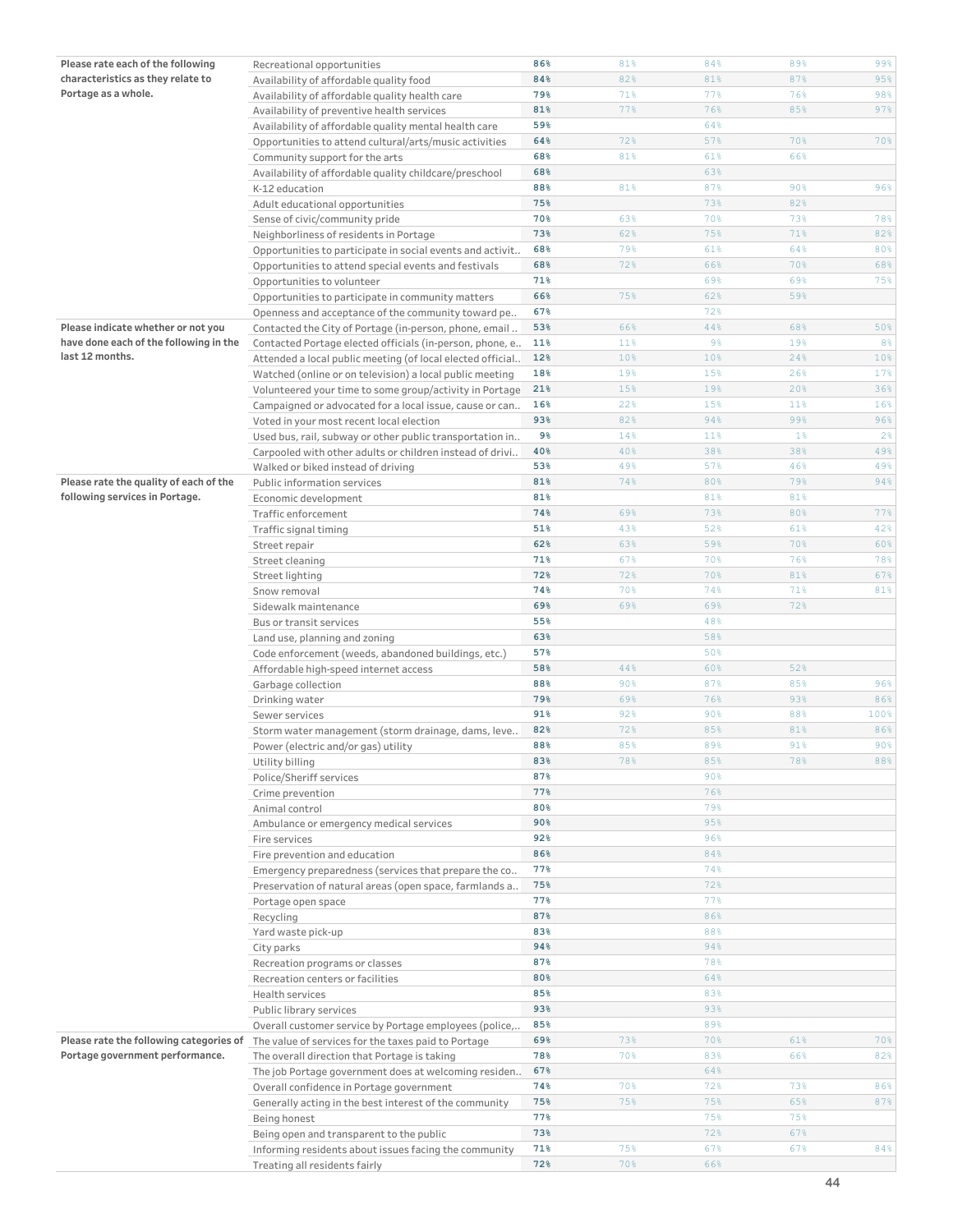| Portage government performance.                                              | Treating residents with respect                                                                   | 76% | 81%             | 72% | 72% | 92%   |
|------------------------------------------------------------------------------|---------------------------------------------------------------------------------------------------|-----|-----------------|-----|-----|-------|
| Overall, how would you rate the quality The City of Portage                  |                                                                                                   | 84% | 78%             | 85% | 77% | 96%   |
| of the services provided by each of the The Federal Government               |                                                                                                   | 35% | 28%             | 30% | 41% | 49%   |
| Please rate how important, if at all, you Overall economic health of Portage |                                                                                                   | 92% | 91%             | 92% | 91% | 99%   |
|                                                                              | think it is for the Portage community to Overall quality of the transportation system (auto, bicy | 70% | 70%             | 73% | 63% | 70%   |
| focus on each of the following in the                                        | Overall design or layout of Portage's residential and co                                          | 68% | 62%             | 68% | 73% | 70%   |
| coming two years.                                                            | Overall quality of the utility infrastructure in Portage (                                        | 92% | 88%             | 92% | 93% | 95%   |
|                                                                              | Overall feeling of safety in Portage                                                              | 91% | 82%             | 91% | 97% | 95%   |
|                                                                              | Overall quality of natural environment in Portage                                                 | 88% | 90%             | 88% | 91% | 83%   |
|                                                                              | Overall quality of parks and recreation opportunities                                             | 82% | 72%             | 84% | 87% | 81%   |
|                                                                              | Overall health and wellness opportunities in Portage                                              | 79% | 78%             | 80% | 81% | 73%   |
|                                                                              | Overall opportunities for education, culture and the arts                                         | 75% | 69%             | 78% | 73% | 75%   |
|                                                                              | Residents' connection and engagement with their com                                               | 68% | 58%             | 69% | 74% | 71%   |
| How much would you support or                                                | Economic development in the city (e.g., Crossroads Mal                                            | 58% | 61%             | 60% | 46% | 61%   |
| oppose a potential property tax                                              | Single-vendor weekly garbage collection                                                           | 46% | 39%             | 48% | 38% | 59%   |
| increase to do each of the following?                                        | Second bulk trash collection each year                                                            | 68% | 77%             | 71% | 50% | 64%   |
|                                                                              | Please indicate how likely or unlikely you or a member o                                          | 35% |                 | 15% |     |       |
| Please rate the following aspects of                                         | Transparency in the election process                                                              | 86% | 85%             | 86% | 88% | 85%   |
| elections in Portage.                                                        | Integrity of election process                                                                     | 87% | 87%             | 89% | 84% | 85%   |
|                                                                              | Voter registration process                                                                        | 91% | 89%             | 92% | 87% | 96%   |
|                                                                              | Absentee voting process                                                                           | 92% | 88%             | 92% | 92% | 96%   |
|                                                                              | Overall administration of elections                                                               | 88% | 80%             | 91% | 86% | 88%   |
| In general, how many times do you:                                           | Access the internet from your home using a computer, I                                            | 90% | 81%             | 92% | 91% | 95%   |
|                                                                              | Access the internet from your cell phone                                                          | 91% | 89%             | 91% | 89% | 95%   |
|                                                                              | Visit social media sites such as Facebook, Twitter, Wha                                           | 76% | 74%             | 78% | 69% | 80%   |
|                                                                              | Use or check email                                                                                | 94% | 90 <sup>8</sup> | 93% | 97% | 97%   |
|                                                                              | Share your opinions online                                                                        | 29% | 32%             | 28% | 28% | 31%   |
|                                                                              | Shop online                                                                                       | 47% | 31%             | 50% | 50% | 57%   |
|                                                                              | Would you say that in general your health is:                                                     | 64% | 50%             | 68% | 67% | 69%   |
|                                                                              | What impact, if any, do you think the economy will have                                           | 17% | 14%             | 23% | 8%  | $9\%$ |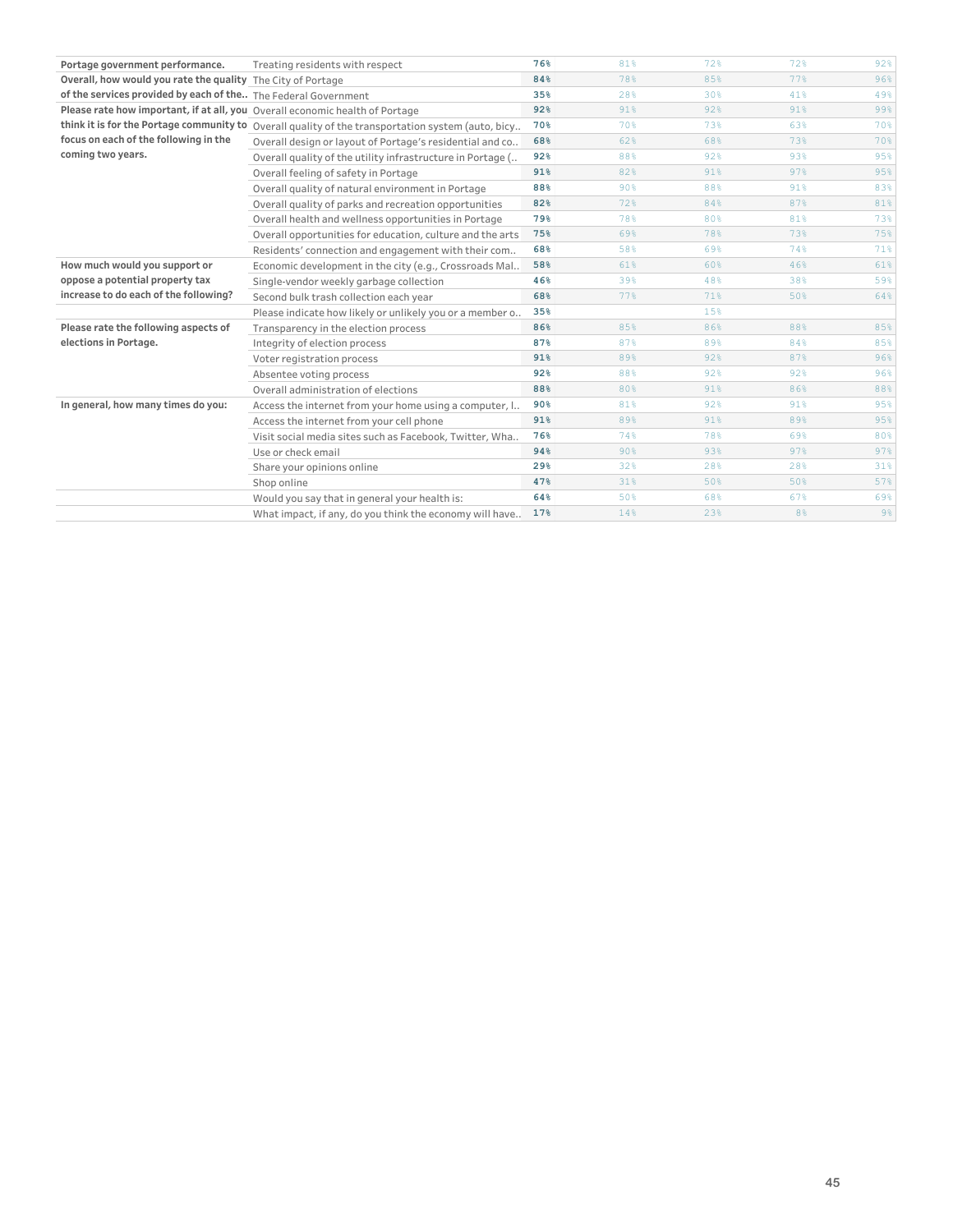# **Statistical significance thresholds**

Below you may select a demographic to find the thresholds for statistically significant differences between groups (i.e. the minimum difference between groups to be considered statistically significant based on the sample sizes). Use the drop down menu to the right to select demographic dimensions. If there were no responses within a specific demographic option, that option will not appear in the dashboard.



#### **46**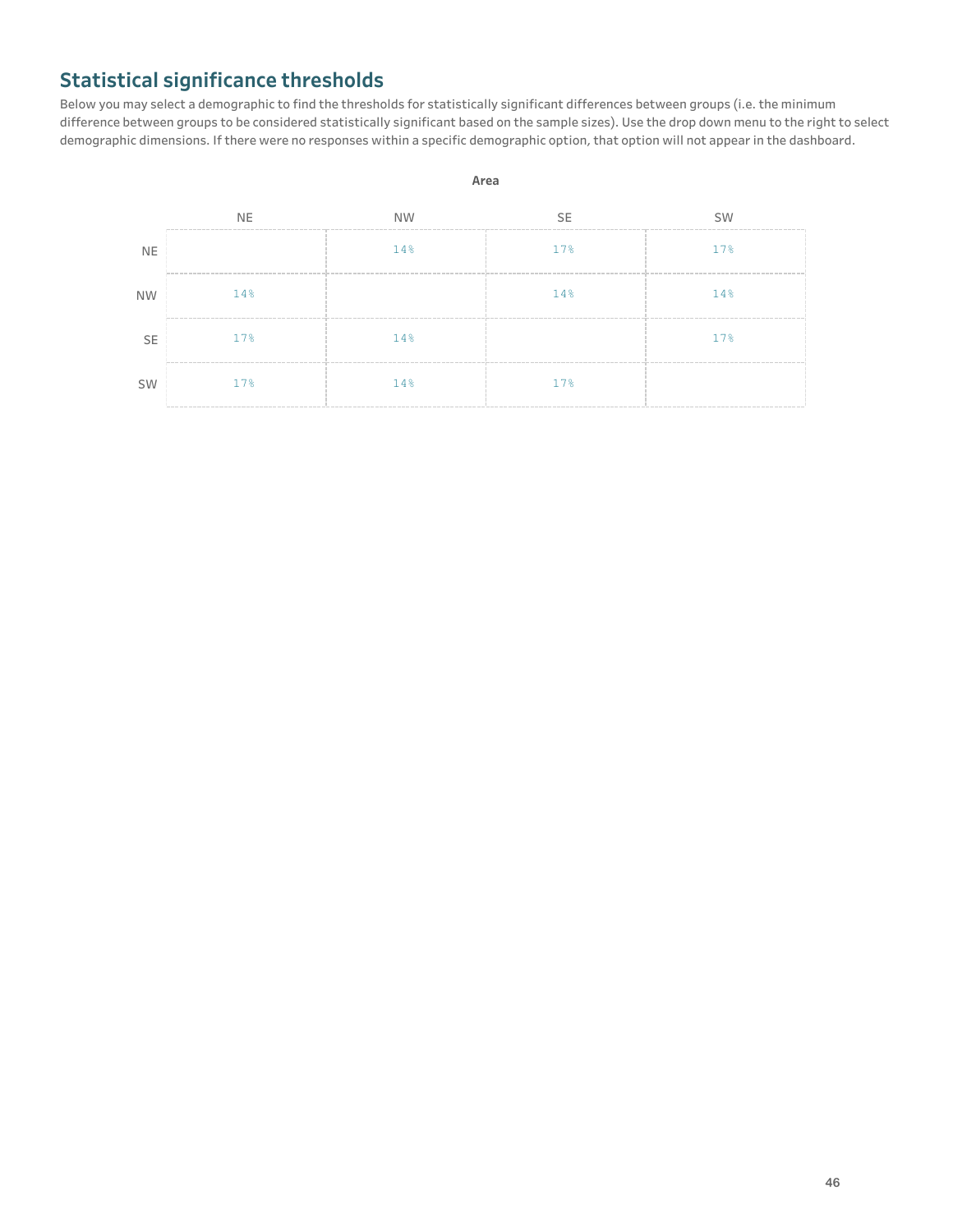# **Methods** (open participation)

As part of its participation in The National Community Survey™ (The NCS™), the City of Portage conducted a survey of 1,700 residents. Survey invitations were mailed to randomly selected households and data were collected from November 6, 2020 to December 28, 2020. The results from this main survey effort represent the most robust estimate of your residents' opinions.

After the above data collection period was underway, a link to an online open participation survey was publicized by the City of Portage. The open participation survey was identical to the probability sample survey with two small updates; it included a map at the beginning asking where the respondent lives and also a question about where they heard about the survey. The open participation survey was open to all city residents and became available on December 11, 2020. The survey remained open for two weeks.

The open participation survey data were not collected through a random sample and it is unknown who in the community was aware of the survey; therefore, a level of confidence in the representativeness of the sample cannot be estimated. Due to limited response, the results were not statistically weighted.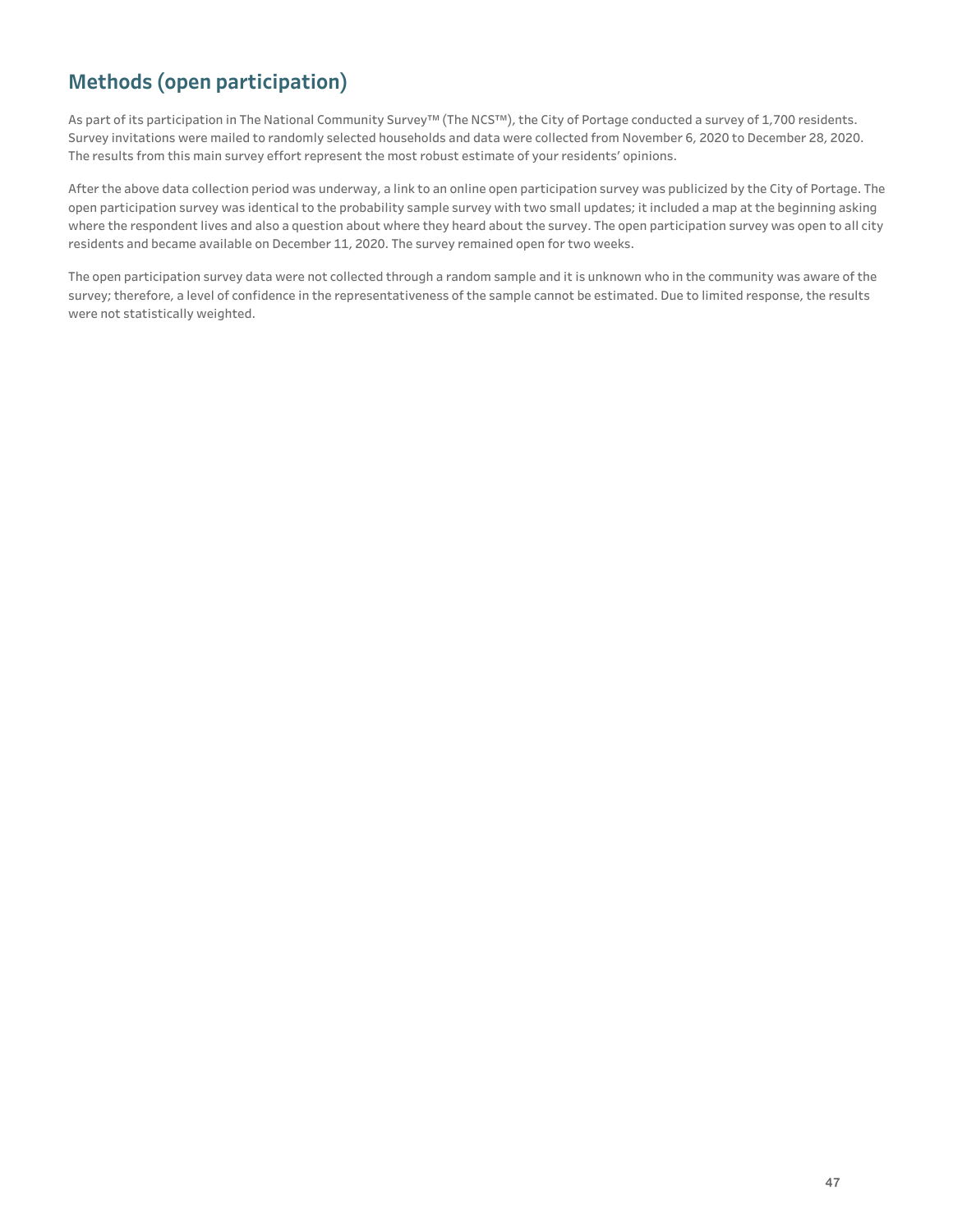# **Open participation survey results**

This dashboard contains a complete set of responses to each question on the open participation survey. By default, "don't know" responses are excluded, but may be added to the table using the response filter to the right. When a table for a question that only permitted a single response does not total to exactly 100%, it is due to the common practice of percentages being rounded to the nearest whole number.

| Please rate each of the following aspects of Portage as a place to live<br>quality of life in Portage. |                                              | Excellent | 54%            |
|--------------------------------------------------------------------------------------------------------|----------------------------------------------|-----------|----------------|
|                                                                                                        |                                              | Good      | 43%            |
|                                                                                                        |                                              | Fair      | $3\frac{6}{6}$ |
|                                                                                                        | Your neighborhood as a place to live         | Excellent | 47%            |
|                                                                                                        |                                              | Good      | 49%            |
|                                                                                                        |                                              | Fair      | 4%             |
|                                                                                                        | Portage as a place to raise children         | Excellent | 55%            |
|                                                                                                        |                                              | Good      | 43%            |
|                                                                                                        |                                              | Fair      | 2%             |
|                                                                                                        | Portage as a place to work                   | Excellent | 47%            |
|                                                                                                        |                                              | Good      | 43%            |
|                                                                                                        |                                              | Fair      | $9\%$          |
|                                                                                                        | Portage as a place to visit                  | Excellent | 29%            |
|                                                                                                        |                                              | Good      | 39%            |
|                                                                                                        |                                              | Fair      | 28%            |
|                                                                                                        |                                              | Poor      | 3%             |
|                                                                                                        | Portage as a place to retire                 | Excellent | 36%            |
|                                                                                                        |                                              | Good      | 41%            |
|                                                                                                        |                                              | Fair      | 21%            |
|                                                                                                        |                                              | Poor      | 2%             |
|                                                                                                        | The overall quality of life in Portage       | Excellent | 45%            |
|                                                                                                        |                                              | Good      | 51%            |
|                                                                                                        |                                              | Fair      | 3%             |
|                                                                                                        |                                              | Poor      | $1\%$          |
|                                                                                                        | Sense of community                           | Excellent | 22%            |
|                                                                                                        |                                              | Good      | 46%            |
|                                                                                                        |                                              | Fair      | 29%            |
|                                                                                                        |                                              | Poor      | $3\frac{6}{6}$ |
| Please rate each of the following                                                                      | Overall economic health of Portage           | Excellent | 34%            |
| characteristics as they relate to Portage as<br>a whole.                                               |                                              | Good      | 54%            |
|                                                                                                        |                                              | Fair      | 11%            |
|                                                                                                        | Overall quality of the transportation system | Excellent | 27%            |
|                                                                                                        | (auto, bicycle, foot, bus) in Portage        | Good      | 47%            |
|                                                                                                        |                                              | Fair      | 21%            |
|                                                                                                        |                                              | Poor      | $5\%$          |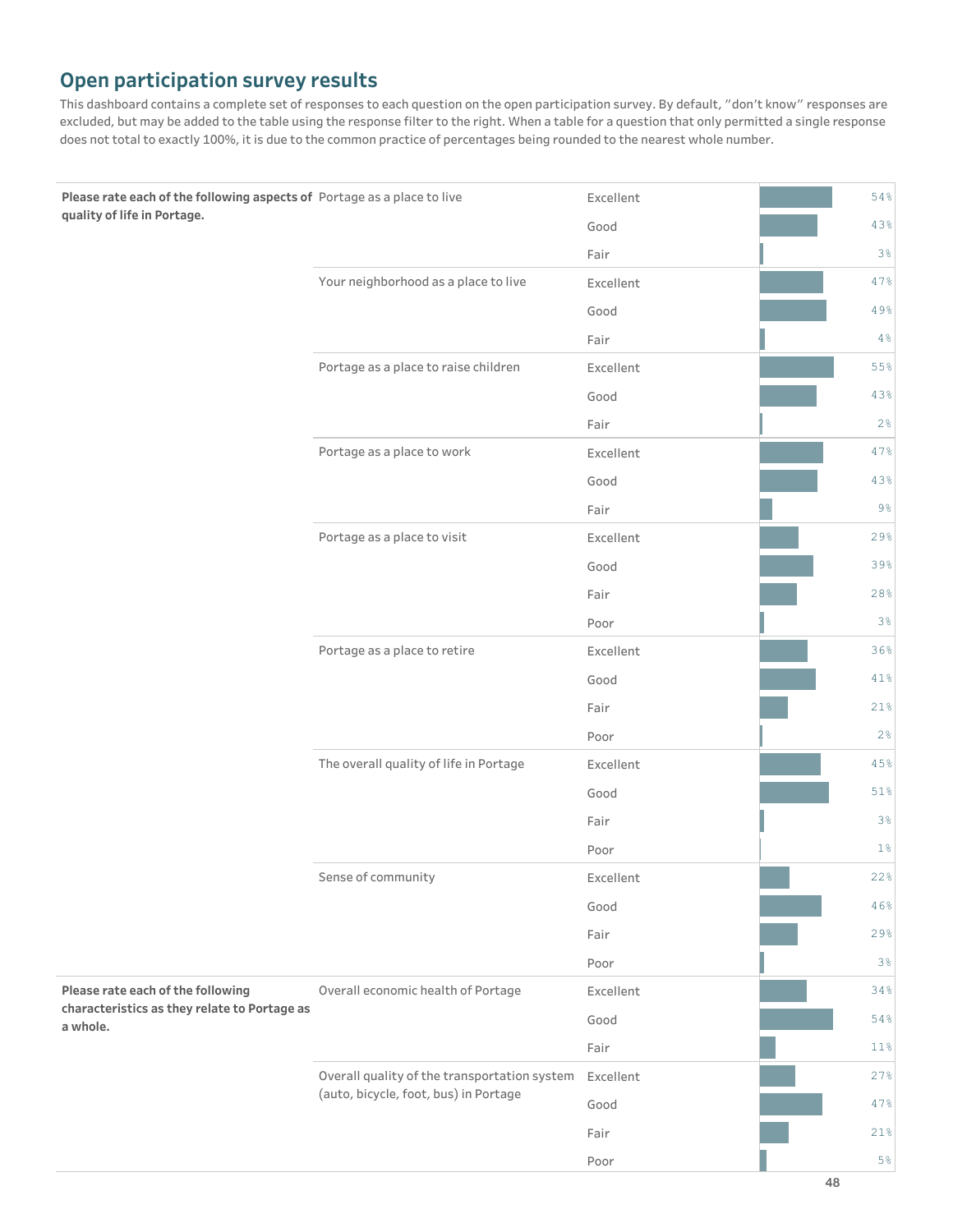| Please rate each of the following<br>characteristics as they relate to Portage as | Overall design or layout of Portage's                                              | Excellent               |    | 21%            |
|-----------------------------------------------------------------------------------|------------------------------------------------------------------------------------|-------------------------|----|----------------|
| a whole.                                                                          | residential and commercial areas (e.g.,<br>homes, buildings, streets, parks, etc.) | Good                    |    | 54%            |
|                                                                                   |                                                                                    | Fair                    |    | 22%            |
|                                                                                   |                                                                                    | Poor                    |    | 2%             |
|                                                                                   | Overall quality of the utility infrastructure in Excellent                         |                         |    | 31%            |
|                                                                                   | Portage (water, sewer, storm water,<br>electric/gas)                               | Good                    |    | 60%            |
|                                                                                   |                                                                                    | Fair                    |    | 8%             |
|                                                                                   |                                                                                    | Poor                    |    | $1\%$          |
|                                                                                   | Overall feeling of safety in Portage                                               | Excellent               |    | 35%            |
|                                                                                   |                                                                                    | Good                    |    | 55%            |
|                                                                                   |                                                                                    | Fair                    |    | $9\%$          |
|                                                                                   |                                                                                    | Poor                    |    | $1\%$          |
|                                                                                   | Overall quality of natural environment in                                          | Excellent               |    | 55%            |
|                                                                                   | Portage                                                                            | Good                    |    | 38%            |
|                                                                                   |                                                                                    | Fair                    |    | $6\%$          |
|                                                                                   |                                                                                    | Poor                    |    | $1\%$          |
|                                                                                   | Overall quality of parks and recreation                                            | Excellent               |    | 64%            |
|                                                                                   | opportunities                                                                      | Good                    |    | 31%            |
|                                                                                   |                                                                                    | Fair                    |    | 5 <sup>°</sup> |
|                                                                                   | Overall health and wellness opportunities in                                       | Excellent               |    | 41%            |
|                                                                                   | Portage                                                                            | Good                    |    | 53%            |
|                                                                                   |                                                                                    | Fair                    |    | $7\%$          |
|                                                                                   | Overall opportunities for education, culture                                       | Excellent               |    | 18%            |
|                                                                                   | and the arts                                                                       | Good                    |    | 54%            |
|                                                                                   |                                                                                    | Fair                    |    | 27%            |
|                                                                                   |                                                                                    | Poor                    |    | $1\%$          |
|                                                                                   | Residents' connection and engagement with Excellent                                |                         |    | 15%            |
|                                                                                   | their community                                                                    | Good                    |    | 52%            |
|                                                                                   |                                                                                    | Fair                    |    | 28%            |
|                                                                                   |                                                                                    | Poor                    |    | $5\%$          |
| Please indicate how likely or unlikely you<br>are to do each of the following.    | Recommend living in Portage to someone<br>who asks                                 | Very likely             |    | 63%            |
|                                                                                   |                                                                                    | Somewhat likely         |    | 32%            |
|                                                                                   |                                                                                    | Somewhat unlikely       |    | 4%             |
|                                                                                   |                                                                                    | Very unlikely           |    | $1\%$          |
|                                                                                   | Remain in Portage for the next five years                                          | Very likely             |    | 81%            |
|                                                                                   |                                                                                    | Somewhat likely         |    | 14%            |
|                                                                                   |                                                                                    | Very unlikely           |    | $5\%$          |
| Please rate how safe or unsafe you feel:                                          | In your neighborhood during the day                                                | Very safe               |    | 77%            |
|                                                                                   |                                                                                    | Somewhat safe           |    | 18%            |
|                                                                                   |                                                                                    | Neither safe nor unsafe |    | $3\%$          |
|                                                                                   |                                                                                    | Somewhat unsafe         | 49 | $1\%$          |
|                                                                                   |                                                                                    | Very unsafe             |    | $1\,$          |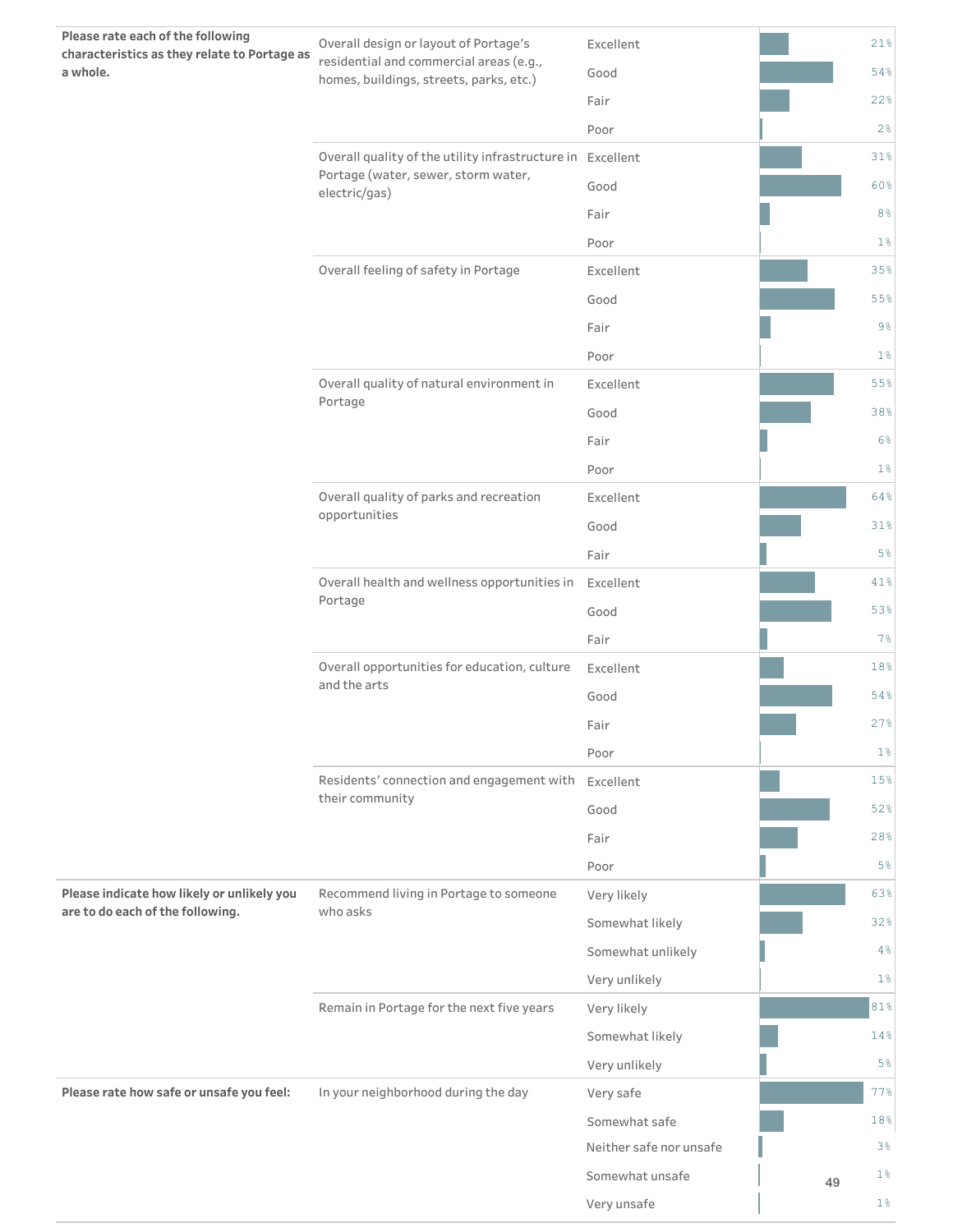| Please rate how safe or unsafe you feel: | In Portage's downtown/commercial area         | Very safe               | 68%            |
|------------------------------------------|-----------------------------------------------|-------------------------|----------------|
|                                          | during the day                                | Somewhat safe           | 23%            |
|                                          |                                               | Neither safe nor unsafe | $9\frac{6}{6}$ |
|                                          |                                               | Somewhat unsafe         | $1\%$          |
|                                          | From property crime                           | Very safe               | 33%            |
|                                          |                                               | Somewhat safe           | 48%            |
|                                          |                                               | Neither safe nor unsafe | $8\,$ %        |
|                                          |                                               | Somewhat unsafe         | $9\%$          |
|                                          |                                               | Very unsafe             | $1\,$          |
|                                          | From violent crime                            | Very safe               | 62%            |
|                                          |                                               | Somewhat safe           | 27%            |
|                                          |                                               | Neither safe nor unsafe | 7%             |
|                                          |                                               | Somewhat unsafe         | $2\frac{6}{6}$ |
|                                          |                                               | Very unsafe             | $1\,$          |
|                                          | From fire, flood or other natural disaster    | Very safe               | 59%            |
|                                          |                                               | Somewhat safe           | 31%            |
|                                          |                                               | Neither safe nor unsafe | 10%            |
| Please rate the job you feel the Portage | Making all residents feel welcome             | Excellent               | 27%            |
| community does at each of the following. |                                               | Good                    | 53%            |
|                                          |                                               | Fair                    | 15%            |
|                                          |                                               | Poor                    | 6%             |
|                                          | Attracting people from diverse backgrounds    | Excellent               | 20%            |
|                                          |                                               | Good                    | 40%            |
|                                          |                                               | Fair                    | 29%            |
|                                          |                                               | Poor                    | 12%            |
|                                          | Valuing/respecting residents from diverse     | Excellent               | 24%            |
|                                          | backgrounds                                   | Good                    | 43%            |
|                                          |                                               | Fair                    | 25%            |
|                                          |                                               | Poor                    | 7%             |
|                                          | Taking care of vulnerable residents (elderly, | Excellent               | 22%            |
|                                          | disabled, homeless, etc.)                     | Good                    | 43%            |
|                                          |                                               | Fair                    | 25%            |
|                                          |                                               | Poor                    | $10\,$         |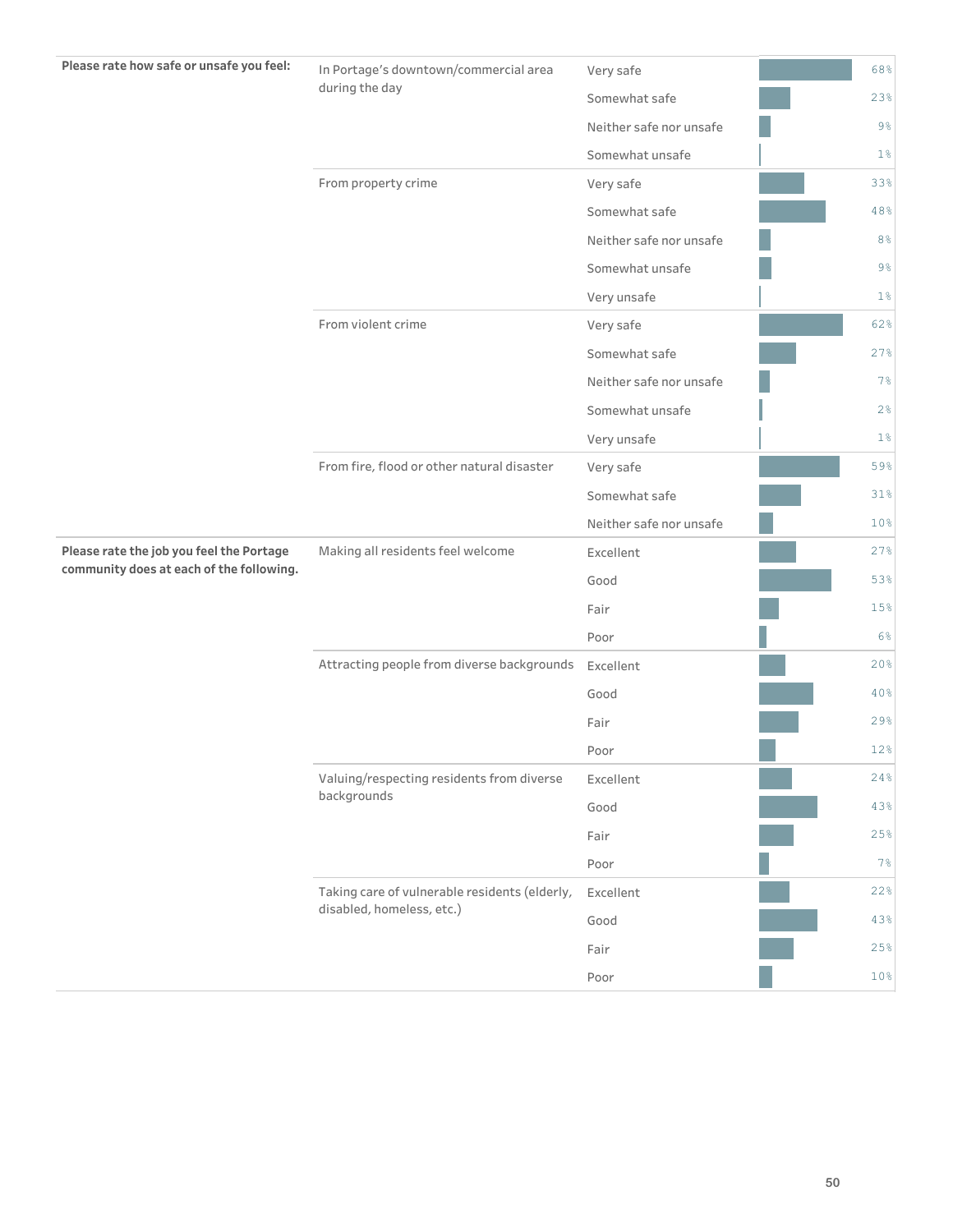| Please rate each of the following<br>characteristics as they relate to Portage as establishments in Portage | Overall quality of business and service               | Excellent<br>Good |    | 34%<br>54%     |
|-------------------------------------------------------------------------------------------------------------|-------------------------------------------------------|-------------------|----|----------------|
| a whole.                                                                                                    |                                                       | Fair              |    | 12%            |
|                                                                                                             | Variety of business and service                       | Excellent         |    | 33%            |
|                                                                                                             | establishments in Portage                             | Good              |    | 48%            |
|                                                                                                             |                                                       | Fair              |    | 18%            |
|                                                                                                             |                                                       | Poor              |    | $1\%$          |
|                                                                                                             | Vibrancy of downtown/commercial area                  | Excellent         |    | 15%            |
|                                                                                                             |                                                       | Good              |    | 33%            |
|                                                                                                             |                                                       | Fair              |    | 35%            |
|                                                                                                             |                                                       | Poor              |    | 17%            |
|                                                                                                             | Employment opportunities                              | Excellent         |    | 32%            |
|                                                                                                             |                                                       | Good              |    | 50%            |
|                                                                                                             |                                                       | Fair              |    | 17%            |
|                                                                                                             |                                                       | Poor              |    | $1\,$ °        |
|                                                                                                             | Shopping opportunities                                | Excellent         |    | 32%            |
|                                                                                                             |                                                       | Good              |    | 46%            |
|                                                                                                             |                                                       | Fair              |    | 19%            |
|                                                                                                             |                                                       | Poor              |    | 3%             |
|                                                                                                             | Cost of living in Portage                             | Excellent         |    | 14%            |
|                                                                                                             |                                                       | Good              |    | 52%            |
|                                                                                                             |                                                       | Fair              |    | 28%            |
|                                                                                                             |                                                       | Poor              |    | 6%             |
|                                                                                                             | Overall image or reputation of Portage                | Excellent         |    | 36%            |
|                                                                                                             |                                                       | Good              |    | 53%            |
|                                                                                                             |                                                       | Fair              |    | $9\frac{6}{6}$ |
|                                                                                                             |                                                       | Poor              |    | 2%             |
| Please rate each of the following                                                                           | Traffic flow on major streets                         | Excellent         |    | 17%            |
| characteristics as they relate to Portage as<br>a whole.                                                    |                                                       | Good              |    | 46%            |
|                                                                                                             |                                                       | Fair              |    | 29%            |
|                                                                                                             |                                                       | Poor              |    | 8 <sup>°</sup> |
|                                                                                                             | Ease of public parking                                | Excellent         |    | 33%            |
|                                                                                                             |                                                       | Good              |    | 52%            |
|                                                                                                             |                                                       | Fair              |    | 15%            |
|                                                                                                             | Ease of travel by car in Portage                      | Excellent         |    | 35%            |
|                                                                                                             |                                                       | Good              |    | 49%            |
|                                                                                                             |                                                       | Fair              |    | 14%            |
|                                                                                                             |                                                       | Poor              |    | $1\,$          |
|                                                                                                             | Ease of travel by public transportation in<br>Portage | Excellent         |    | 3%             |
|                                                                                                             |                                                       | Good              |    | 33%            |
|                                                                                                             |                                                       | Fair              | 51 | 25%            |
|                                                                                                             |                                                       | Poor              |    | 39%            |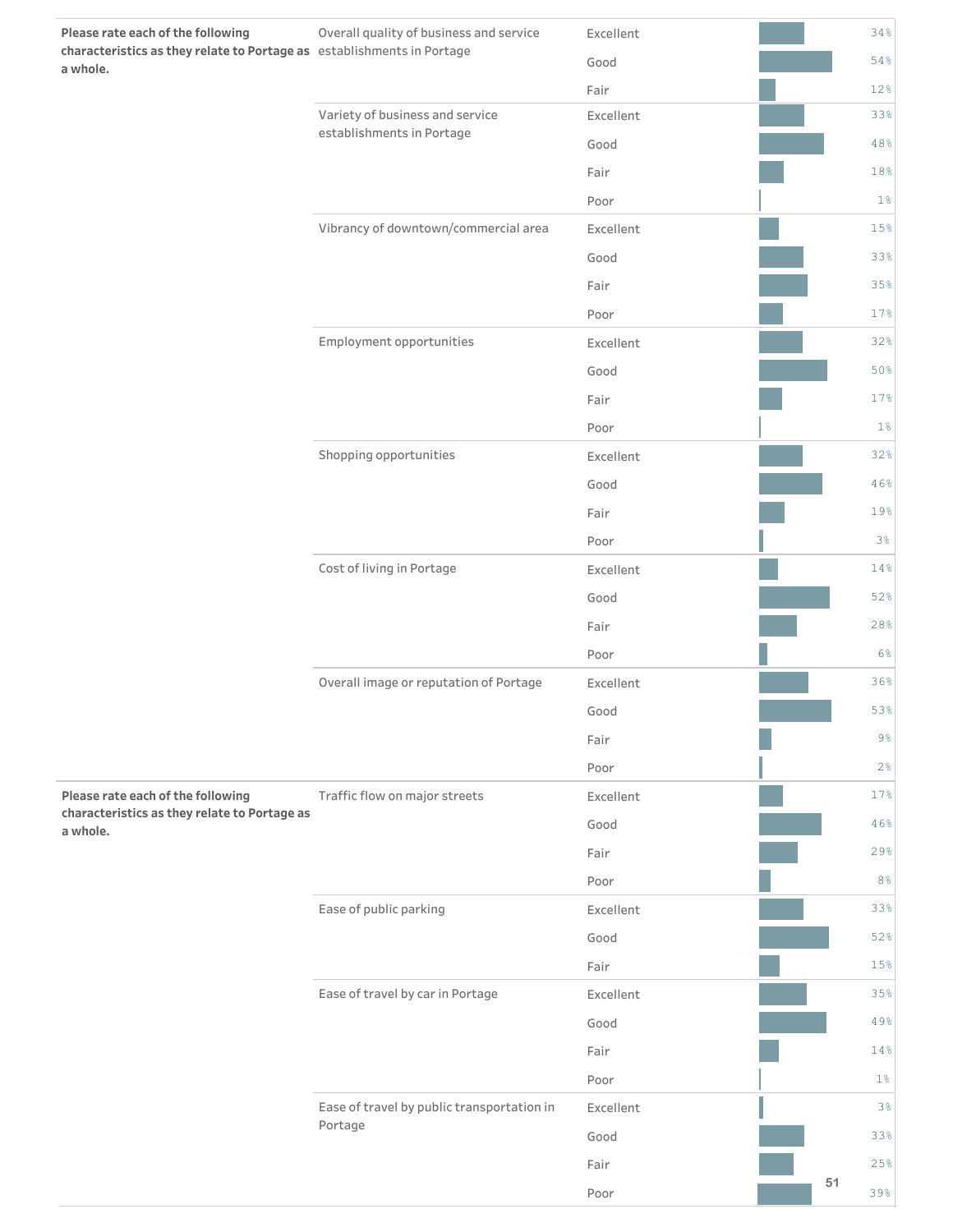| Please rate each of the following<br>characteristics as they relate to Portage as | Ease of travel by bicycle in Portage                                     | Excellent |    | 39%             |
|-----------------------------------------------------------------------------------|--------------------------------------------------------------------------|-----------|----|-----------------|
| a whole.                                                                          |                                                                          | Good      |    | 37%             |
|                                                                                   |                                                                          | Fair      |    | 18%             |
|                                                                                   |                                                                          | Poor      |    | 6%              |
|                                                                                   | Ease of walking in Portage                                               | Excellent |    | 29%             |
|                                                                                   |                                                                          | Good      |    | 45%             |
|                                                                                   |                                                                          | Fair      |    | 21%             |
|                                                                                   |                                                                          | Poor      |    | 5%              |
|                                                                                   | Well-planned residential growth                                          | Excellent |    | 14%             |
|                                                                                   |                                                                          | Good      |    | 50%             |
|                                                                                   |                                                                          | Fair      |    | 31%             |
|                                                                                   |                                                                          | Poor      |    | 5%              |
|                                                                                   | Well-planned commercial growth                                           | Excellent |    | 16%             |
|                                                                                   |                                                                          | Good      |    | 40%             |
|                                                                                   |                                                                          | Fair      |    | 34%             |
|                                                                                   |                                                                          | Poor      |    | 10 <sup>°</sup> |
|                                                                                   | Well-designed neighborhoods                                              | Excellent |    | 14%             |
|                                                                                   |                                                                          | Good      |    | 52%             |
|                                                                                   |                                                                          | Fair      |    | 31%             |
|                                                                                   |                                                                          | Poor      |    | 3%              |
|                                                                                   | Preservation of the historical or cultural<br>character of the community | Excellent |    | 21%             |
|                                                                                   |                                                                          | Good      |    | 41%             |
|                                                                                   |                                                                          | Fair      |    | 27%             |
|                                                                                   |                                                                          | Poor      |    | 11%             |
|                                                                                   | Public places where people want to spend                                 | Excellent |    | 20%             |
|                                                                                   | time                                                                     | Good      |    | 59%             |
|                                                                                   |                                                                          | Fair      |    | $18%$           |
|                                                                                   |                                                                          | Poor      |    | $3\,$           |
|                                                                                   | Variety of housing options                                               | Excellent |    | 21%             |
|                                                                                   |                                                                          | Good      |    | $51\,$          |
|                                                                                   |                                                                          | Fair      |    | 24%             |
|                                                                                   |                                                                          | Poor      |    | 3%              |
|                                                                                   | Availability of affordable quality housing                               | Excellent |    | 11%             |
|                                                                                   |                                                                          | Good      |    | 41%             |
|                                                                                   |                                                                          | Fair      |    | 32%             |
|                                                                                   |                                                                          | Poor      |    | 16%             |
|                                                                                   | Overall quality of new development in                                    | Excellent |    | 14%             |
|                                                                                   | Portage                                                                  | Good      |    | 47%             |
|                                                                                   |                                                                          | Fair      |    | 29%             |
|                                                                                   |                                                                          | Poor      | 52 | $9\,$           |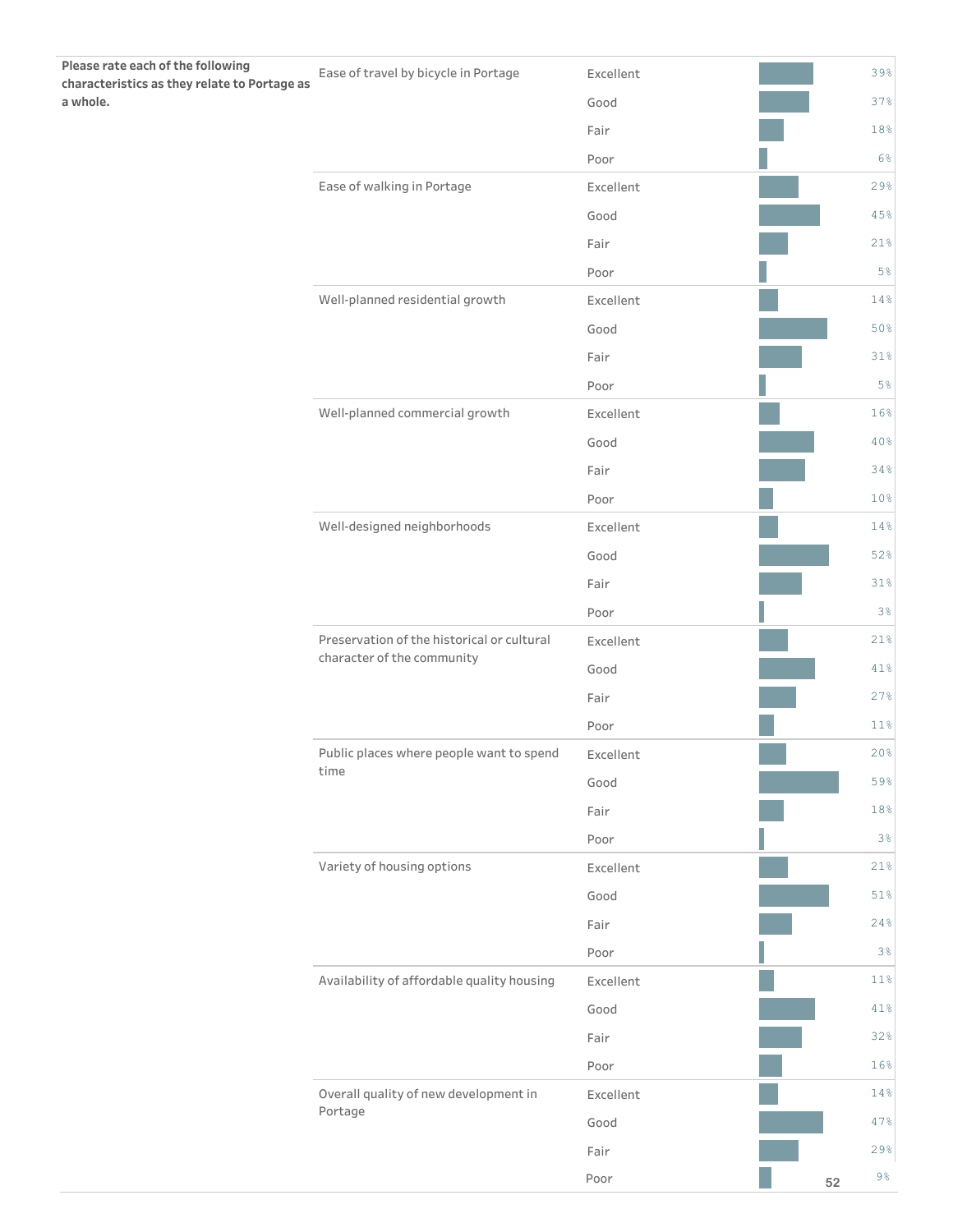| Please rate each of the following<br>characteristics as they relate to Portage as | Overall appearance of Portage                  | Excellent | 22%         |
|-----------------------------------------------------------------------------------|------------------------------------------------|-----------|-------------|
| a whole.                                                                          |                                                | Good      | 56%         |
|                                                                                   |                                                | Fair      | 20%         |
|                                                                                   |                                                | Poor      | 3%          |
|                                                                                   | Cleanliness of Portage                         | Excellent | 28%         |
|                                                                                   |                                                | Good      | 64%         |
|                                                                                   |                                                | Fair      | $6\%$       |
|                                                                                   |                                                | Poor      | $1\,$ °     |
|                                                                                   | Water resources (beaches, lakes, ponds,        | Excellent | 47%         |
|                                                                                   | riverways, etc.)                               | Good      | 46%         |
|                                                                                   |                                                | Fair      | $6\%$       |
|                                                                                   | Air quality                                    | Excellent | 47%         |
|                                                                                   |                                                | Good      | $48%$       |
|                                                                                   |                                                | Fair      | $5\,$ %     |
|                                                                                   | Availability of paths and walking trails       | Excellent | 65%         |
|                                                                                   |                                                | Good      | 27%         |
|                                                                                   |                                                | Fair      | $8\,$       |
|                                                                                   | Fitness opportunities (including exercise      | Excellent | 48%         |
|                                                                                   | classes and paths or trails, etc.)             | Good      | 43%         |
|                                                                                   |                                                | Fair      | $9\,$       |
|                                                                                   | Recreational opportunities                     | Excellent | 46%         |
|                                                                                   |                                                | Good      | 44%         |
|                                                                                   |                                                | Fair      | 10%         |
|                                                                                   | Availability of affordable quality food        | Excellent | 40%         |
|                                                                                   |                                                | Good      | 45%         |
|                                                                                   |                                                | Fair      | $15\,$      |
|                                                                                   |                                                | Poor      | $1\%$       |
|                                                                                   | Availability of affordable quality health care | Excellent | 38%         |
|                                                                                   |                                                | Good      | 42%         |
|                                                                                   |                                                | Fair      | 16%         |
|                                                                                   |                                                | Poor      | $4\,$ %     |
|                                                                                   | Availability of preventive health services     | Excellent | 32%         |
|                                                                                   |                                                | Good      | $51\,$      |
|                                                                                   |                                                | Fair      | $14\,$      |
|                                                                                   |                                                | Poor      | 3%          |
|                                                                                   | Availability of affordable quality mental      | Excellent | 19%         |
|                                                                                   | health care                                    | Good      | $4\,4\, \%$ |
|                                                                                   |                                                | Fair      | 25%         |
|                                                                                   |                                                | Poor      | $12\,$      |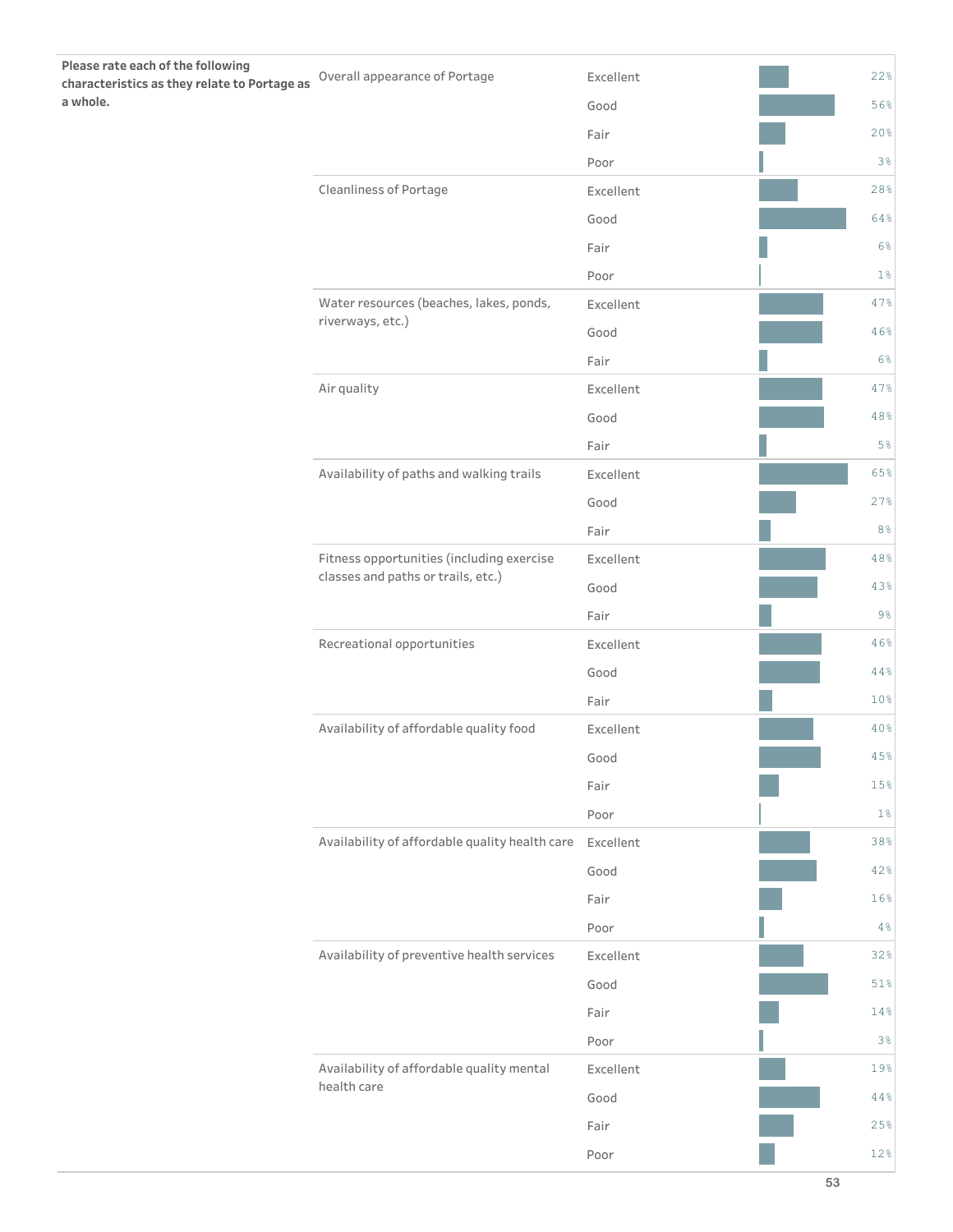| 44%<br>35%<br>Fair<br>$7\frac{6}{6}$<br>Poor<br>Community support for the arts<br>Excellent<br>15%<br>51%<br>Good<br>Fair<br>31%<br>4%<br>Poor<br>Availability of affordable quality<br>27%<br>Excellent<br>childcare/preschool<br>43%<br>Good<br>18%<br>Fair<br>$11\,$<br>Poor<br>K-12 education<br>50%<br>Excellent<br>38%<br>Good<br>10%<br>Fair<br>$1\%$<br>Poor<br>Adult educational opportunities<br>Excellent<br>32%<br>Good<br>51%<br>14%<br>Fair<br>Poor<br>3%<br>Sense of civic/community pride<br>22%<br>Excellent<br>53%<br>Good<br>18%<br>Fair<br>$7\frac{6}{6}$<br>Poor<br>Neighborliness of residents in Portage<br>22%<br>Excellent<br>48%<br>Good<br>30%<br>Fair<br>Opportunities to participate in social events<br>Excellent<br>20%<br>and activities<br>$45\,$<br>Good<br>34%<br>Fair<br>$1\%$<br>Poor<br>Opportunities to attend special events and<br>21%<br>Excellent<br>festivals<br>50%<br>Good<br>25%<br>Fair<br>Poor<br>$4\%$<br>Opportunities to volunteer<br>$31\,$<br>Excellent<br>52%<br>Good<br>15%<br>Fair<br>$12\,$<br>Poor | Please rate each of the following<br>characteristics as they relate to Portage as<br>a whole. | Opportunities to attend cultural/arts/music<br>activities | Excellent | 15% |
|---------------------------------------------------------------------------------------------------------------------------------------------------------------------------------------------------------------------------------------------------------------------------------------------------------------------------------------------------------------------------------------------------------------------------------------------------------------------------------------------------------------------------------------------------------------------------------------------------------------------------------------------------------------------------------------------------------------------------------------------------------------------------------------------------------------------------------------------------------------------------------------------------------------------------------------------------------------------------------------------------------------------------------------------------------------|-----------------------------------------------------------------------------------------------|-----------------------------------------------------------|-----------|-----|
|                                                                                                                                                                                                                                                                                                                                                                                                                                                                                                                                                                                                                                                                                                                                                                                                                                                                                                                                                                                                                                                               |                                                                                               |                                                           | Good      |     |
|                                                                                                                                                                                                                                                                                                                                                                                                                                                                                                                                                                                                                                                                                                                                                                                                                                                                                                                                                                                                                                                               |                                                                                               |                                                           |           |     |
|                                                                                                                                                                                                                                                                                                                                                                                                                                                                                                                                                                                                                                                                                                                                                                                                                                                                                                                                                                                                                                                               |                                                                                               |                                                           |           |     |
|                                                                                                                                                                                                                                                                                                                                                                                                                                                                                                                                                                                                                                                                                                                                                                                                                                                                                                                                                                                                                                                               |                                                                                               |                                                           |           |     |
|                                                                                                                                                                                                                                                                                                                                                                                                                                                                                                                                                                                                                                                                                                                                                                                                                                                                                                                                                                                                                                                               |                                                                                               |                                                           |           |     |
|                                                                                                                                                                                                                                                                                                                                                                                                                                                                                                                                                                                                                                                                                                                                                                                                                                                                                                                                                                                                                                                               |                                                                                               |                                                           |           |     |
|                                                                                                                                                                                                                                                                                                                                                                                                                                                                                                                                                                                                                                                                                                                                                                                                                                                                                                                                                                                                                                                               |                                                                                               |                                                           |           |     |
|                                                                                                                                                                                                                                                                                                                                                                                                                                                                                                                                                                                                                                                                                                                                                                                                                                                                                                                                                                                                                                                               |                                                                                               |                                                           |           |     |
|                                                                                                                                                                                                                                                                                                                                                                                                                                                                                                                                                                                                                                                                                                                                                                                                                                                                                                                                                                                                                                                               |                                                                                               |                                                           |           |     |
|                                                                                                                                                                                                                                                                                                                                                                                                                                                                                                                                                                                                                                                                                                                                                                                                                                                                                                                                                                                                                                                               |                                                                                               |                                                           |           |     |
|                                                                                                                                                                                                                                                                                                                                                                                                                                                                                                                                                                                                                                                                                                                                                                                                                                                                                                                                                                                                                                                               |                                                                                               |                                                           |           |     |
|                                                                                                                                                                                                                                                                                                                                                                                                                                                                                                                                                                                                                                                                                                                                                                                                                                                                                                                                                                                                                                                               |                                                                                               |                                                           |           |     |
|                                                                                                                                                                                                                                                                                                                                                                                                                                                                                                                                                                                                                                                                                                                                                                                                                                                                                                                                                                                                                                                               |                                                                                               |                                                           |           |     |
|                                                                                                                                                                                                                                                                                                                                                                                                                                                                                                                                                                                                                                                                                                                                                                                                                                                                                                                                                                                                                                                               |                                                                                               |                                                           |           |     |
|                                                                                                                                                                                                                                                                                                                                                                                                                                                                                                                                                                                                                                                                                                                                                                                                                                                                                                                                                                                                                                                               |                                                                                               |                                                           |           |     |
|                                                                                                                                                                                                                                                                                                                                                                                                                                                                                                                                                                                                                                                                                                                                                                                                                                                                                                                                                                                                                                                               |                                                                                               |                                                           |           |     |
|                                                                                                                                                                                                                                                                                                                                                                                                                                                                                                                                                                                                                                                                                                                                                                                                                                                                                                                                                                                                                                                               |                                                                                               |                                                           |           |     |
|                                                                                                                                                                                                                                                                                                                                                                                                                                                                                                                                                                                                                                                                                                                                                                                                                                                                                                                                                                                                                                                               |                                                                                               |                                                           |           |     |
|                                                                                                                                                                                                                                                                                                                                                                                                                                                                                                                                                                                                                                                                                                                                                                                                                                                                                                                                                                                                                                                               |                                                                                               |                                                           |           |     |
|                                                                                                                                                                                                                                                                                                                                                                                                                                                                                                                                                                                                                                                                                                                                                                                                                                                                                                                                                                                                                                                               |                                                                                               |                                                           |           |     |
|                                                                                                                                                                                                                                                                                                                                                                                                                                                                                                                                                                                                                                                                                                                                                                                                                                                                                                                                                                                                                                                               |                                                                                               |                                                           |           |     |
|                                                                                                                                                                                                                                                                                                                                                                                                                                                                                                                                                                                                                                                                                                                                                                                                                                                                                                                                                                                                                                                               |                                                                                               |                                                           |           |     |
|                                                                                                                                                                                                                                                                                                                                                                                                                                                                                                                                                                                                                                                                                                                                                                                                                                                                                                                                                                                                                                                               |                                                                                               |                                                           |           |     |
|                                                                                                                                                                                                                                                                                                                                                                                                                                                                                                                                                                                                                                                                                                                                                                                                                                                                                                                                                                                                                                                               |                                                                                               |                                                           |           |     |
|                                                                                                                                                                                                                                                                                                                                                                                                                                                                                                                                                                                                                                                                                                                                                                                                                                                                                                                                                                                                                                                               |                                                                                               |                                                           |           |     |
|                                                                                                                                                                                                                                                                                                                                                                                                                                                                                                                                                                                                                                                                                                                                                                                                                                                                                                                                                                                                                                                               |                                                                                               |                                                           |           |     |
|                                                                                                                                                                                                                                                                                                                                                                                                                                                                                                                                                                                                                                                                                                                                                                                                                                                                                                                                                                                                                                                               |                                                                                               |                                                           |           |     |
|                                                                                                                                                                                                                                                                                                                                                                                                                                                                                                                                                                                                                                                                                                                                                                                                                                                                                                                                                                                                                                                               |                                                                                               |                                                           |           |     |
|                                                                                                                                                                                                                                                                                                                                                                                                                                                                                                                                                                                                                                                                                                                                                                                                                                                                                                                                                                                                                                                               |                                                                                               |                                                           |           |     |
|                                                                                                                                                                                                                                                                                                                                                                                                                                                                                                                                                                                                                                                                                                                                                                                                                                                                                                                                                                                                                                                               |                                                                                               |                                                           |           |     |
|                                                                                                                                                                                                                                                                                                                                                                                                                                                                                                                                                                                                                                                                                                                                                                                                                                                                                                                                                                                                                                                               |                                                                                               |                                                           |           |     |
|                                                                                                                                                                                                                                                                                                                                                                                                                                                                                                                                                                                                                                                                                                                                                                                                                                                                                                                                                                                                                                                               |                                                                                               |                                                           |           |     |
|                                                                                                                                                                                                                                                                                                                                                                                                                                                                                                                                                                                                                                                                                                                                                                                                                                                                                                                                                                                                                                                               |                                                                                               |                                                           |           |     |
|                                                                                                                                                                                                                                                                                                                                                                                                                                                                                                                                                                                                                                                                                                                                                                                                                                                                                                                                                                                                                                                               |                                                                                               |                                                           |           |     |
|                                                                                                                                                                                                                                                                                                                                                                                                                                                                                                                                                                                                                                                                                                                                                                                                                                                                                                                                                                                                                                                               |                                                                                               |                                                           |           |     |
|                                                                                                                                                                                                                                                                                                                                                                                                                                                                                                                                                                                                                                                                                                                                                                                                                                                                                                                                                                                                                                                               |                                                                                               |                                                           |           |     |
|                                                                                                                                                                                                                                                                                                                                                                                                                                                                                                                                                                                                                                                                                                                                                                                                                                                                                                                                                                                                                                                               |                                                                                               |                                                           |           |     |
|                                                                                                                                                                                                                                                                                                                                                                                                                                                                                                                                                                                                                                                                                                                                                                                                                                                                                                                                                                                                                                                               |                                                                                               |                                                           |           |     |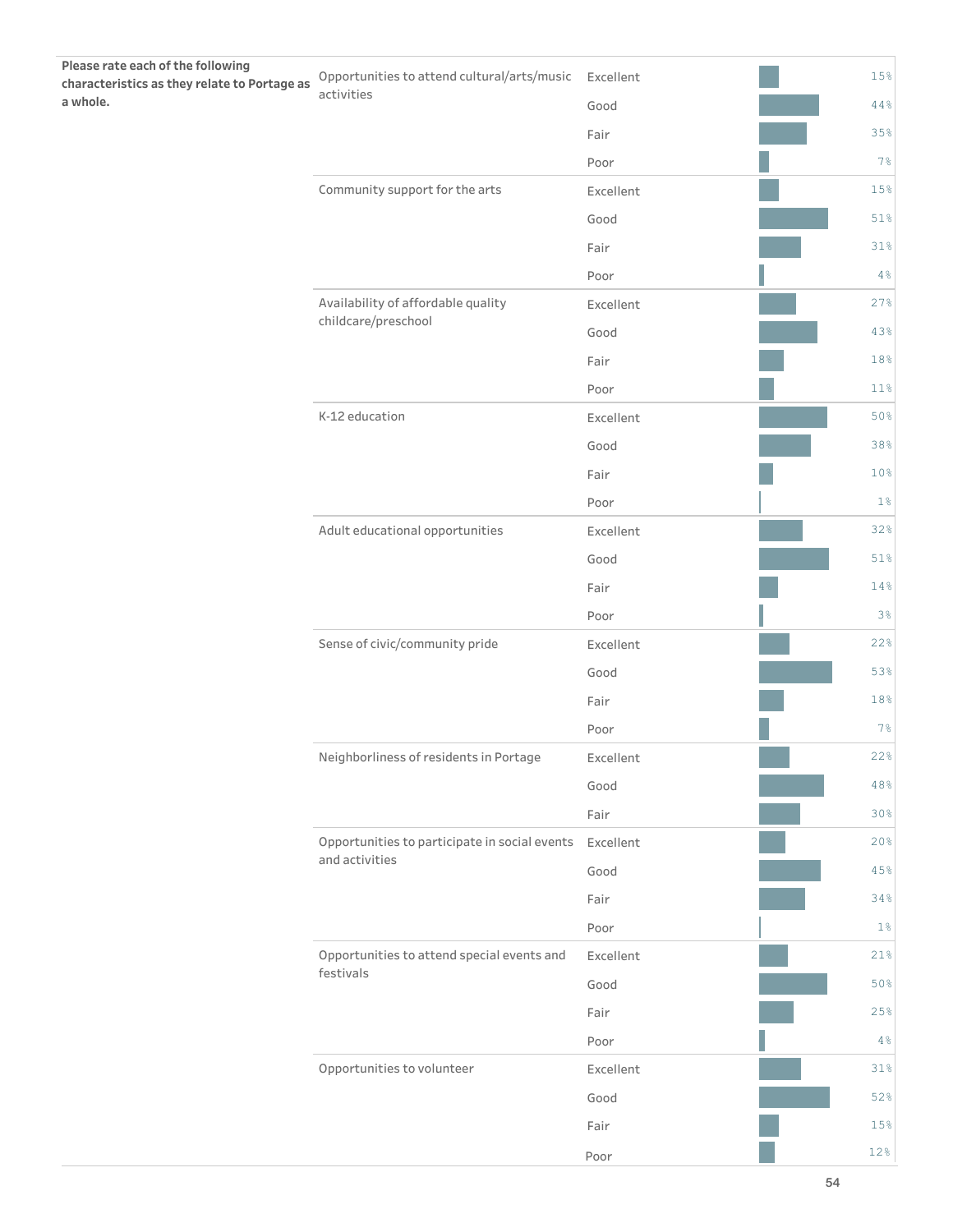| Please rate each of the following<br>characteristics as they relate to Portage as matters | Opportunities to participate in community       | Excellent |            |     | 23%             |
|-------------------------------------------------------------------------------------------|-------------------------------------------------|-----------|------------|-----|-----------------|
| a whole.                                                                                  |                                                 | Good      |            |     | 55%             |
|                                                                                           |                                                 | Fair      |            |     | 19%             |
|                                                                                           |                                                 | Poor      |            |     | 4%              |
|                                                                                           | Openness and acceptance of the community        | Excellent |            |     | 19%             |
|                                                                                           | toward people of diverse backgrounds            | Good      |            |     | 43%             |
|                                                                                           |                                                 | Fair      |            |     | 28%             |
|                                                                                           |                                                 | Poor      |            |     | 11 <sup>°</sup> |
| Please indicate whether or not you have                                                   | Contacted the City of Portage (in-person,       | No        |            |     | 27%             |
| done each of the following in the last 12<br>months.                                      | phone, email or web) for help or information    | Yes       |            |     | 73%             |
|                                                                                           | Contacted Portage elected officials             | No        |            |     | 71%             |
|                                                                                           | (in-person, phone, email or web) to express     | Yes       |            |     | 29%             |
|                                                                                           | Attended a local public meeting (of local       | No        |            |     | 62%             |
|                                                                                           | elected officials like City Council or County C | Yes       |            |     | 38%             |
|                                                                                           | Watched (online or on television) a local       | No        |            |     | 40%             |
|                                                                                           | public meeting                                  | Yes       | 60%        |     |                 |
|                                                                                           | Volunteered your time to some                   | No        |            |     | 56%             |
|                                                                                           | group/activity in Portage                       | Yes       |            |     | 44%             |
|                                                                                           | Campaigned or advocated for a local issue,      | No        | 62%<br>38% |     |                 |
|                                                                                           | cause or candidate                              | Yes       |            |     |                 |
|                                                                                           | Voted in your most recent local election        | No        |            | 4%  |                 |
|                                                                                           |                                                 | Yes       |            |     | 96%             |
|                                                                                           | Used bus, rail, subway or other public          | No        |            |     | 89%             |
|                                                                                           | transportation instead of driving               | Yes       |            | 11% |                 |
|                                                                                           | Carpooled with other adults or children         | No        |            |     | 70%             |
|                                                                                           | instead of driving alone                        | Yes       |            |     | 30%             |
|                                                                                           | Walked or biked instead of driving              | No        |            |     | 34%             |
|                                                                                           |                                                 | Yes       |            |     | 66%             |
| Please rate the quality of each of the<br>following services in Portage.                  | Public information services                     | Excellent |            |     | 31%             |
|                                                                                           |                                                 | Good      |            |     | 51%             |
|                                                                                           |                                                 | Fair      |            |     | 15%             |
|                                                                                           |                                                 | Poor      |            |     | 3 <sup>°</sup>  |
|                                                                                           | Economic development                            | Excellent |            |     | 24%             |
|                                                                                           |                                                 | Good      |            |     | 48%             |
|                                                                                           |                                                 | Fair      |            |     | 25%             |
|                                                                                           |                                                 | Poor      |            |     | 4%              |
|                                                                                           | Traffic enforcement                             | Excellent |            |     | 14%             |
|                                                                                           |                                                 | Good      |            |     | 40%             |
|                                                                                           |                                                 | Fair      |            |     | 27%             |
|                                                                                           |                                                 | Poor      |            | 55  | 18%             |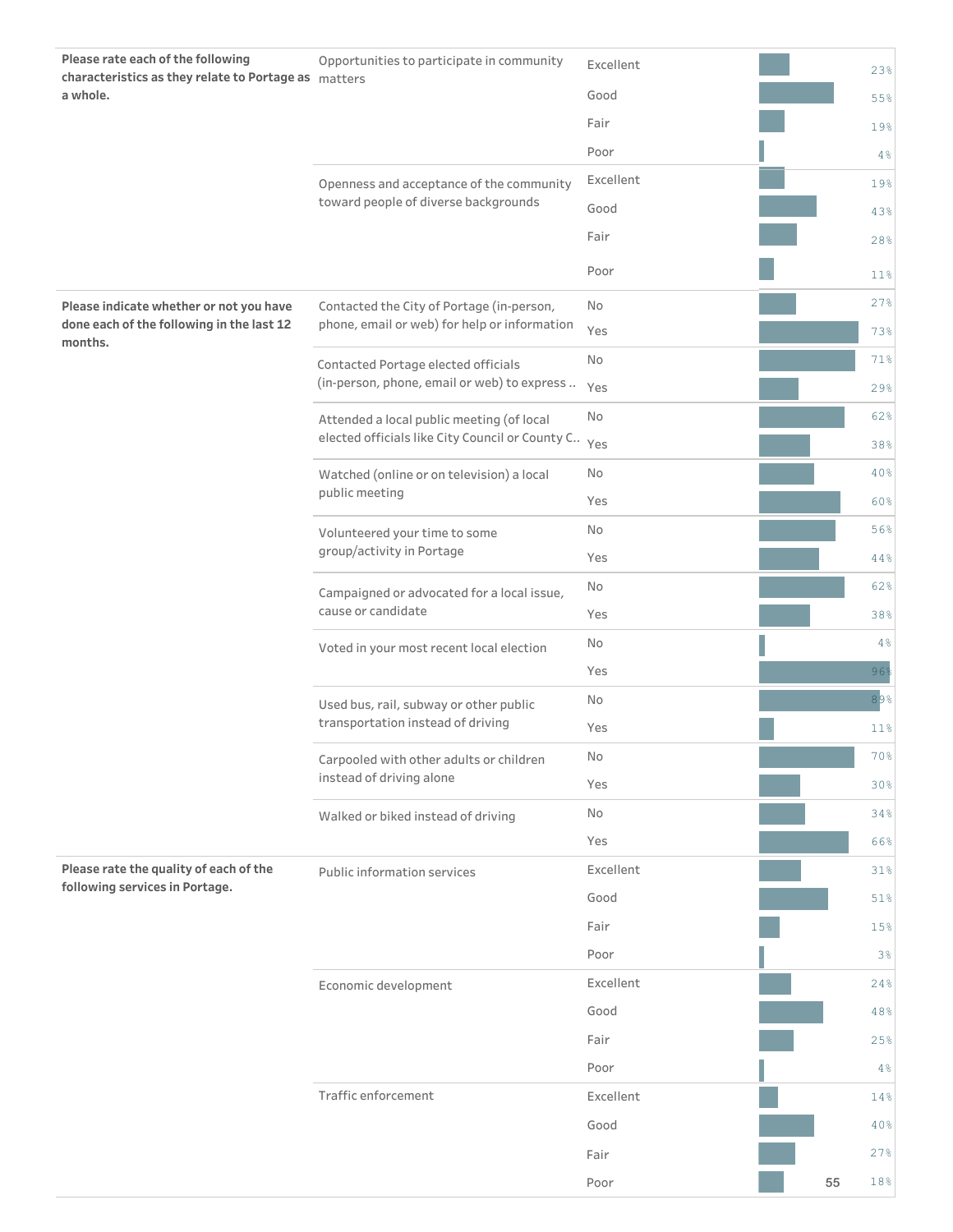| Please rate the quality of each of the<br>following services in Portage. | Traffic signal timing                 | Excellent |    | 13%    |
|--------------------------------------------------------------------------|---------------------------------------|-----------|----|--------|
|                                                                          |                                       | Good      |    | 43%    |
|                                                                          |                                       | Fair      |    | 32%    |
|                                                                          |                                       | Poor      |    | 13%    |
|                                                                          | Street repair                         | Excellent |    | 20%    |
|                                                                          |                                       | Good      |    | 49%    |
|                                                                          |                                       | Fair      |    | 24%    |
|                                                                          |                                       | Poor      |    | 7%     |
|                                                                          | Street cleaning                       | Excellent |    | 20%    |
|                                                                          |                                       | Good      |    | 57%    |
|                                                                          |                                       | Fair      |    | 17%    |
|                                                                          |                                       | Poor      |    | 5%     |
|                                                                          | Street lighting                       | Excellent |    | 14%    |
|                                                                          |                                       | Good      |    | 56%    |
|                                                                          |                                       | Fair      |    | 25%    |
|                                                                          |                                       | Poor      |    | 5%     |
|                                                                          | Snow removal                          | Excellent |    | 25%    |
|                                                                          |                                       | Good      |    | 60%    |
|                                                                          |                                       | Fair      |    | 14%    |
|                                                                          |                                       | Poor      |    | $1\%$  |
|                                                                          | Sidewalk maintenance                  | Excellent |    | 14%    |
|                                                                          |                                       | Good      |    | 59%    |
|                                                                          |                                       | Fair      |    | 19%    |
|                                                                          |                                       | Poor      |    | $9\,$  |
|                                                                          | Bus or transit services               | Excellent |    | 15%    |
|                                                                          |                                       | Good      |    | $41\,$ |
|                                                                          |                                       | Fair      |    | 17%    |
|                                                                          |                                       | Poor      |    | 27%    |
|                                                                          | Land use, planning and zoning         | Excellent |    | 14%    |
|                                                                          |                                       | Good      |    | 45%    |
|                                                                          |                                       | Fair      |    | 31%    |
|                                                                          |                                       | Poor      |    | 10%    |
|                                                                          | Code enforcement (weeds, abandoned    | Excellent |    | 14%    |
|                                                                          | buildings, etc.)                      | Good      |    | 35%    |
|                                                                          |                                       | Fair      |    | 36%    |
|                                                                          |                                       | Poor      |    | 15%    |
|                                                                          | Affordable high-speed internet access | Excellent |    | 20%    |
|                                                                          |                                       | Good      |    | 38%    |
|                                                                          |                                       | Fair      |    | 24%    |
|                                                                          |                                       | Poor      | 56 | $19\%$ |

 $\mathbb{R}^n$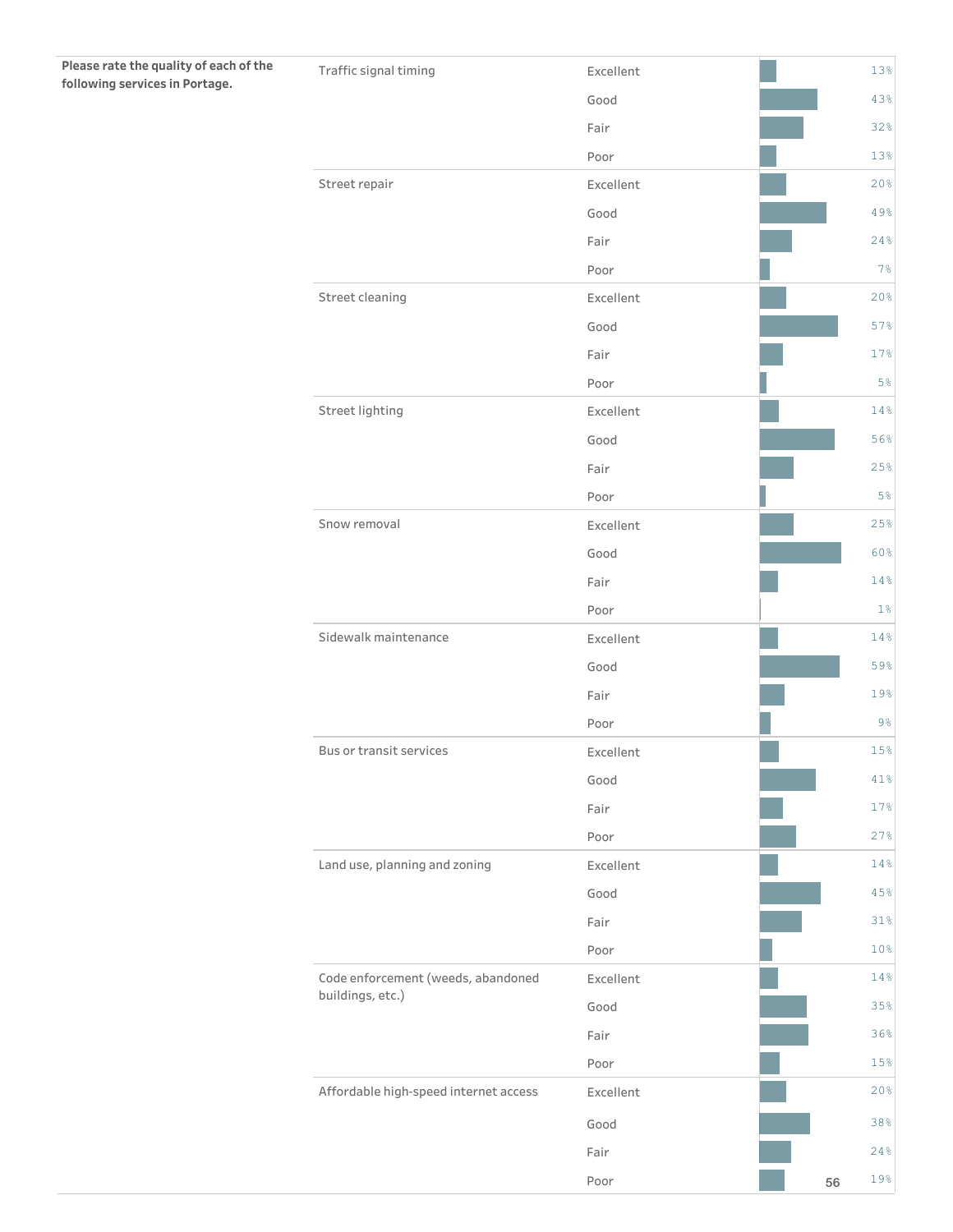## Please rate the quality of each of the **following services in Portage.**

| Garbage collection                      | Excellent | 42%             |
|-----------------------------------------|-----------|-----------------|
|                                         | Good      | 49%             |
|                                         | Fair      | 7%              |
|                                         | Poor      | $1\%$           |
| Drinking water                          | Excellent | 36%             |
|                                         | Good      | 49%             |
|                                         | Fair      | $9\frac{6}{6}$  |
|                                         | Poor      | $5\%$           |
| Sewer services                          | Excellent | 34%             |
|                                         | Good      | 60%             |
|                                         | Fair      | 5%              |
| Storm water management (storm drainage, | Excellent | 26%             |
| dams, levees, etc.)                     | Good      | 48%             |
|                                         | Fair      | 22%             |
|                                         | Poor      | 5%              |
| Power (electric and/or gas) utility     | Excellent | 37%             |
|                                         | Good      | 54%             |
|                                         | Fair      | 8 <sup>°</sup>  |
|                                         | Poor      | $1\%$           |
| Utility billing                         | Excellent | 31%             |
|                                         | Good      | 51%             |
|                                         | Fair      | 17%             |
|                                         | Poor      | $1\%$           |
| Police/Sheriff services                 | Excellent | 40%             |
|                                         | Good      | 45%             |
|                                         | Fair      | 10 <sup>°</sup> |
|                                         | Poor      | 4%              |
| Crime prevention                        | Excellent | 28%             |
|                                         | Good      | 50%             |
|                                         | Fair      | 17%             |
|                                         | Poor      | $5\%$           |
| Animal control                          | Excellent | 25%             |
|                                         | Good      | 56%             |
|                                         | Fair      | 15%             |
|                                         | Poor      | $5\%$           |
| Ambulance or emergency medical services | Excellent | 44%             |
|                                         | Good      | 49%             |
|                                         | Fair      | 5%              |
|                                         | Poor      | 2%              |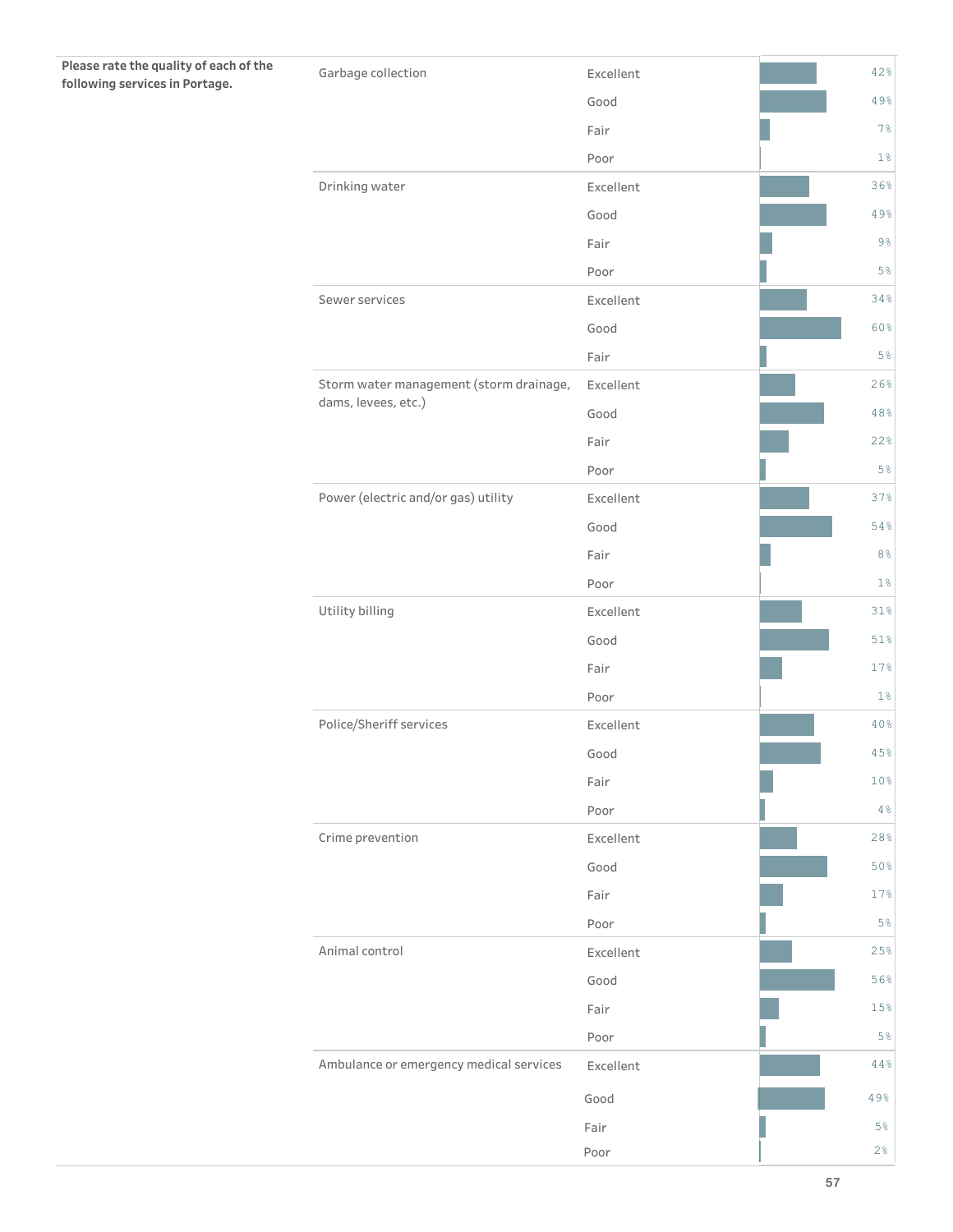### Please rate the quality of each of the **following services in Portage.**

| Fire services                                                                 | Excellent | 54%            |
|-------------------------------------------------------------------------------|-----------|----------------|
|                                                                               | Good      | 44%            |
|                                                                               | Fair      | $3\%$          |
| Fire prevention and education                                                 | Excellent | 34%            |
|                                                                               | Good      | 53%            |
|                                                                               | Fair      | 8 <sup>°</sup> |
|                                                                               | Poor      | $5\%$          |
| Emergency preparedness (services that                                         | Excellent | 20%            |
| prepare the community for natural disasters<br>or other emergency situations) | Good      | 56%            |
|                                                                               | Fair      | 14%            |
|                                                                               | Poor      | 10%            |
| Preservation of natural areas (open space,                                    | Excellent | 39%            |
| farmlands and greenbelts)                                                     | Good      | 33%            |
|                                                                               | Fair      | 17%            |
|                                                                               | Poor      | 11%            |
| Portage open space                                                            | Excellent | 38%            |
|                                                                               | Good      | 40%            |
|                                                                               | Fair      | 17%            |
|                                                                               | Poor      | $5\%$          |
| Recycling                                                                     | Excellent | 50%            |
|                                                                               | Good      | 33%            |
|                                                                               | Fair      | 14%            |
|                                                                               | Poor      | 3 <sup>°</sup> |
| Yard waste pick-up                                                            | Excellent | 44%            |
|                                                                               | Good      | 46%            |
|                                                                               | Fair      | $9\%$          |
|                                                                               | Poor      | $1\%$          |
| City parks                                                                    | Excellent | 59%            |
|                                                                               | Good      | 37%            |
|                                                                               | Fair      | 4%             |
| Recreation programs or classes                                                | Excellent | 37%            |
|                                                                               | Good      | 53%            |
|                                                                               | Fair      | 11%            |
| Recreation centers or facilities                                              | Excellent | 30%            |
|                                                                               | Good      | 57%            |
|                                                                               | Fair      | 9%             |
|                                                                               | Poor      | 4%             |
|                                                                               |           |                |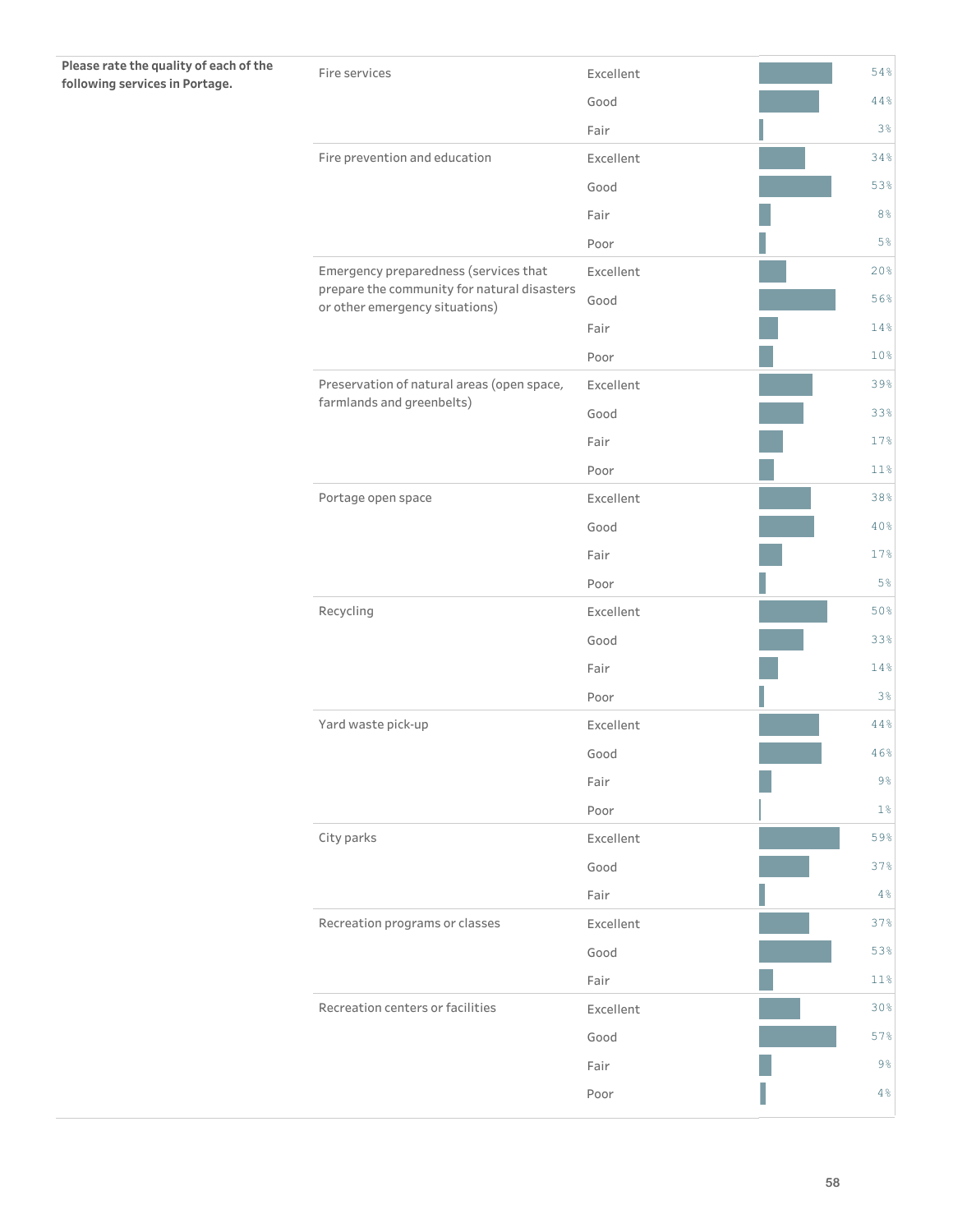| Please rate the quality of each of the<br>following services in Portage. | Health services                                                      | Excellent |  |     | 29%            |
|--------------------------------------------------------------------------|----------------------------------------------------------------------|-----------|--|-----|----------------|
|                                                                          |                                                                      | Good      |  |     | 55%            |
|                                                                          |                                                                      | Fair      |  |     | 14%            |
|                                                                          |                                                                      | Poor      |  |     | 3%             |
|                                                                          | Public library services                                              | Excellent |  |     | 65%            |
|                                                                          |                                                                      | Good      |  |     | 33%            |
|                                                                          |                                                                      | Fair      |  |     | $1\%$          |
|                                                                          |                                                                      | Poor      |  |     | $1\%$          |
|                                                                          | Overall customer service by Portage                                  | Excellent |  |     | 47%            |
|                                                                          | employees (police, receptionists, planners,<br>etc.)                 | Good      |  |     | 36%            |
|                                                                          |                                                                      | Fair      |  |     | 11%            |
|                                                                          |                                                                      | Poor      |  |     | $5\%$          |
|                                                                          | The value of services for the taxes paid to                          | Excellent |  |     | 24%            |
| Please rate the following categories of                                  | Portage                                                              | Good      |  |     | 49%            |
| Portage government performance.                                          |                                                                      | Fair      |  |     | 18%            |
|                                                                          |                                                                      | Poor      |  |     | $9\frac{6}{6}$ |
|                                                                          | The overall direction that Portage is taking                         | Excellent |  |     | 26%            |
|                                                                          |                                                                      | Good      |  |     | 48%            |
|                                                                          |                                                                      | Fair      |  |     | 21%            |
|                                                                          |                                                                      | Poor      |  |     | $4\frac{6}{6}$ |
|                                                                          | The job Portage government does at<br>welcoming resident involvement | Excellent |  | 22% |                |
|                                                                          |                                                                      | Good      |  |     | 49%            |
|                                                                          |                                                                      | Fair      |  |     | 21%            |
|                                                                          |                                                                      | Poor      |  |     | $9\%$          |
|                                                                          | Overall confidence in Portage government                             | Excellent |  |     | 25%            |
|                                                                          |                                                                      | Good      |  |     | 45%            |
|                                                                          |                                                                      | Fair      |  |     | 23%            |
|                                                                          |                                                                      | Poor      |  |     | 7%             |
|                                                                          | Generally acting in the best interest of the<br>community            | Excellent |  |     | 26%            |
|                                                                          |                                                                      | Good      |  |     | $4\,4\,$ %     |
|                                                                          |                                                                      | Fair      |  |     | 25%            |
|                                                                          |                                                                      | Poor      |  |     | 6%             |
|                                                                          | Being honest                                                         | Excellent |  |     | 29%            |
|                                                                          |                                                                      | Good      |  |     | 43%            |
|                                                                          |                                                                      | Fair      |  |     | 22%            |
|                                                                          |                                                                      | Poor      |  |     | 6%             |
|                                                                          | Being open and transparent to the public                             | Excellent |  |     | 27%            |
|                                                                          |                                                                      | Good      |  |     | 42%            |
|                                                                          |                                                                      | Fair      |  |     | 22%            |
|                                                                          |                                                                      | Poor      |  | 59  | $9\frac{6}{6}$ |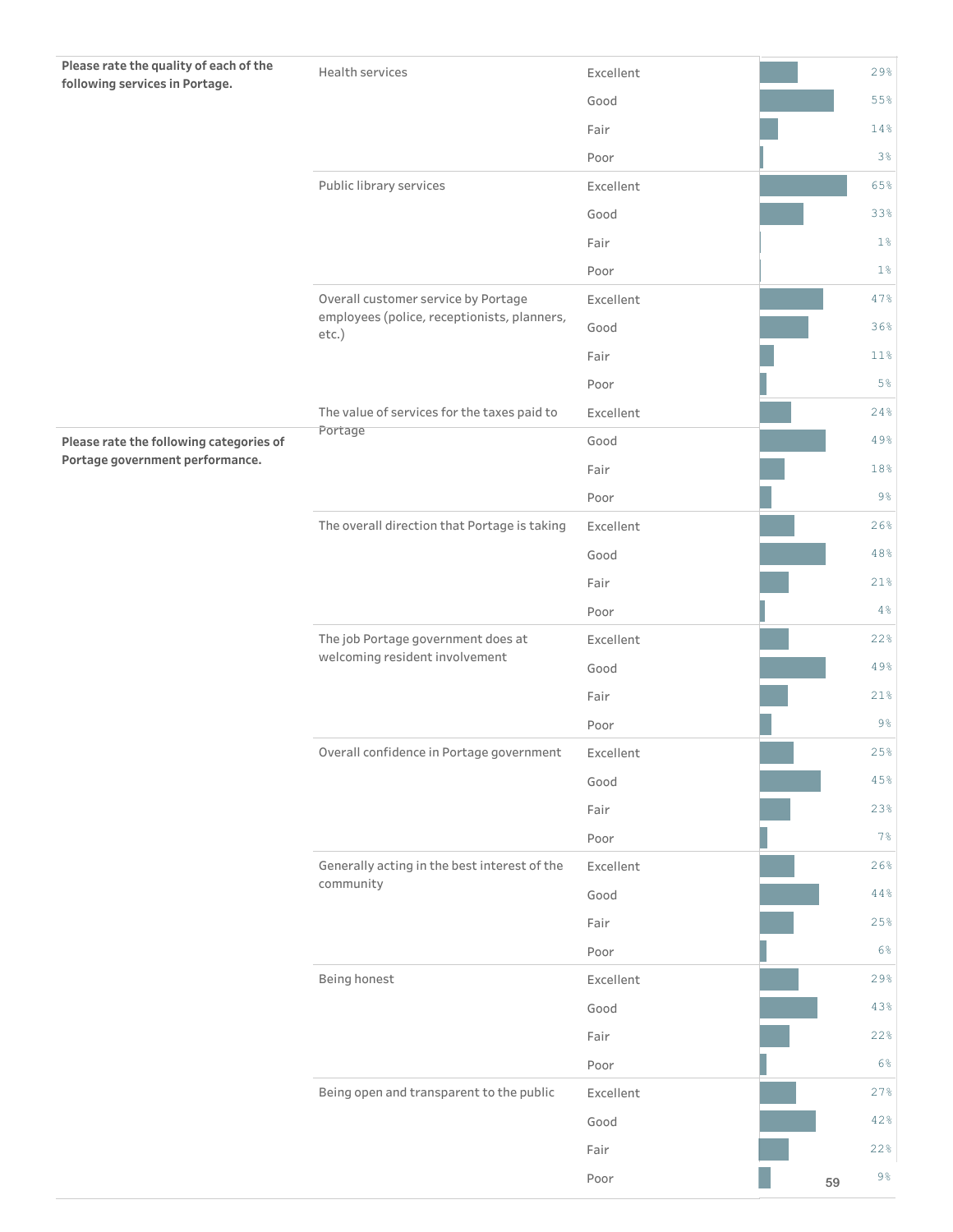| Please rate the following categories of                                               | Informing residents about issues facing the                                                       | Excellent            | 23%            |
|---------------------------------------------------------------------------------------|---------------------------------------------------------------------------------------------------|----------------------|----------------|
| Portage government performance.                                                       | community                                                                                         | Good                 | 44%            |
|                                                                                       |                                                                                                   | Fair                 | 28%            |
|                                                                                       |                                                                                                   | Poor                 | 5%             |
|                                                                                       | Treating all residents fairly                                                                     | Excellent            | 24%            |
|                                                                                       |                                                                                                   | Good                 | 46%            |
|                                                                                       |                                                                                                   | Fair                 | 21%            |
|                                                                                       |                                                                                                   | Poor                 | 8 <sup>°</sup> |
|                                                                                       | Treating residents with respect                                                                   | Excellent            | 28%            |
|                                                                                       |                                                                                                   | Good                 | 53%            |
|                                                                                       |                                                                                                   | Fair                 | 15%            |
|                                                                                       |                                                                                                   | Poor                 | 4%             |
| Overall, how would you rate the quality of<br>the services provided by each of the    | The City of Portage                                                                               | Excellent            | 32%            |
| following?                                                                            |                                                                                                   | Good                 | 53%            |
|                                                                                       |                                                                                                   | Fair                 | 12%            |
|                                                                                       |                                                                                                   | Poor                 | 4%             |
|                                                                                       | The Federal Government                                                                            | Excellent            | $7\%$          |
|                                                                                       |                                                                                                   | Good                 | 30%            |
|                                                                                       |                                                                                                   | Fair                 | 38%            |
|                                                                                       |                                                                                                   | Poor                 | 25%            |
| Please rate how important, if at all, you<br>think it is for the Portage community to | Overall economic health of Portage                                                                | Essential            | 50%            |
| focus on each of the following in the coming                                          |                                                                                                   | Very important       | 39%            |
| two years.                                                                            |                                                                                                   | Somewhat important   | 10%            |
|                                                                                       |                                                                                                   | Not at all important | $1\%$          |
|                                                                                       | Overall quality of the transportation system Essential<br>(auto, bicycle, foot, bus) in Portage   |                      | 30%            |
|                                                                                       |                                                                                                   | Very important       | 48%            |
|                                                                                       |                                                                                                   | Somewhat important   | 20%            |
|                                                                                       |                                                                                                   | Not at all important | $1\%$          |
|                                                                                       | Overall design or layout of Portage's<br>residential and commercial areas (e.g.,                  | Essential            | 34%            |
|                                                                                       | homes, buildings, streets, parks, etc.)                                                           | Very important       | 43%            |
|                                                                                       |                                                                                                   | Somewhat important   | 19%            |
|                                                                                       |                                                                                                   | Not at all important | 4%             |
|                                                                                       | Overall quality of the utility infrastructure in Essential<br>Portage (water, sewer, storm water, |                      | 54%            |
|                                                                                       | electric/gas)                                                                                     | Very important       | 31%            |
|                                                                                       |                                                                                                   | Somewhat important   | 15%            |
|                                                                                       | Overall feeling of safety in Portage                                                              | Essential            | 62%            |
|                                                                                       |                                                                                                   | Very important       | 27%            |
|                                                                                       |                                                                                                   | Somewhat important   | 10%            |
|                                                                                       |                                                                                                   | Not at all important | 2 <sup>°</sup> |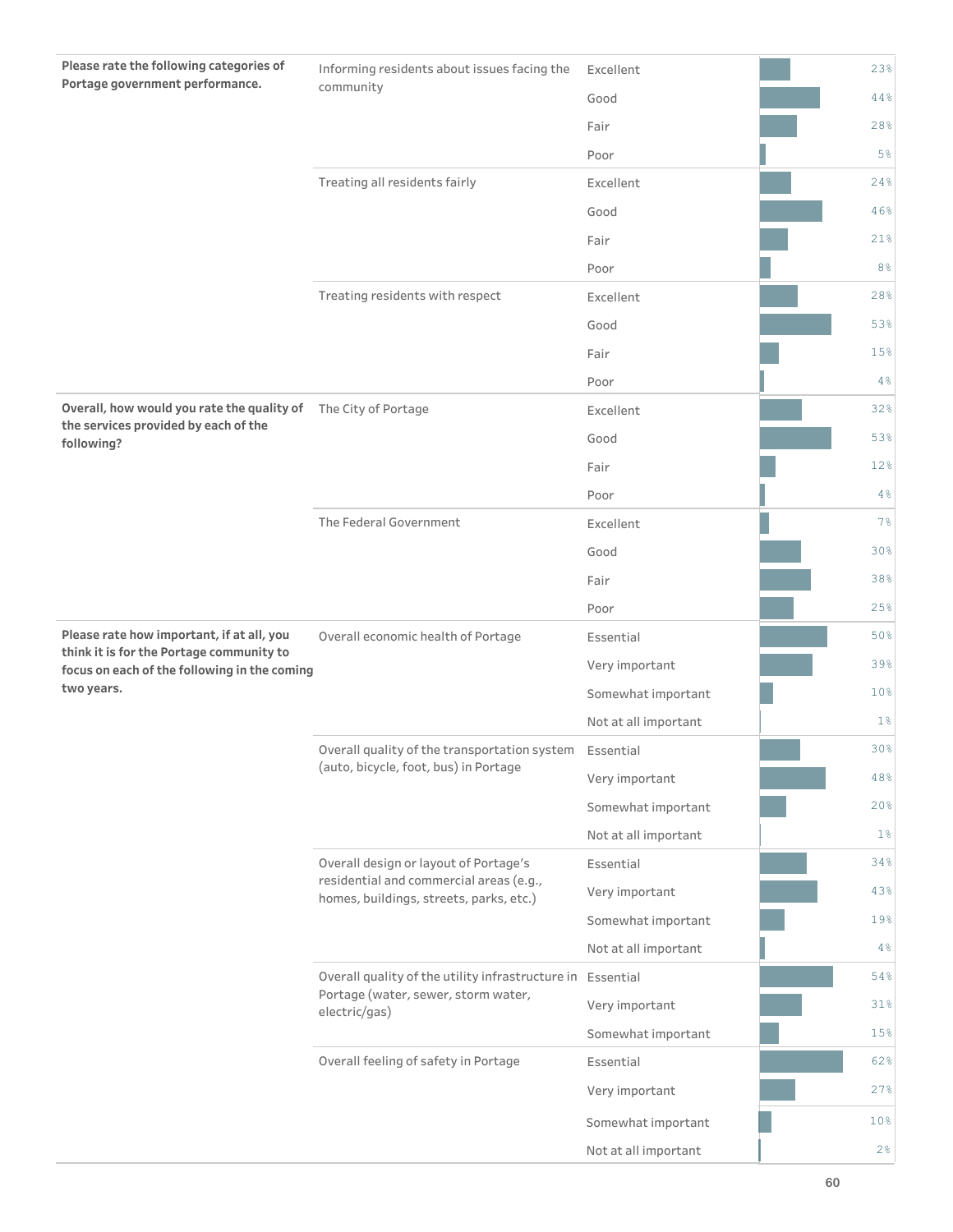| Please rate how important, if at all, you<br>think it is for the Portage community to                     | Overall quality of natural environment in                                                                  | Essential            | 39%   |
|-----------------------------------------------------------------------------------------------------------|------------------------------------------------------------------------------------------------------------|----------------------|-------|
| focus on each of the following in the coming                                                              | Portage                                                                                                    | Very important       | 49%   |
| two years.                                                                                                |                                                                                                            | Somewhat important   | 12%   |
|                                                                                                           | Overall quality of parks and recreation                                                                    | Essential            | 32%   |
|                                                                                                           | opportunities                                                                                              | Very important       | 51%   |
|                                                                                                           |                                                                                                            | Somewhat important   | 18%   |
|                                                                                                           | Overall health and wellness opportunities in                                                               | Essential            | 33%   |
|                                                                                                           | Portage                                                                                                    | Very important       | 37%   |
|                                                                                                           |                                                                                                            | Somewhat important   | 26%   |
|                                                                                                           |                                                                                                            | Not at all important | 4%    |
|                                                                                                           | Overall opportunities for education, culture                                                               | Essential            | 26%   |
|                                                                                                           | and the arts                                                                                               | Very important       | 42%   |
|                                                                                                           |                                                                                                            | Somewhat important   | 28%   |
|                                                                                                           |                                                                                                            | Not at all important | 3%    |
|                                                                                                           | Residents' connection and engagement with Essential                                                        |                      | 27%   |
|                                                                                                           | their community                                                                                            | Very important       | 47%   |
|                                                                                                           |                                                                                                            | Somewhat important   | 26%   |
|                                                                                                           |                                                                                                            | Not at all important | $1\%$ |
| How much would you support or oppose a<br>potential property tax increase to do each<br>of the following? | Economic development in the city (e.g.,<br>Crossroads Mall, South Westnedge                                | Strongly support     | $9\%$ |
|                                                                                                           | Commercial Corridor, Lake Center District<br>Area)                                                         | Somewhat support     | 38%   |
|                                                                                                           |                                                                                                            | Somewhat oppose      | 24%   |
|                                                                                                           |                                                                                                            | Strongly oppose      | 29%   |
|                                                                                                           | Single-vendor weekly garbage collection                                                                    | Strongly support     | 17%   |
|                                                                                                           |                                                                                                            | Somewhat support     | 26%   |
|                                                                                                           |                                                                                                            | Somewhat oppose      | 17%   |
|                                                                                                           |                                                                                                            | Strongly oppose      | 39%   |
|                                                                                                           | Second bulk trash collection each year                                                                     | Strongly support     | 31%   |
|                                                                                                           |                                                                                                            | Somewhat support     | 28%   |
|                                                                                                           |                                                                                                            | Somewhat oppose      | 22%   |
|                                                                                                           |                                                                                                            | Strongly oppose      | 19%   |
|                                                                                                           | Please indicate how likely or unlikely you or a Very likely<br>member of your household are to use the new |                      | 19%   |
|                                                                                                           | Portage Community Senior Center once                                                                       | Somewhat likely      | 23%   |
|                                                                                                           | constructed.                                                                                               | Somewhat unlikely    | 15%   |
|                                                                                                           |                                                                                                            | Very unlikely        | 28%   |
|                                                                                                           |                                                                                                            | Not applicable       | 15%   |
|                                                                                                           | Please rate the job the City of Portage has<br>done addressing the needs of the senior                     | Excellent            | 28%   |
|                                                                                                           | population.                                                                                                | Good                 | 54%   |
|                                                                                                           |                                                                                                            | Fair                 | 16%   |
|                                                                                                           |                                                                                                            | Poor                 | $1\%$ |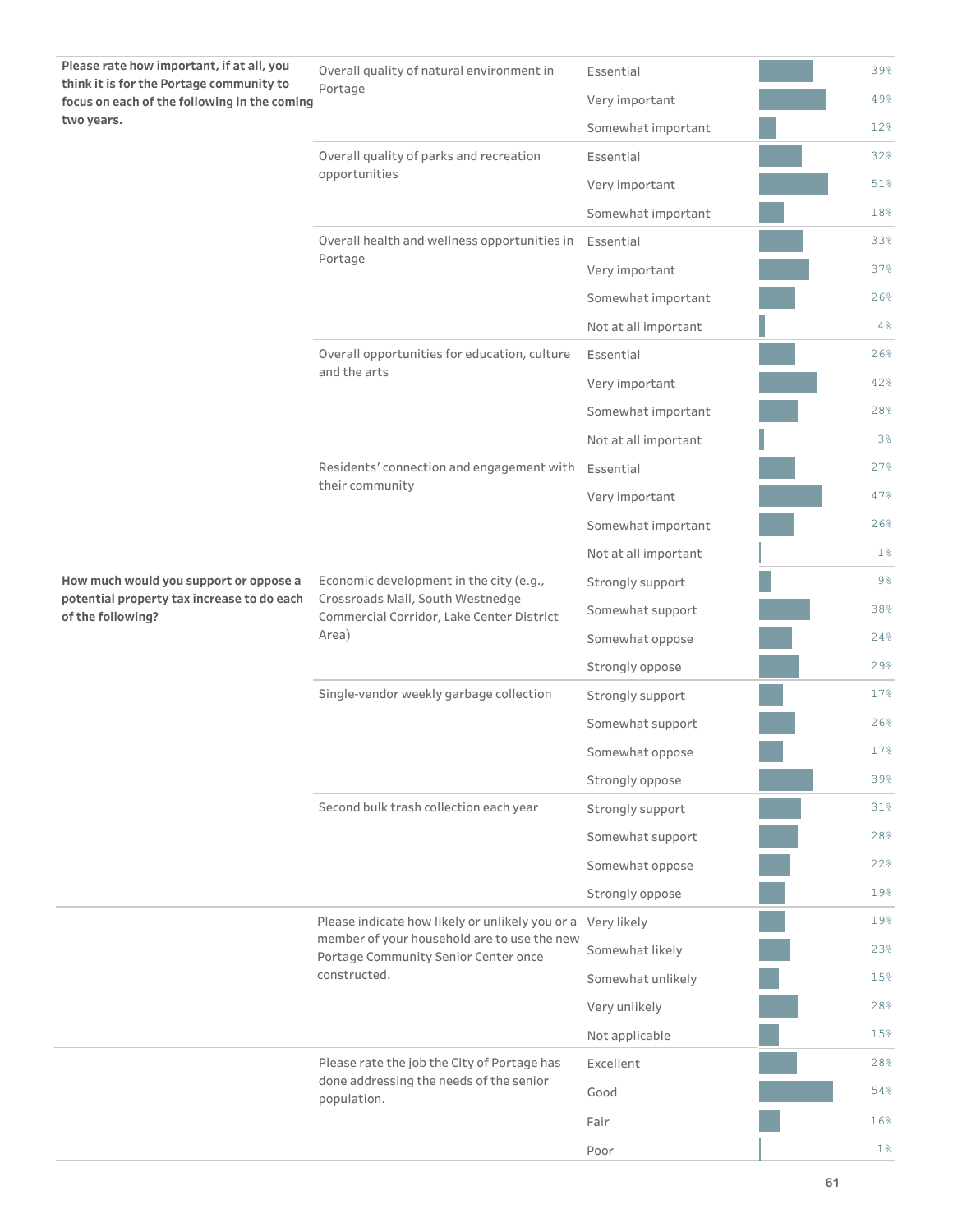| Please rate the following aspects of | Transparency in the election process       | Excellent           | 55%            |
|--------------------------------------|--------------------------------------------|---------------------|----------------|
| elections in Portage.                |                                            | Good                | 36%            |
|                                      |                                            | Fair                | 8%             |
|                                      |                                            | Poor                | $1\%$          |
|                                      | Integrity of election process              | Excellent           | 65%            |
|                                      |                                            | Good                | 30%            |
|                                      |                                            | Fair                | 4%             |
|                                      |                                            | Poor                | $1\%$          |
|                                      | Voter registration process                 | Excellent           | 64%            |
|                                      |                                            | Good                | 33%            |
|                                      |                                            | Fair                | 2%             |
|                                      |                                            | Poor                | $1\%$          |
|                                      | Absentee voting process                    | Excellent           | 73%            |
|                                      |                                            | Good                | 23%            |
|                                      |                                            | Fair                | 3%             |
|                                      |                                            | Poor                | 1 <sup>°</sup> |
|                                      | Overall administration of elections        | Excellent           | 60%            |
|                                      |                                            | Good                | 36%            |
|                                      |                                            | Fair                | 4%             |
| In general, how many times do you:   | Access the internet from your home using a | Several times a day | 95%            |
|                                      | computer, laptop or tablet computer        | Once a day          | 2%             |
|                                      |                                            | A few times a week  | 2%             |
|                                      |                                            | Every few weeks     | $1\%$          |
|                                      | Access the internet from your cell phone   | Several times a day | 89%            |
|                                      |                                            | Once a day          | $3\,$          |
|                                      |                                            | A few times a week  | $1\%$          |
|                                      |                                            | Less often or never | 7%             |
|                                      | Visit social media sites such as Facebook, | Several times a day | 64%            |
|                                      | Twitter, WhatsApp, etc.                    | Once a day          | 13%            |
|                                      |                                            | A few times a week  | 6%             |
|                                      |                                            | Every few weeks     | 3%             |
|                                      |                                            | Less often or never | 15%            |
|                                      | Use or check email                         | Several times a day | 93%            |
|                                      |                                            | Once a day          | 7%             |
|                                      | Share your opinions online                 | Several times a day | $8\,$ %        |
|                                      |                                            | Once a day          | $6\%$          |
|                                      |                                            | A few times a week  | 22%            |
|                                      |                                            | Every few weeks     | 23%            |
|                                      |                                            | Less often or never | 40%            |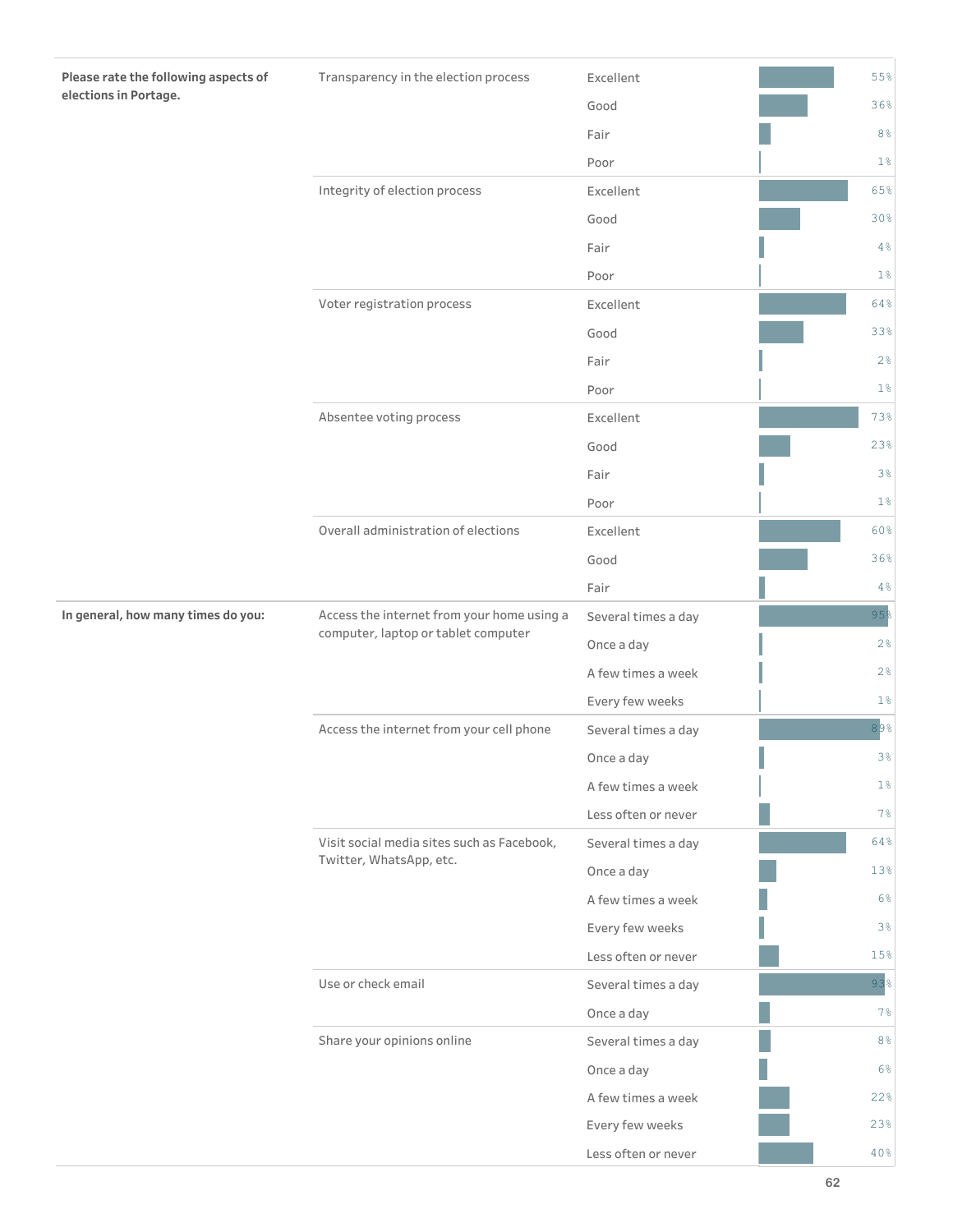| In general, how many times do you: | Shop online                                                                                    | Several times a day    | $9\%$          |
|------------------------------------|------------------------------------------------------------------------------------------------|------------------------|----------------|
|                                    |                                                                                                | Once a day             | 13%            |
|                                    |                                                                                                | A few times a week     | 41%            |
|                                    |                                                                                                | Every few weeks        | 30%            |
|                                    |                                                                                                | Less often or never    | 7%             |
|                                    | Would you say that in general your health is: Excellent                                        |                        | 33%            |
|                                    |                                                                                                | Very good              | 44%            |
|                                    |                                                                                                | Good                   | 21%            |
|                                    |                                                                                                | Fair                   | $2\frac{6}{6}$ |
|                                    | What impact, if any, do you think the                                                          | Very positive          | 7%             |
|                                    | economy will have on your family income in<br>the next 6 months? Do you think the impact       | Somewhat positive      | 13%            |
|                                    | will be:                                                                                       | Neutral                | 55%            |
|                                    |                                                                                                | Somewhat negative      | 20%            |
|                                    |                                                                                                | Very negative          | $5\%$          |
|                                    | How many years have you lived in Portage?                                                      | Less than 2 years      | 4%             |
|                                    |                                                                                                | 2-5 years              | 16%            |
|                                    |                                                                                                | 6-10 years             | 14%            |
|                                    |                                                                                                | 11-20 years            | 22%            |
|                                    |                                                                                                | More than 20 years     | 45%            |
|                                    | About how much is your monthly housing                                                         | Less than \$500        | 10%            |
|                                    | cost for the place you live (including rent,<br>mortgage payment, property tax, property       | \$500 to \$999         | 28%            |
|                                    | insurance and homeowners' association<br>(HOA) fees)?                                          | \$1,000 to \$1,499     | 27%            |
|                                    |                                                                                                | \$1,500 to \$1,999     | 13%            |
|                                    |                                                                                                | \$2,000 to \$2,499     | 8%             |
|                                    |                                                                                                | \$2,500 to \$2,999     | 4%             |
|                                    |                                                                                                | \$3,000 to \$3,499     | 3%             |
|                                    |                                                                                                | \$3,500 or more        | 7%             |
|                                    | Do any children 17 or under live in your                                                       | No                     | 75%            |
|                                    | household?                                                                                     | Yes                    | 25%            |
|                                    | Are you or any other members of your                                                           | <b>No</b>              | 61%            |
|                                    | household aged 65 or older?                                                                    | Yes                    | 39%            |
|                                    | How much do you anticipate your                                                                | Less than \$25,000     | $1\%$          |
|                                    | household's total income before taxes will be<br>for the current year? (Please include in your | \$25,000 to \$49,999   | 20%            |
|                                    | total income money from all sources for all<br>persons living in your household.)              | \$50,000 to \$74,999   | 17%            |
|                                    |                                                                                                | \$75,000 to \$99,999   | 19%            |
|                                    |                                                                                                | \$100,000 to \$149,999 | 28%            |
|                                    |                                                                                                | \$150,000 or more      | 15%            |